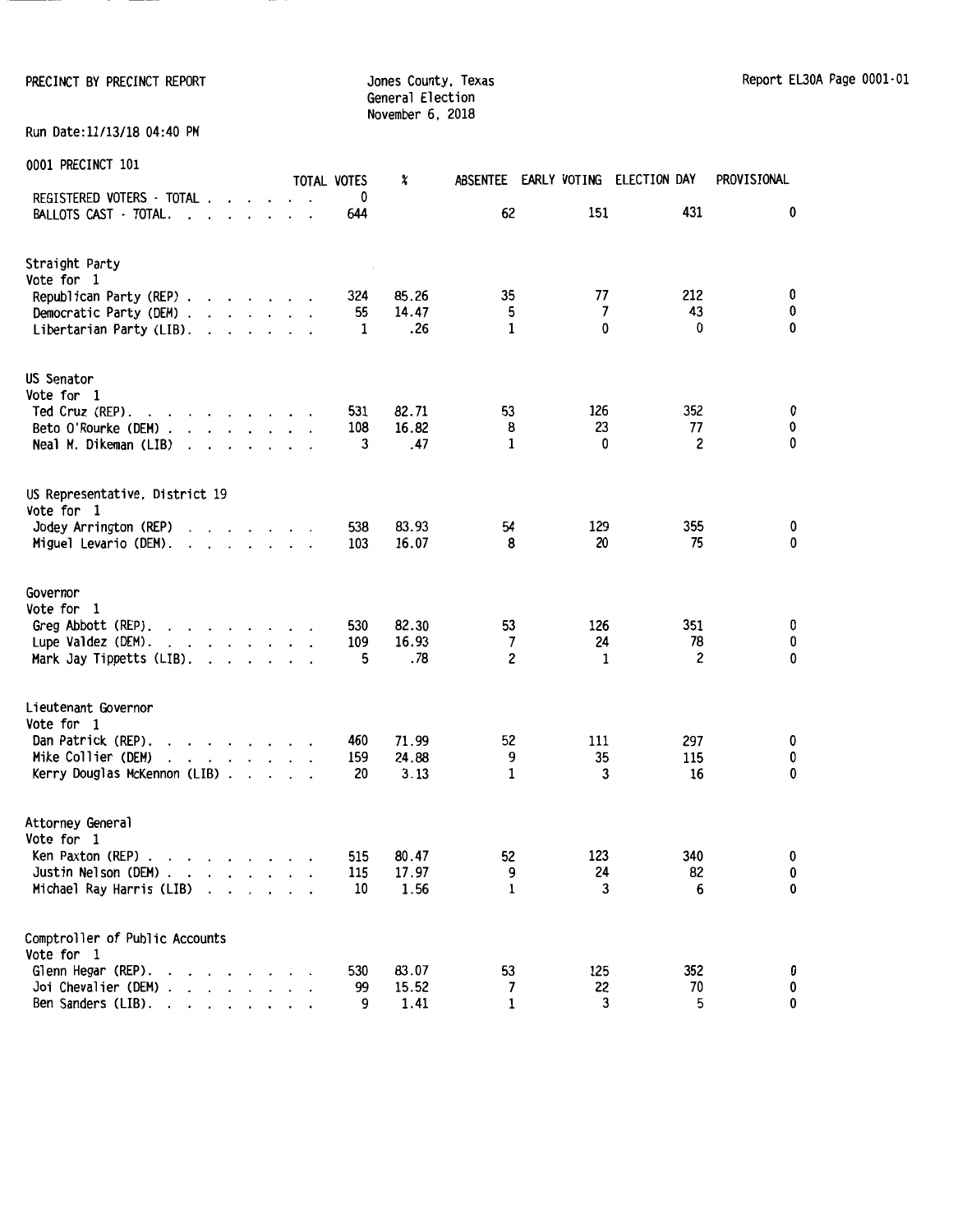PRECINCT BY PRECINCT REPORT COUNTER STATES ON A SURFACE COUNTY, Texas Report EL30A Page 0001-02

General Election November 6, 2018

Run Date:11/13/18 04:40 PM

|                                                                                                                                                                                                                                                            | TOTAL VOTES | X              |                | ABSENTEE EARLY VOTING ELECTION DAY |           | PROVISIONAL |
|------------------------------------------------------------------------------------------------------------------------------------------------------------------------------------------------------------------------------------------------------------|-------------|----------------|----------------|------------------------------------|-----------|-------------|
| Commissioner of the General Land Office<br>Vote for 1                                                                                                                                                                                                      |             |                |                |                                    |           |             |
| George P. Bush (REP).<br>$\mathbf{r}$ . The set of the set of $\mathbf{r}$                                                                                                                                                                                 | 507         | 80.09          | 52             | 118                                | 337       | 0           |
| Miguel Suazo (DEM)<br>$\cdot$ $\cdot$ $\cdot$ $\cdot$ $\cdot$                                                                                                                                                                                              | 101         | 15.96          | 9              | 21                                 | 71        | 0           |
| Matt Pina (LIB)<br>$\cdot$<br>$\cdot$ $\cdot$ $\cdot$ $\cdot$ $\cdot$                                                                                                                                                                                      | 25          | 3.95           | 1              | $\overline{7}$                     | 17        | 0           |
| Commissioner of Agriculture                                                                                                                                                                                                                                |             |                |                |                                    |           |             |
| Vote for 1<br>Sid Miller (REP).<br>$\mathbf{r}$ , $\mathbf{r}$ , $\mathbf{r}$ , $\mathbf{r}$ , $\mathbf{r}$ , $\mathbf{r}$                                                                                                                                 | 524         | 82.00          | 51             | 123                                | 350       |             |
| Kim Olson (DEM)<br>$\mathbf{r}$ , $\mathbf{r}$ , $\mathbf{r}$ , $\mathbf{r}$ , $\mathbf{r}$ , $\mathbf{r}$                                                                                                                                                 | 109         | 17.06          | 9              | 24                                 | 76        | 0<br>0      |
| Richard Carpenter (LIB).<br>$\cdots$                                                                                                                                                                                                                       | 6           | .94            | 1              | 3                                  | 2         | 0           |
| Railroad Commissioner                                                                                                                                                                                                                                      |             |                |                |                                    |           |             |
| Vote for 1                                                                                                                                                                                                                                                 |             |                |                |                                    |           |             |
| Christi Craddick (REP)                                                                                                                                                                                                                                     | 524         | 82.26          | 48             | 130                                | 346       | 0           |
| Roman McAllen (DEM).<br>$\mathbf{r}$ , $\mathbf{r}$ , $\mathbf{r}$ , $\mathbf{r}$ , $\mathbf{r}$                                                                                                                                                           | 101         | 15.86          | $\overline{7}$ | 19                                 | 75        | 0           |
| Mike Wright (LIB). .<br>$\cdot$ $\cdot$ $\cdot$<br>$\cdot$                                                                                                                                                                                                 | 12          | 1.88           | 5              | 1                                  | 6         | 0           |
| Justice, Supreme Court, Place 2                                                                                                                                                                                                                            |             |                |                |                                    |           |             |
| Vote for 1                                                                                                                                                                                                                                                 |             |                |                |                                    |           |             |
| Jimmy Blacklock (REP)<br>$\mathbf{r}$ and $\mathbf{r}$ and $\mathbf{r}$ and $\mathbf{r}$<br>Steven Kirkland (DEM)                                                                                                                                          | 520<br>111  | 82.41<br>17.59 | 49<br>10       | 125<br>22                          | 346<br>79 | 0<br>0      |
| $\mathbf{r}$ . The set of the set of the set of the set of the set of the set of the set of the set of the set of the set of the set of the set of the set of the set of the set of the set of the set of the set of the set of t<br>$\cdot$               |             |                |                |                                    |           |             |
| Justice, Supreme Court, Place 4                                                                                                                                                                                                                            |             |                |                |                                    |           |             |
| Vote for 1<br>John Devine (REP).                                                                                                                                                                                                                           | 523         | 82.75          | 49             | 125                                | 349       |             |
| $\mathbf{r}$ , $\mathbf{r}$ , $\mathbf{r}$ , $\mathbf{r}$ , $\mathbf{r}$<br>R.K. Sandill (DEM)<br>$\begin{array}{cccccccccccccc} \bullet & \bullet & \bullet & \bullet & \bullet & \bullet & \bullet & \bullet & \bullet & \bullet \end{array}$<br>$\cdot$ | 109         | 17.25          | 10             | 23                                 | 76        | 0<br>0      |
|                                                                                                                                                                                                                                                            |             |                |                |                                    |           |             |
| Justice, Supreme Court, Place 6<br>Vote for 1                                                                                                                                                                                                              |             |                |                |                                    |           |             |
| Jeff Brown (REP).<br>$\mathbf{r}$ and $\mathbf{r}$ and $\mathbf{r}$ and $\mathbf{r}$ and $\mathbf{r}$                                                                                                                                                      | 527         | 83.52          | 51             | 126                                | 350       | 0           |
| Kathy Cheng (DEM).<br>$\mathbf{r}$ , and $\mathbf{r}$ , and $\mathbf{r}$ , and $\mathbf{r}$                                                                                                                                                                | 104         | 16.48          | 8              | 21                                 | 75        | 0           |
| Presiding Judge, Ct of Criminal Appeals<br>Vote for 1                                                                                                                                                                                                      |             |                |                |                                    |           |             |
| Sharon Keller (REP)                                                                                                                                                                                                                                        | 516         | 82.17          | 47             | 123                                | 346       | 0           |
| Maria T. (Terri) Jackson (DEM)                                                                                                                                                                                                                             | 105         | 16.72          | 9              | 23                                 | 73        | 0           |
| William Bryan Strange III (LIB).<br>$\cdot$ $\cdot$                                                                                                                                                                                                        | 7           | 1.11           | 3              | 1                                  | 3         | 0           |
| Judge, Ct of Crim Appeals, Pl 7                                                                                                                                                                                                                            |             |                |                |                                    |           |             |
| Vote for 1                                                                                                                                                                                                                                                 |             |                |                |                                    |           |             |
| Barbara Parker Hervey (REP)<br>Ramona Franklin (DEM)<br>$\mathbf{r}$ . The set of $\mathbf{r}$<br>$\cdot$                                                                                                                                                  | 521<br>108  | 82.83<br>17.17 | 49<br>10       | 124<br>23                          | 348<br>75 | 0<br>0      |
|                                                                                                                                                                                                                                                            |             |                |                |                                    |           |             |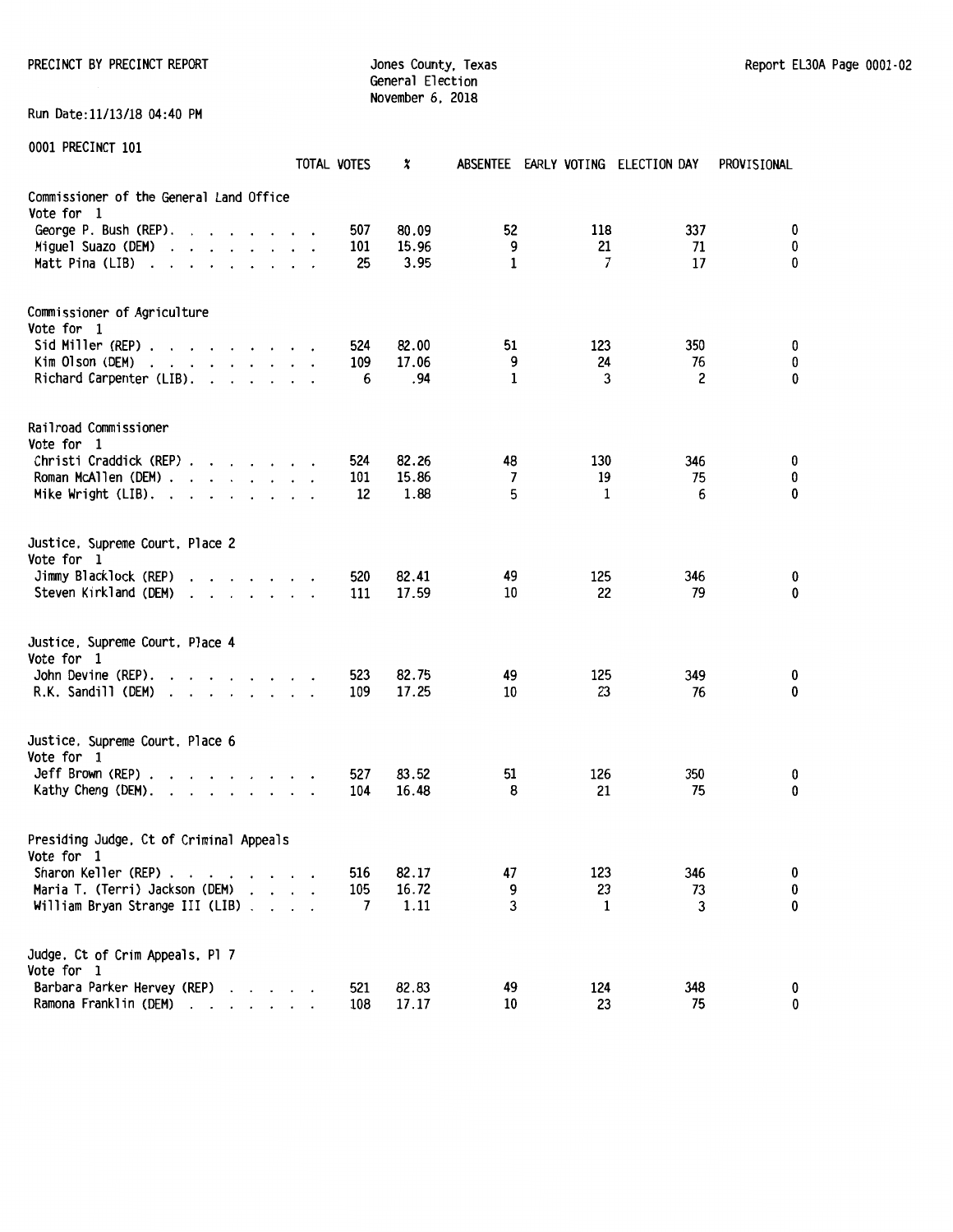PRECINCT BY PRECINCT REPORT **Internal County, Texas** Jones County, Texas Report EL30A Page 0001-03

Jones County, Texas<br>General Election November 6, 2018

Run Date:11/13/18 04:40 PM

|                                                       | TOTAL VOTES | X      |    | ABSENTEE EARLY VOTING | ELECTION DAY | PROVISIONAL  |
|-------------------------------------------------------|-------------|--------|----|-----------------------|--------------|--------------|
| Judge, Ct of Crim Appeals, Pl 8<br>Vote for 1         |             |        |    |                       |              |              |
| Michelle Slaughter (REP)                              | 526         | 90.38  | 48 | 125                   | 353          | 0            |
| Mark Ash $(LIB)$ .                                    | 56          | 9.62   | 6  | 16                    | 34           | 0            |
| State Representative, District 71<br>Vote for 1       |             |        |    |                       |              |              |
| Stan Lambert (REP)                                    | 533         | 83.94  | 53 | 124                   | 356          | 0            |
| Sam Hatton (DEM)                                      | 102         | 16.06  | 8  | 24                    | 70           | $\mathbf{0}$ |
| Chief Justice, 11th Ct of Appeals Dist                |             |        |    |                       |              |              |
| Vote for 1                                            |             |        |    |                       |              |              |
| John Bailey (REP).                                    | 551         | 100.00 | 54 | 134                   | 363          | 0            |
| District Judge, 259th Judicial District<br>Vote for 1 |             |        |    |                       |              |              |
| Brooks H. Hagler (DEM)                                | 331         | 100.00 | 28 | 69                    | 234          | 0            |
|                                                       |             |        |    |                       |              |              |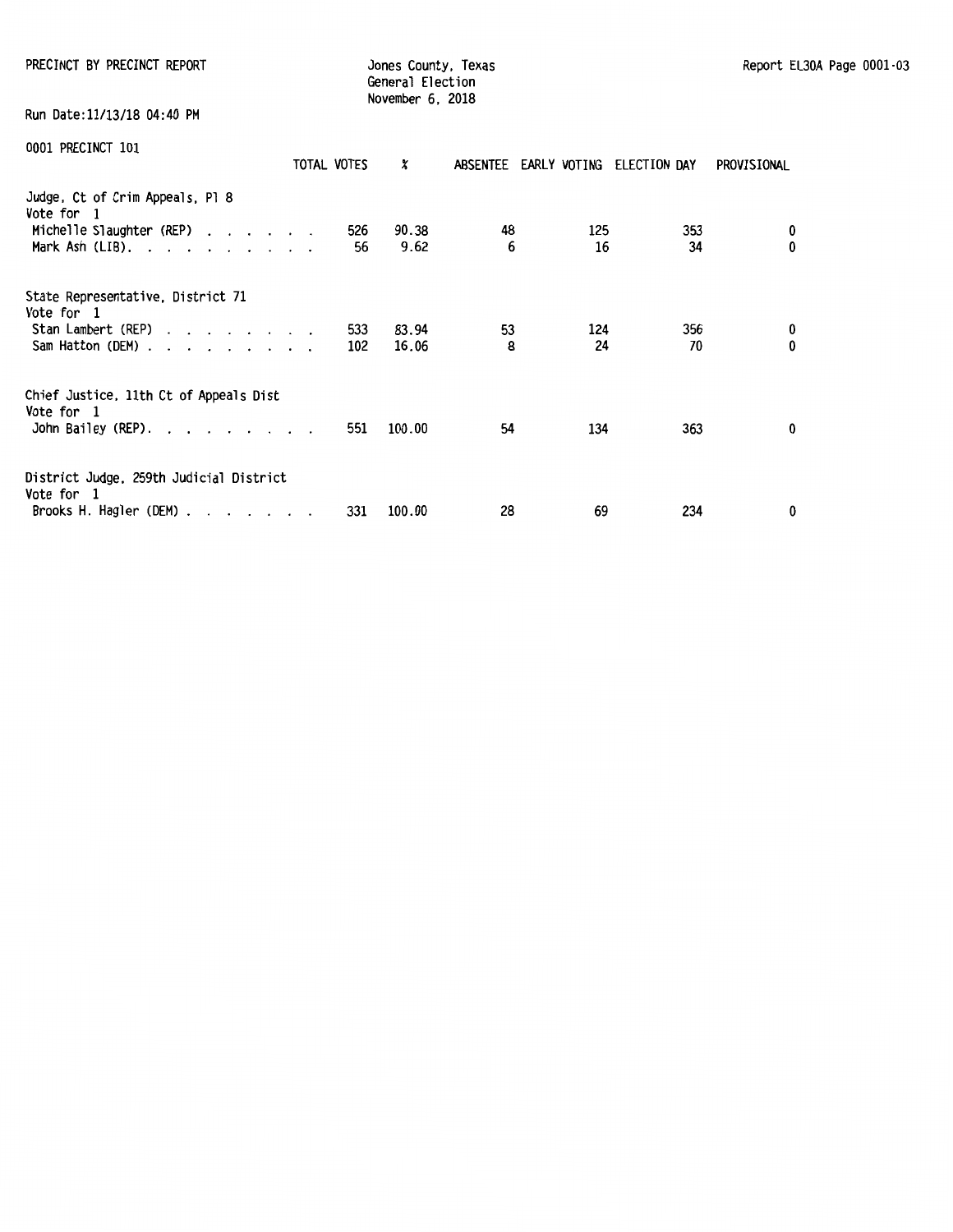General Election November 6. 2018

Run Date:11/13/18 04:40 PM

0002 PRECINCT 102

TOTAL VOTES % ABSENTEE EARLY VOTING ELECTION DAY PROVISIONAL REGISTERED VOTERS - TOTAL . . . . . . . 0<br>BALLOTS CAST - TOTAL. . . . . . . . . . 80 BALLOTS CAST - TOTAL. . . . . . . 80 12 22 45 1 Straight Party Vote for 1 Republican Party (REP) . . . . . . 25 51.02 2 12 11 0<br>Democratic Party (DEM) . . . . . 23 46.94 5 3 14 1 Democratic Party (DEM) . . . . . . 23 46.94 5 3 14 1 Libertarian Party (LIB). 1 2.04 0 1 0 0 US Senator Vote for 1 Ted Cruz (REP). 47 59.49 6 17 **24** 0 Beto O'Rourke (DEM) . . . . . . . 32 40.51 6 5 5 20 1 Neal M. Dikeman (LIB) . . . . . 0 0 0 0 0 US Representative. District 19 Vote for 1 Jodey Arrington (REP) 49 63.64 7 16 26 0 Miguel Levario (DEM). . . . . . . . Governor Vote for 1 Greg Abbott (REP). . . . . . . . 47 59.49 6 16 25 0<br>1upe Valdez (DEM). . . . . . . . . 31 39.24 6 5 19 1 Palack (DEM). . . . . . . . 31 39.24 6 5 19 1<br>Mark Jav Tippetts (LIB). . . . . . 1 1.27 0 1 0 0 Mark Jay Tippetts (LIB). . . . . . . Lieutenant Governor Vote for 1 Pan Patrick (REP). . . . . . . . . 43 54.43 6 15 22 0<br>
Mike Collier (DEM) . . . . . . . . 33 41.77 6 5 21 1 **Mike** Collier (DEM) 33 41. 77 6 5 21 1 Kerry Douglas McKennon (LIB) . . . . . 3 Attorney General Vote for 1 Ren Paxton (REP) (1990), 1990 (1991), 1991 (1991), 2003, 1991 (1991), 2004, 1991 (1991), 2004, 1991 (1991), 20<br>
1991 (1991), 1992 (1991), 1992 (1992), 1992 (1993), 2004, 1992 (1993), 2004, 1992 (1994), 2004, 1992 (1994), <br> Justin Nelson (DEM) . 33 41. 77 5 5 22 1 Michael Ray Harris (LIB) 3 3.80 1 1 1 0 Comptroller of Public Accounts Vote for 1 Glenn Hegar (REP). . . . . . . . . 47 60.26 7 16 24 0<br>Joi Chevalier (DEM) . . . . . . . 30 38.46 5 5 5 19 1 Joi Chevalier (DEM) 30 38.46 5 5 19 1 Ben Sanders (LIB).  $\ldots$ . . . . . . 1 Commissioner of the General Land Office Vote for 1 George P. Bush (REP). **44** 56.41 6 15 23 0

Miguel Suazo (DEM) 32 32 41.03 6 6 19 1<br>Matt Pina (LIB) 32 32 32 41.03 6 6 19 1

Matt Pina (LIB) . . . . . . . . .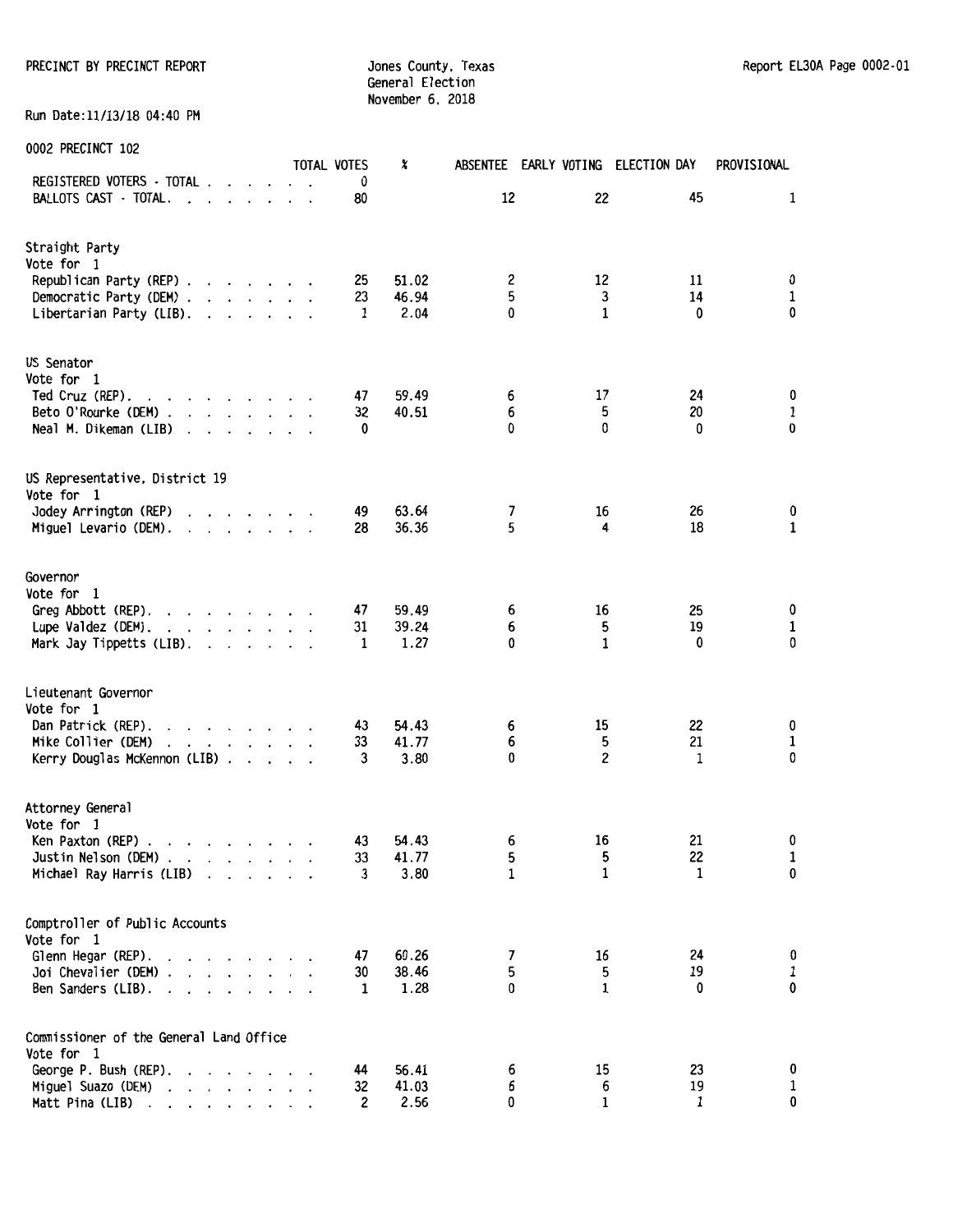PRECINCT BY PRECINCT REPORT COUNTER SERVICES ON A SURFACE OF STREET AND REPORT SERVICES OF A SURFACE OF STREET AND REPORT SERVICES OF A SURFACE OF A SURFACE OF A SURFACE OF A SURFACE OF A SURFACE OF A SURFACE OF A SURFACE

General Election November 6, 2018

Run Date:11/13/18 04:40 PM

| 0002 PRECINCT 102                                                                                                                                                                                                                                                                                                                                                                                                    | TOTAL VOTES   | x                      | ABSENTEE EARLY VOTING ELECTION DAY |              |                      | PROVISIONAL                      |
|----------------------------------------------------------------------------------------------------------------------------------------------------------------------------------------------------------------------------------------------------------------------------------------------------------------------------------------------------------------------------------------------------------------------|---------------|------------------------|------------------------------------|--------------|----------------------|----------------------------------|
| Commissioner of Agriculture<br>Vote for 1<br>Sid Miller (REP)<br>$Kim$ Olson (DEM) $\ldots$ $\ldots$ $\ldots$ $\ldots$<br>Richard Carpenter (LIB).                                                                                                                                                                                                                                                                   | 45<br>32<br>1 | 57.69<br>41.03<br>1.28 | 6<br>6<br>0                        | 16<br>5<br>1 | 23<br>20<br>0        | 0<br>$\mathbf{1}$<br>$\mathbf 0$ |
| Railroad Commissioner<br>Vote for 1<br>Christi Craddick (REP)<br>Roman McAllen (DEM)<br>Mike Wright (LIB). $\ldots$                                                                                                                                                                                                                                                                                                  | 44<br>33<br>1 | 56.41<br>42.31<br>1.28 | 6<br>6<br>0                        | 16<br>5<br>1 | 22<br>21<br>$\bf{0}$ | 0<br>$\mathbf{1}$<br>0           |
| Justice, Supreme Court, Place 2<br>Vote for 1<br>Jimmy Blacklock (REP)<br>Steven Kirkland (DEM)<br>$\cdot$                                                                                                                                                                                                                                                                                                           | 44<br>32      | 57.89<br>42.11         | 6<br>6                             | 15<br>5      | 23<br>20             | 0<br>$\mathbf{1}$                |
| Justice, Supreme Court, Place 4<br>Vote for 1<br>John Devine (REP).<br>and the contract of the contract of the contract of the contract of the contract of the contract of the contract of the contract of the contract of the contract of the contract of the contract of the contract of the contra<br>R.K. Sandill (DEM)<br>$\begin{array}{cccccccccccccc} . & . & . & . & . & . & . & . & . & . & . \end{array}$ | 45<br>31      | 59.21<br>40.79         | 7<br>5                             | 15<br>5      | 23<br>20             | 0<br>1                           |
| Justice, Supreme Court, Place 6<br>Vote for 1<br>Jeff Brown (REP) $\ldots$ $\ldots$ $\ldots$ $\ldots$<br>Kathy Cheng (DEM).                                                                                                                                                                                                                                                                                          | 45<br>31      | 59.21<br>40.79         | 6<br>6                             | 15<br>5      | 24<br>19             | 0<br>1                           |
| Presiding Judge, Ct of Criminal Appeals<br>Vote for 1<br>Sharon Keller (REP).<br>and a series of the series of<br>$\cdot$<br>Maria T. (Terri) Jackson (DEM)<br>William Bryan Strange III (LIB)                                                                                                                                                                                                                       | 44<br>32<br>1 | 57.14<br>41.56<br>1.30 | 6<br>6<br>0                        | 15<br>5<br>1 | 23<br>20<br>0        | 0<br>$\mathbf{1}$<br>0           |
| Judge, Ct of Crim Appeals, Pl 7<br>Vote for 1<br>Barbara Parker Hervey (REP)<br>Ramona Franklin (DEM)                                                                                                                                                                                                                                                                                                                | 45<br>31      | 59.21<br>40.79         | 6<br>6                             | 15<br>5      | 24<br>19             | 0<br>$\mathbf{1}$                |
| Judge, Ct of Crim Appeals, Pl 8<br>Vote for 1<br>Michelle Slaughter (REP)<br>Mark Ash $(LIB)$ .                                                                                                                                                                                                                                                                                                                      | 49<br>5       | 90.74<br>9.26          | 7<br>0                             | 15<br>2      | 27<br>3              | 0<br>0                           |
| State Representative, District 71<br>Vote for 1<br>Stan Lambert (REP)<br>Sam Hatton (DEM)                                                                                                                                                                                                                                                                                                                            | 44<br>32      | 57.89<br>42.11         | 6<br>6                             | 15<br>5      | 23<br>20             | 0<br>1                           |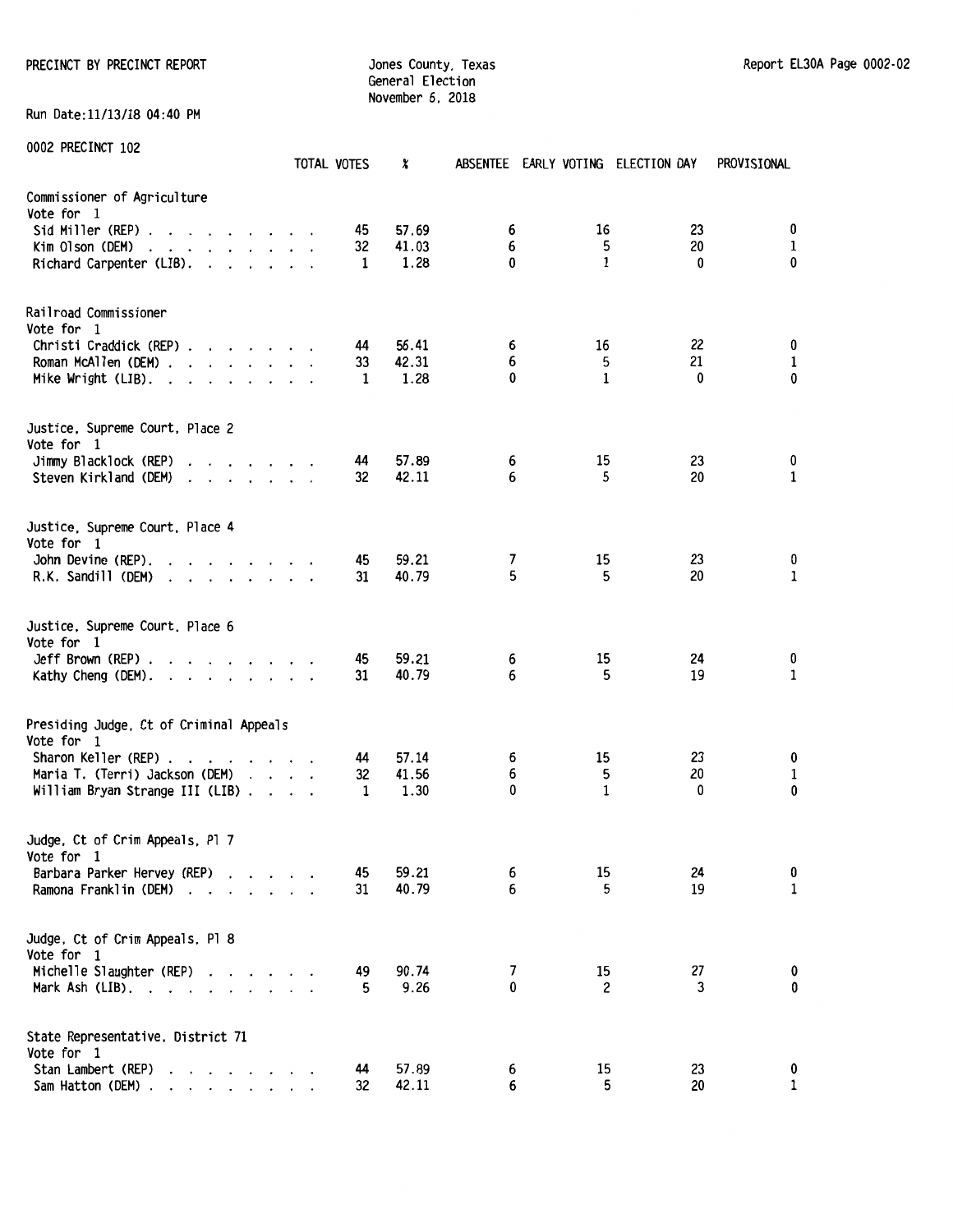| PRECINCT BY PRECINCT REPORT                                                     |             | Jones County, Texas<br>General Election<br>November 6, 2018 |                       | Report EL30A Page 0002-03 |    |             |
|---------------------------------------------------------------------------------|-------------|-------------------------------------------------------------|-----------------------|---------------------------|----|-------------|
| Run Date:11/13/18 04:40 PM                                                      |             |                                                             |                       |                           |    |             |
| 0002 PRECINCT 102                                                               | TOTAL VOTES | X                                                           | ABSENTEE EARLY VOTING | ELECTION DAY              |    | PROVISIONAL |
| Chief Justice, 11th Ct of Appeals Dist<br>Vote for 1<br>John Bailey (REP).      | 47          | 100.00                                                      | 6                     | 15                        | 26 | 0           |
| District Judge, 259th Judicial District<br>Vote for 1<br>Brooks H. Hagler (DEM) | 54          | 100.00                                                      | 11                    | 12                        | 30 |             |

 $\mathcal{L}^{\text{max}}$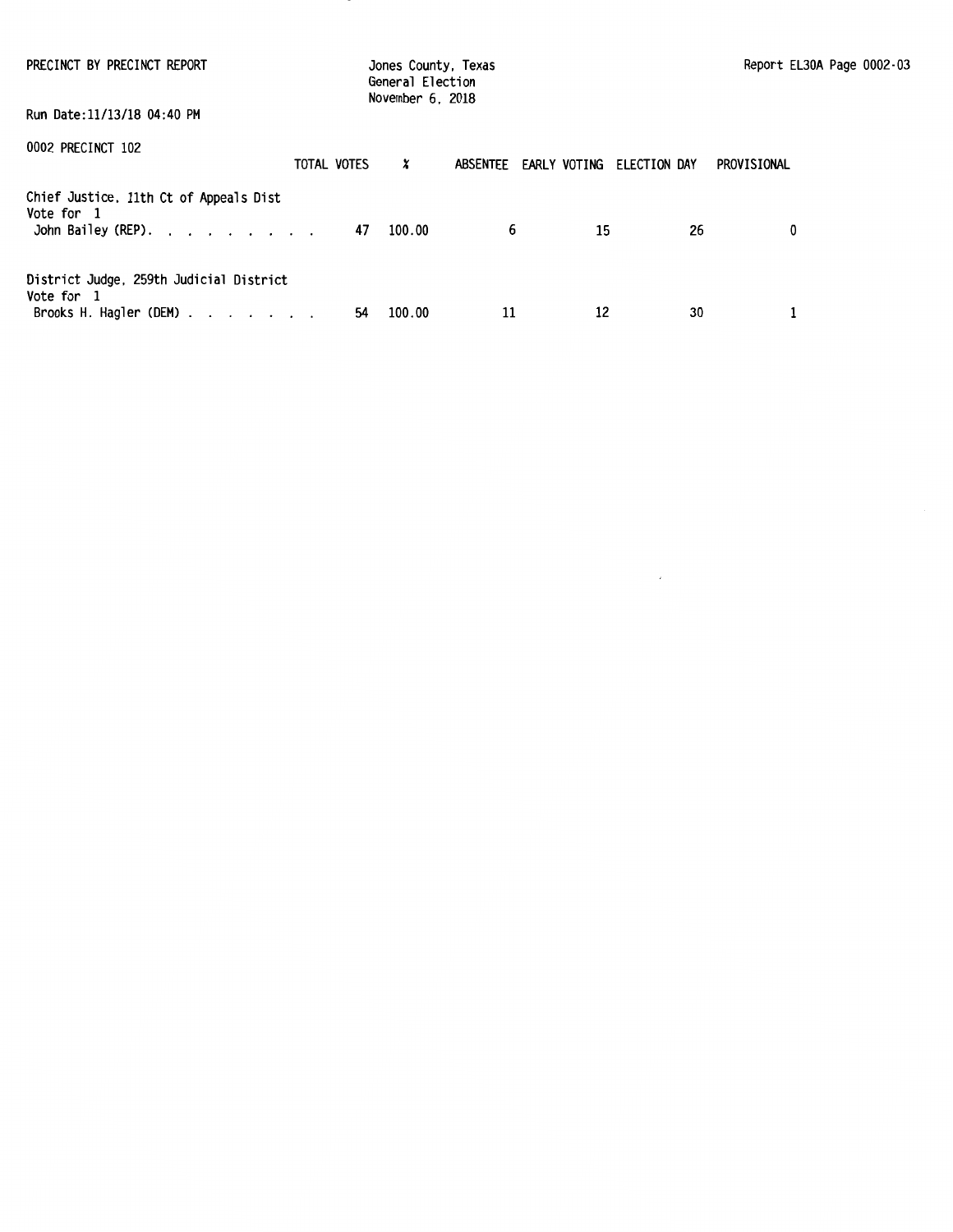PRECINCT BY PRECINCT REPORT **Internal County, Texas** Jones County, Texas Report EL30A Page 0003-01

General Election November 6, 2018

Run Date:11/13/18 04:40 PM

|                                                                                                                                                                                                                                                           |                                                    |                             |  | TOTAL VOTES | X     |    | ABSENTEE EARLY VOTING ELECTION DAY |              | PROVISIONAL              |
|-----------------------------------------------------------------------------------------------------------------------------------------------------------------------------------------------------------------------------------------------------------|----------------------------------------------------|-----------------------------|--|-------------|-------|----|------------------------------------|--------------|--------------------------|
| REGISTERED VOTERS - TOTAL .                                                                                                                                                                                                                               | $\cdot$ $\cdot$ $\cdot$                            |                             |  | 0           |       |    |                                    |              |                          |
| BALLOTS CAST - TOTAL.<br>$\cdot$ $\cdot$ $\cdot$ $\cdot$ $\cdot$                                                                                                                                                                                          |                                                    |                             |  | 227         |       | 23 | 97                                 | 106          | 1                        |
| Straight Party                                                                                                                                                                                                                                            |                                                    |                             |  |             |       |    |                                    |              |                          |
| Vote for 1                                                                                                                                                                                                                                                |                                                    |                             |  |             |       |    |                                    |              |                          |
| Republican Party (REP)                                                                                                                                                                                                                                    |                                                    |                             |  | 102         | 77.86 | 11 | 46                                 | 45           | 0                        |
| Democratic Party (DEM)                                                                                                                                                                                                                                    |                                                    |                             |  | 29          | 22.14 | 5  | 10                                 | 13           | $\mathbf{1}$             |
| Libertarian Party (LIB).                                                                                                                                                                                                                                  | $\mathbf{r}$ , and $\mathbf{r}$ , and $\mathbf{r}$ |                             |  | 0           |       | 0  | 0                                  | 0            | 0                        |
| US Senator                                                                                                                                                                                                                                                |                                                    |                             |  |             |       |    |                                    |              |                          |
| Vote for 1                                                                                                                                                                                                                                                |                                                    |                             |  |             |       |    |                                    |              |                          |
| Ted Cruz (REP).<br>and the contract of the contract of                                                                                                                                                                                                    |                                                    |                             |  | 168         | 74.34 | 17 | 73                                 | 78           | 0                        |
| Beto O'Rourke (DEM).<br>$\mathbf{r}$ . The set of the set of the set of the set of the set of the set of the set of the set of the set of the set of the set of the set of the set of the set of the set of the set of the set of the set of the set of t |                                                    |                             |  | 58          | 25.66 | 6  | 24                                 | 27           | 1                        |
| Neal M. Dikeman (LIB)<br>$\mathbf{r}$ , and $\mathbf{r}$ , and $\mathbf{r}$                                                                                                                                                                               |                                                    |                             |  | 0           |       | 0  | 0                                  | 0            | 0                        |
| US Representative, District 19                                                                                                                                                                                                                            |                                                    |                             |  |             |       |    |                                    |              |                          |
| Vote for 1                                                                                                                                                                                                                                                |                                                    |                             |  |             |       |    |                                    |              |                          |
| Jodey Arrington (REP)<br>the contract of the contract of                                                                                                                                                                                                  |                                                    |                             |  | 173         | 76.89 | 18 | 75                                 | 80           | 0                        |
| Miguel Levario (DEM).<br>the contract of the contract of                                                                                                                                                                                                  |                                                    |                             |  | 52          | 23.11 | 5  | 22                                 | 24           | $\mathbf{1}$             |
| Governor                                                                                                                                                                                                                                                  |                                                    |                             |  |             |       |    |                                    |              |                          |
| Vote for 1                                                                                                                                                                                                                                                |                                                    |                             |  |             |       |    |                                    |              |                          |
| and a series of the series of<br>Greg Abbott (REP).                                                                                                                                                                                                       |                                                    |                             |  | 174         | 76.99 | 17 | 75                                 | 82           | 0                        |
| Lupe Valdez (DEM).<br>and a series of the con-                                                                                                                                                                                                            |                                                    |                             |  | 51          | 22.57 | 6  | 21                                 | 23           | $\mathbf{1}$             |
| Mark Jay Tippetts (LIB).                                                                                                                                                                                                                                  |                                                    |                             |  | 1           | .44   | 0  | 1                                  | 0            | 0                        |
| Lieutenant Governor                                                                                                                                                                                                                                       |                                                    |                             |  |             |       |    |                                    |              |                          |
| Vote for 1                                                                                                                                                                                                                                                |                                                    |                             |  |             |       |    |                                    |              |                          |
| Dan Patrick (REP).<br>$\mathbf{r}$ , $\mathbf{r}$ , $\mathbf{r}$ , $\mathbf{r}$ , $\mathbf{r}$<br>$\ddot{\phantom{0}}$                                                                                                                                    |                                                    |                             |  | 161         | 71.88 | 16 | 72                                 | 73           | 0                        |
| Mike Collier (DEM)<br>and a series and a                                                                                                                                                                                                                  |                                                    |                             |  | 60          | 26.79 | 7  | 23                                 | 29           | $\mathbf{1}$<br>$\bf{0}$ |
| Kerry Douglas McKennon (LIB)                                                                                                                                                                                                                              |                                                    |                             |  | 3           | 1.34  | 0  | 2                                  | 1            |                          |
| Attorney General                                                                                                                                                                                                                                          |                                                    |                             |  |             |       |    |                                    |              |                          |
| Vote for 1                                                                                                                                                                                                                                                |                                                    |                             |  |             |       |    |                                    |              |                          |
| Ken Paxton (REP).<br>$\mathbf{r}$ , $\mathbf{r}$ , $\mathbf{r}$ , $\mathbf{r}$ , $\mathbf{r}$ , $\mathbf{r}$                                                                                                                                              |                                                    |                             |  | 165         | 73.33 | 15 | 71                                 | 79           | 0                        |
| Justin Nelson (DEM).<br>$\cdots$                                                                                                                                                                                                                          |                                                    | $\sim$ $\sim$ $\sim$ $\sim$ |  | 56          | 24.89 | 8  | 23                                 | 24           | $\mathbf{1}$             |
| Michael Ray Harris (LIB)                                                                                                                                                                                                                                  | $\mathbf{r}$ . $\mathbf{r}$                        |                             |  | 4           | 1.78  | 0  | 2                                  | 2            | 0                        |
| Comptroller of Public Accounts                                                                                                                                                                                                                            |                                                    |                             |  |             |       |    |                                    |              |                          |
| Vote for 1                                                                                                                                                                                                                                                |                                                    |                             |  |             |       |    |                                    |              |                          |
| Glenn Hegar (REP).<br>$\overline{\phantom{a}}$                                                                                                                                                                                                            | $\cdot$ $\cdot$ $\cdot$ $\cdot$ $\cdot$            |                             |  | 166         | 74.44 | 16 | 71                                 | 79           | 0                        |
| Joi Chevalier (DEM).<br>$\mathbf{r}$ . The set of the set of the set of the set of the set of the set of the set of the set of the set of the set of the set of the set of the set of the set of the set of the set of the set of the set of the set of t |                                                    |                             |  | 54          | 24.22 | 7  | 23                                 | 23           | 1                        |
| Ben Sanders (LIB).<br>the contract of the con-<br>$\overline{\phantom{a}}$                                                                                                                                                                                |                                                    |                             |  | 3           | 1.35  | 0  | $\overline{c}$                     | $\mathbf{1}$ | 0                        |
| Commissioner of the General Land Office                                                                                                                                                                                                                   |                                                    |                             |  |             |       |    |                                    |              |                          |
| Vote for 1                                                                                                                                                                                                                                                |                                                    |                             |  |             |       |    |                                    |              |                          |
| George P. Bush (REP).<br>$\cdot$                                                                                                                                                                                                                          | the contract of the contract of the                |                             |  | 164         | 72.89 | 16 | 69                                 | 79           | 0                        |
| Miguel Suazo (DEM)<br>and the contract of the contract of the contract of the contract of the contract of the contract of the contract of the contract of the contract of the contract of the contract of the contract of the contract of the contra      |                                                    |                             |  | 55          | 24.44 | 7  | 24                                 | 23<br>4      | 1<br>0                   |
| Matt Pina (LIB)<br>and the second control of the second<br>$\overline{\phantom{a}}$                                                                                                                                                                       |                                                    |                             |  | 6           | 2.67  | 0  | 2                                  |              |                          |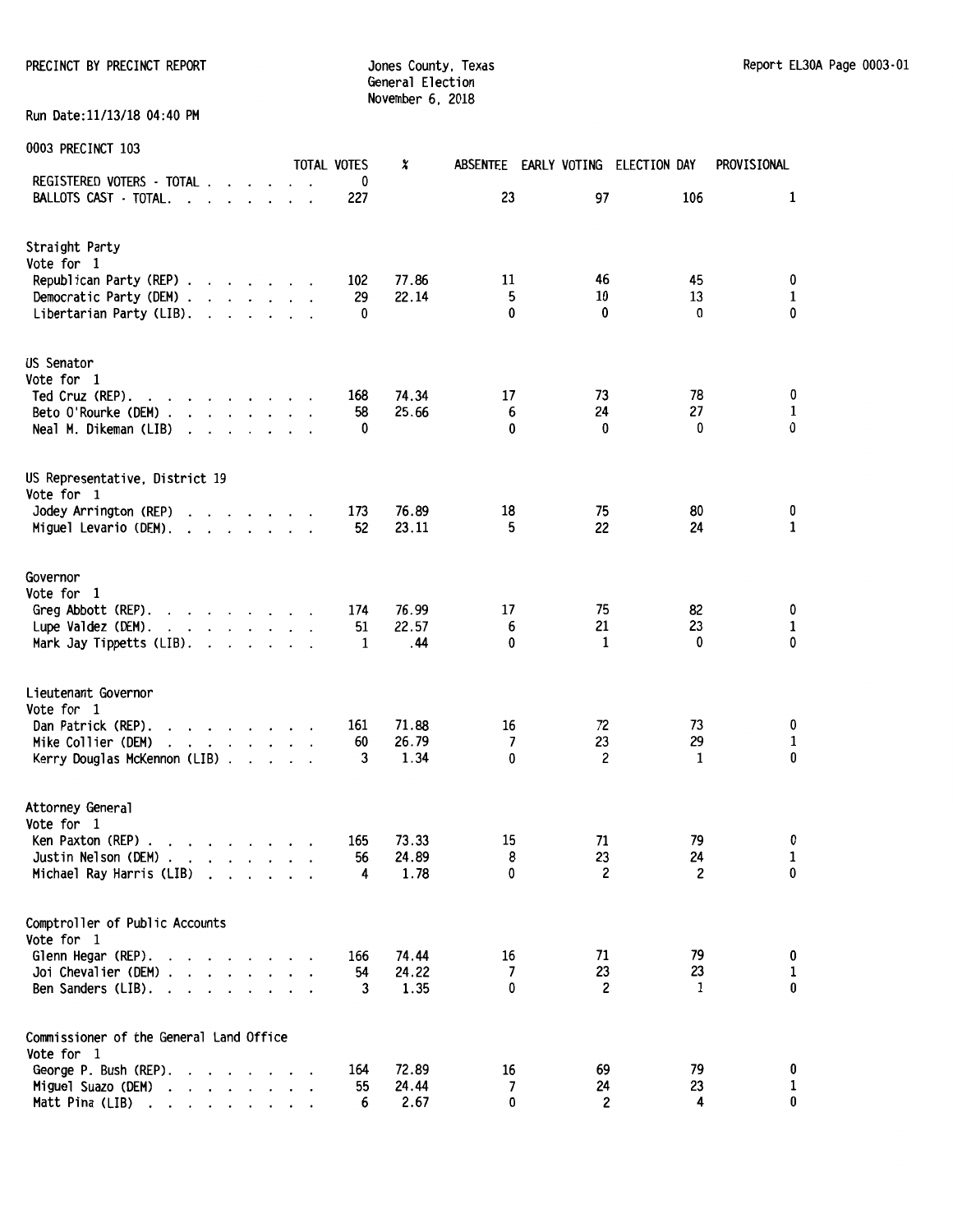PRECINCT BY PRECINCT REPORT **Subset County, Texas** Jones County, Texas Report EL30A Page 0003-02

General Election November 6. 2018

Run Date:11/13/18 04:40 PM

|                                                                                                                                                                                                                                                             | TOTAL VOTES |           | X              |                | ABSENTEE EARLY VOTING ELECTION DAY |                         | PROVISIONAL       |
|-------------------------------------------------------------------------------------------------------------------------------------------------------------------------------------------------------------------------------------------------------------|-------------|-----------|----------------|----------------|------------------------------------|-------------------------|-------------------|
| Commissioner of Agriculture<br>Vote for 1                                                                                                                                                                                                                   |             |           |                |                |                                    |                         |                   |
| Sid Miller (REP) $\ldots$ $\ldots$ $\ldots$ $\ldots$                                                                                                                                                                                                        |             | 162       | 72.65          | 15             | 69                                 | 78                      | 0                 |
| Kim Olson (DEM)<br>$\mathbf{r}$ , $\mathbf{r}$ , $\mathbf{r}$ , $\mathbf{r}$ , $\mathbf{r}$ , $\mathbf{r}$ , $\mathbf{r}$                                                                                                                                   |             | 57        | 25.56          | 8<br>0         | 24                                 | 24                      | $\mathbf{1}$<br>0 |
| Richard Carpenter (LIB).                                                                                                                                                                                                                                    |             | 4         | 1.79           |                | 3                                  | 1                       |                   |
| Railroad Commissioner                                                                                                                                                                                                                                       |             |           |                |                |                                    |                         |                   |
| Vote for 1<br>Christi Craddick (REP)                                                                                                                                                                                                                        |             | 162       | 72.32          | 16             | 68                                 | 78                      | 0                 |
| Roman McAllen (DEM)                                                                                                                                                                                                                                         |             | 56        | 25.00          | 7              | 24                                 | 24                      | $\mathbf{1}$      |
| Mike Wright $(LIB)$ .                                                                                                                                                                                                                                       |             | 6         | 2.68           | 0              | 4                                  | $\overline{\mathbf{c}}$ | 0                 |
| Justice, Supreme Court, Place 2                                                                                                                                                                                                                             |             |           |                |                |                                    |                         |                   |
| Vote for 1<br>Jimmy Blacklock (REP)                                                                                                                                                                                                                         |             | 161       | 72.85          | 15             | 70                                 | 76                      | 0                 |
| Steven Kirkland (DEM)<br>$\mathcal{A}$ . The set of the set of the set of the set of the set of the set of the set of the set of the set of the set of the set of the set of the set of the set of the set of the set of the set of the set of the set of t |             | 60        | 27.15          | 8              | 25                                 | 26                      | 1                 |
| Justice, Supreme Court, Place 4                                                                                                                                                                                                                             |             |           |                |                |                                    |                         |                   |
| Vote for 1<br>John Devine (REP).<br>and the contract of the contract of                                                                                                                                                                                     |             | 164       | 73.54          | 16             | 70                                 | 78                      | 0                 |
| R.K. Sandill (DEM)<br>and a series and a series                                                                                                                                                                                                             |             | 59        | 26.46          | 7              | 25                                 | 26                      | $\mathbf{1}$      |
| Justice, Supreme Court, Place 6                                                                                                                                                                                                                             |             |           |                |                |                                    |                         |                   |
| Vote for 1                                                                                                                                                                                                                                                  |             |           |                |                |                                    |                         |                   |
| Jeff Brown (REP) $\ldots$ $\ldots$ $\ldots$ $\ldots$<br>Kathy Cheng (DEM).                                                                                                                                                                                  |             | 167<br>57 | 74.55<br>25.45 | 16<br>7        | 72<br>23                           | 79<br>26                | 0<br>1            |
| Presiding Judge, Ct of Criminal Appeals                                                                                                                                                                                                                     |             |           |                |                |                                    |                         |                   |
| Vote for 1                                                                                                                                                                                                                                                  |             |           | 72.97          | 16             | 69                                 | 77                      | 0                 |
| Sharon Keller (REP)<br>Maria T. (Terri) Jackson (DEM)                                                                                                                                                                                                       |             | 162<br>56 | 25.23          | $\overline{7}$ | 24                                 | 24                      | 1                 |
| William Bryan Strange III (LIB)                                                                                                                                                                                                                             |             | 4         | 1.80           | 0              | 2                                  | $\mathbf{2}$            | 0                 |
| Judge, Ct of Crim Appeals, Pl 7                                                                                                                                                                                                                             |             |           |                |                |                                    |                         |                   |
| Vote for 1<br>Barbara Parker Hervey (REP)                                                                                                                                                                                                                   |             | 168       | 76.02          | 16             | 73                                 | 79                      | 0                 |
| Ramona Franklin (DEM)                                                                                                                                                                                                                                       |             | 53        | 23.98          | 7              | 22                                 | 23                      | 1                 |
| Judge, Ct of Crim Appeals, Pl 8                                                                                                                                                                                                                             |             |           |                |                |                                    |                         |                   |
| Vote for 1<br>Michelle Slaughter (REP)                                                                                                                                                                                                                      |             | 175       | 88.38          | 16             | 76                                 | 83                      | 0                 |
| Mark Ash $(LIB)$ .                                                                                                                                                                                                                                          |             | 23        | 11.62          | 3              | 13                                 | 7                       | 0                 |
| State Representative, District 71                                                                                                                                                                                                                           |             |           |                |                |                                    |                         |                   |
| Vote for 1<br>Stan Lambert (REP)                                                                                                                                                                                                                            |             | 170       | 76.23          | 15             | 74                                 | 81                      | 0                 |
| Sam Hatton (DEM).<br>and the contract of the state of                                                                                                                                                                                                       |             | 53        | 23.77          | 8              | 23                                 | 21                      | 1                 |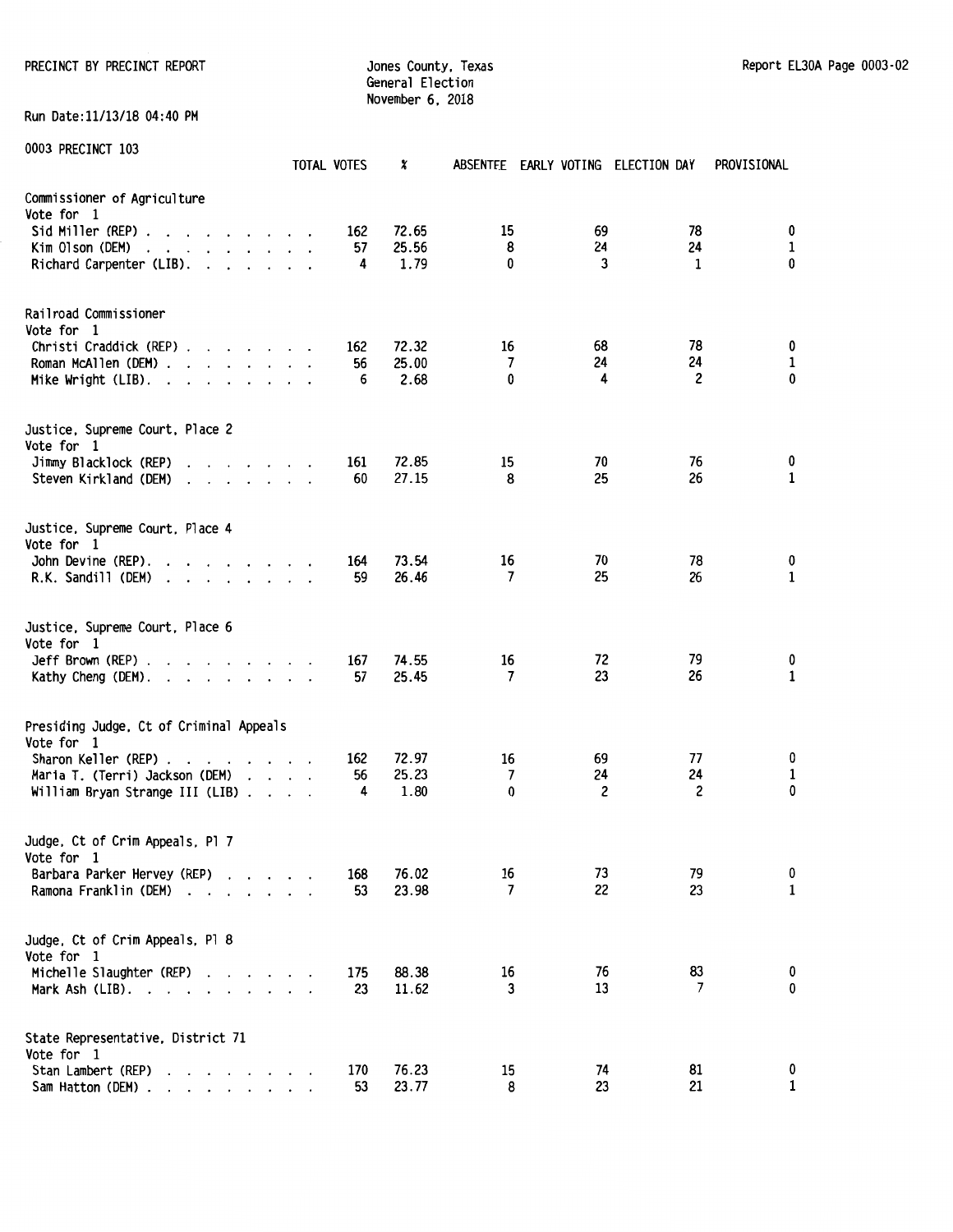| PRECINCT BY PRECINCT REPORT                                                                   | Jones County, Texas<br>General Election<br>November 6, 2018 |                  |    |  |    |                                    | Report EL30A Page 0003-03 |             |  |
|-----------------------------------------------------------------------------------------------|-------------------------------------------------------------|------------------|----|--|----|------------------------------------|---------------------------|-------------|--|
| Run Date:11/13/18 04:40 PM                                                                    |                                                             |                  |    |  |    |                                    |                           |             |  |
| 0003 PRECINCT 103<br>TOTAL VOTES                                                              |                                                             | $\boldsymbol{x}$ |    |  |    | ABSENTEE EARLY VOTING ELECTION DAY |                           | PROVISIONAL |  |
| Chief Justice, 11th Ct of Appeals Dist<br>Vote for 1<br>John Bailey (REP). 178 100.00         |                                                             |                  | 16 |  | 76 |                                    | 86                        | 0           |  |
| District Judge, 259th Judicial District<br>Vote for 1<br>Brooks H. Hagler (DEM). $\ldots$ 143 |                                                             | 100.00           | 12 |  | 59 |                                    | 71                        |             |  |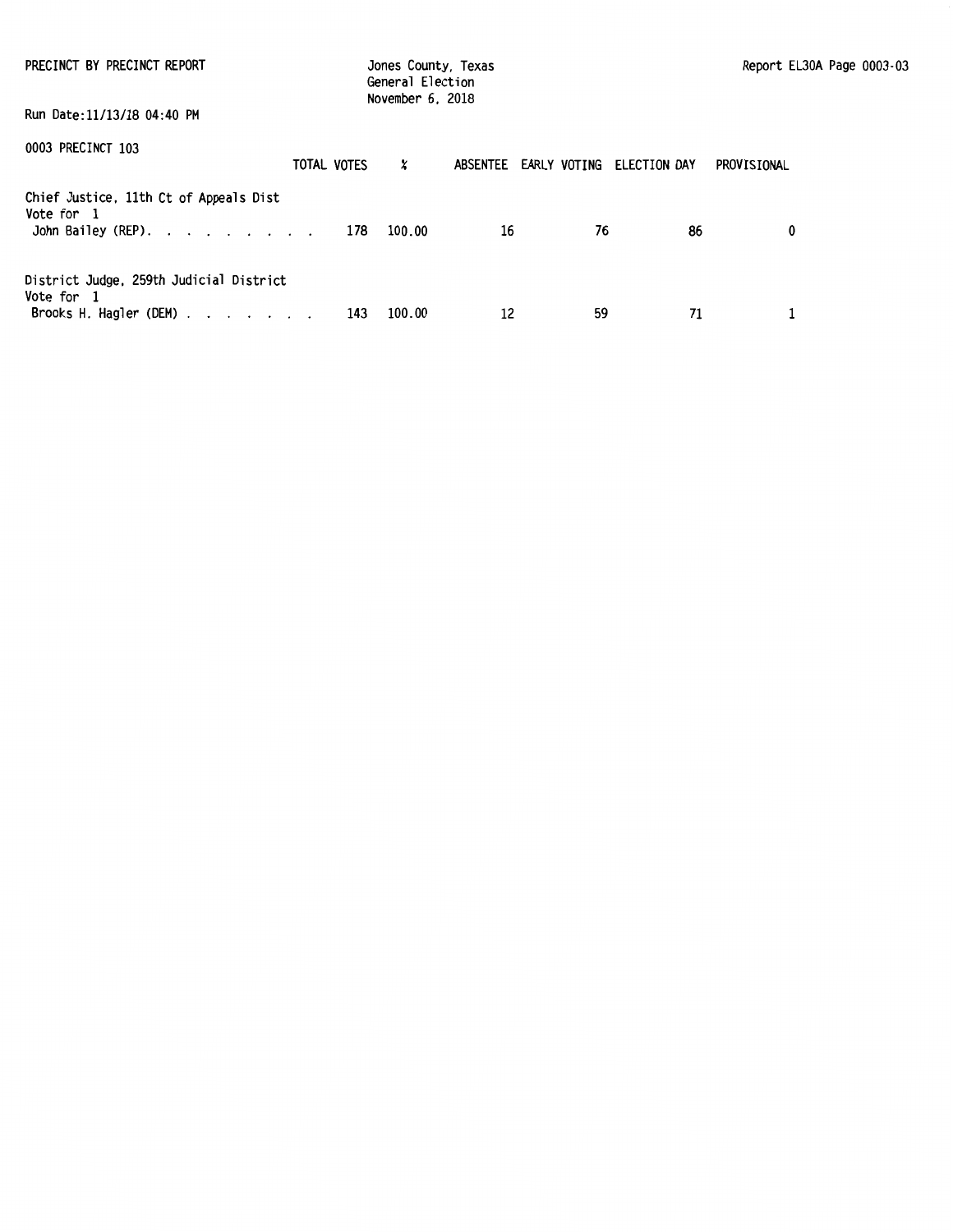General Election November 6, 2018

Run Date:11/13/18 04:40 PM

| <b>UUU4 FREGINGI LUI</b>                                                                       |                         |                      | <b>TOTAL VOTES</b>  | X             |          | ABSENTEE EARLY VOTING ELECTION DAY |                     | PROVISIONAL    |
|------------------------------------------------------------------------------------------------|-------------------------|----------------------|---------------------|---------------|----------|------------------------------------|---------------------|----------------|
| REGISTERED VOTERS - TOTAL                                                                      |                         |                      | 0                   |               |          |                                    | 537                 | 1              |
| BALLOTS CAST · TOTAL.<br>$\mathbf{r}$ , $\mathbf{r}$ , $\mathbf{r}$                            |                         |                      | 851                 |               | 87       | 226                                |                     |                |
| Straight Party                                                                                 |                         |                      |                     |               |          |                                    |                     |                |
| Vote for 1                                                                                     |                         |                      |                     |               |          |                                    |                     |                |
| Republican Party (REP)                                                                         |                         |                      | 326                 | 71.18         | 41       | 86                                 | 198                 | 1              |
| Democratic Party (DEM)<br>Libertarian Party (LIB).                                             |                         |                      | 130<br>$\mathbf{2}$ | 28.38<br>.44  | 21<br>0  | 27<br>0                            | 82<br>2             | $\pmb{0}$<br>0 |
| $\cdot$ $\cdot$ $\cdot$ $\cdot$ $\cdot$                                                        |                         |                      |                     |               |          |                                    |                     |                |
| US Senator                                                                                     |                         |                      |                     |               |          |                                    |                     |                |
| Vote for 1                                                                                     |                         |                      |                     |               |          |                                    |                     |                |
| Ted Cruz (REP).<br>$\mathbf{r}$ , and $\mathbf{r}$ , and $\mathbf{r}$ , and $\mathbf{r}$       |                         |                      | 637                 | 75.21         | 59       | 180                                | 397                 | 1              |
| Beto O'Rourke (DEM)                                                                            |                         |                      | 207                 | 24.44         | 26       | 45                                 | 136<br>$\mathbf{2}$ | 0<br>0         |
| Neal M. Dikeman (LIB)<br>$\cdot$ $\cdot$ $\cdot$<br>$\ddot{\phantom{a}}$                       |                         |                      | 3                   | .35           | 0        | 1                                  |                     |                |
| US Representative, District 19                                                                 |                         |                      |                     |               |          |                                    |                     |                |
| Vote for 1                                                                                     |                         |                      |                     |               |          |                                    |                     |                |
| Jodey Arrington (REP)<br>$\mathbf{r}$ . The set of the set of $\mathbf{r}$                     |                         |                      | 666                 | 78.91         | 63       | 188                                | 414                 | 1              |
| Miguel Levario (DEM).<br>$\mathbf{r}$ , $\mathbf{r}$ , $\mathbf{r}$ , $\mathbf{r}$             |                         |                      | 178                 | 21.09         | 23       | 38                                 | 117                 | 0              |
| Governor                                                                                       |                         |                      |                     |               |          |                                    |                     |                |
| Vote for 1                                                                                     |                         |                      |                     |               |          |                                    |                     |                |
| Greg Abbott (REP).<br>$\mathbf{r}$ , $\mathbf{r}$ , $\mathbf{r}$ , $\mathbf{r}$ , $\mathbf{r}$ |                         |                      | 641                 | 75.68         | 63       | 185                                | 392                 | 1              |
| Lupe Valdez (DEM).                                                                             |                         |                      | 194                 | 22.90         | 23       | 38                                 | 133                 | 0              |
| Mark Jay Tippetts (LIB).                                                                       |                         |                      | 12                  | 1.42          | $\bf{0}$ | 3                                  | 9                   | 0              |
| Lieutenant Governor                                                                            |                         |                      |                     |               |          |                                    |                     |                |
| Vote for 1                                                                                     |                         |                      |                     |               |          |                                    |                     |                |
| Dan Patrick (REP).<br>$\mathbf{r}$ , $\mathbf{r}$ , $\mathbf{r}$ , $\mathbf{r}$<br>$\cdot$     |                         |                      | 514                 | 61.34         | 56       | 150                                | 307                 | 1              |
| Mike Collier (DEM)<br>$\cdot$ $\cdot$ $\cdot$ $\cdot$ $\cdot$ $\cdot$ $\cdot$ $\cdot$          |                         |                      | 311                 | 37.11         | 31       | 72                                 | 208                 | 0<br>0         |
| Kerry Douglas McKennon (LIB)                                                                   |                         |                      | 13                  | 1.55          | 0        | 3                                  | 10                  |                |
| Attorney General                                                                               |                         |                      |                     |               |          |                                    |                     |                |
| Vote for 1                                                                                     |                         |                      |                     |               |          |                                    |                     |                |
| Ken Paxton (REP).<br>the company of the company of                                             |                         |                      | 588                 | 70.76         | 57       | 164                                | 366                 | 1              |
| Justin Nelson (DEM).<br>the contract of the con-                                               |                         |                      | 230                 | 27.68         | 29       | 55                                 | 146                 | 0              |
| Michael Ray Harris (LIB)<br>$\sim$                                                             | $\cdot$ $\cdot$ $\cdot$ |                      | 13                  | 1.56          | 0        |                                    | 10<br>3             | 0              |
| Comptroller of Public Accounts                                                                 |                         |                      |                     |               |          |                                    |                     |                |
| Vote for 1                                                                                     |                         |                      |                     |               |          |                                    |                     |                |
| Glenn Hegar (REP).<br>$\mathbf{r}$ , $\mathbf{r}$ , $\mathbf{r}$ , $\mathbf{r}$                |                         |                      | 623                 | 75.06         | 58       | 178                                | 386                 | 1              |
| Joi Chevalier (DEM).<br>and a state of the                                                     |                         |                      | 195                 | 23.49         | 28       | 45                                 | 122                 | 0              |
| Ben Sanders (LIB).<br>$\cdot$<br>$\cdot$                                                       |                         |                      | 12                  | 1.45          | 0        |                                    | 12<br>0             | 0              |
| Commissioner of the General Land Office                                                        |                         |                      |                     |               |          |                                    |                     |                |
| Vote for 1                                                                                     |                         |                      |                     |               |          |                                    |                     |                |
| George P. Bush (REP).                                                                          |                         |                      | 620                 | 74.79         | 61       | 173                                | 385                 | 1              |
| Miguel Suazo (DEM)<br>$\cdot$<br>$\cdot$<br>Matt Pina (LIB)                                    | $\ddot{\phantom{0}}$    | $\ddot{\phantom{0}}$ | 189<br>20           | 22.80<br>2.41 | 24<br>2  | 40                                 | 125<br>12<br>6      | 0<br>0         |
| the contract of the contract of<br>$\ddotsc$                                                   |                         |                      |                     |               |          |                                    |                     |                |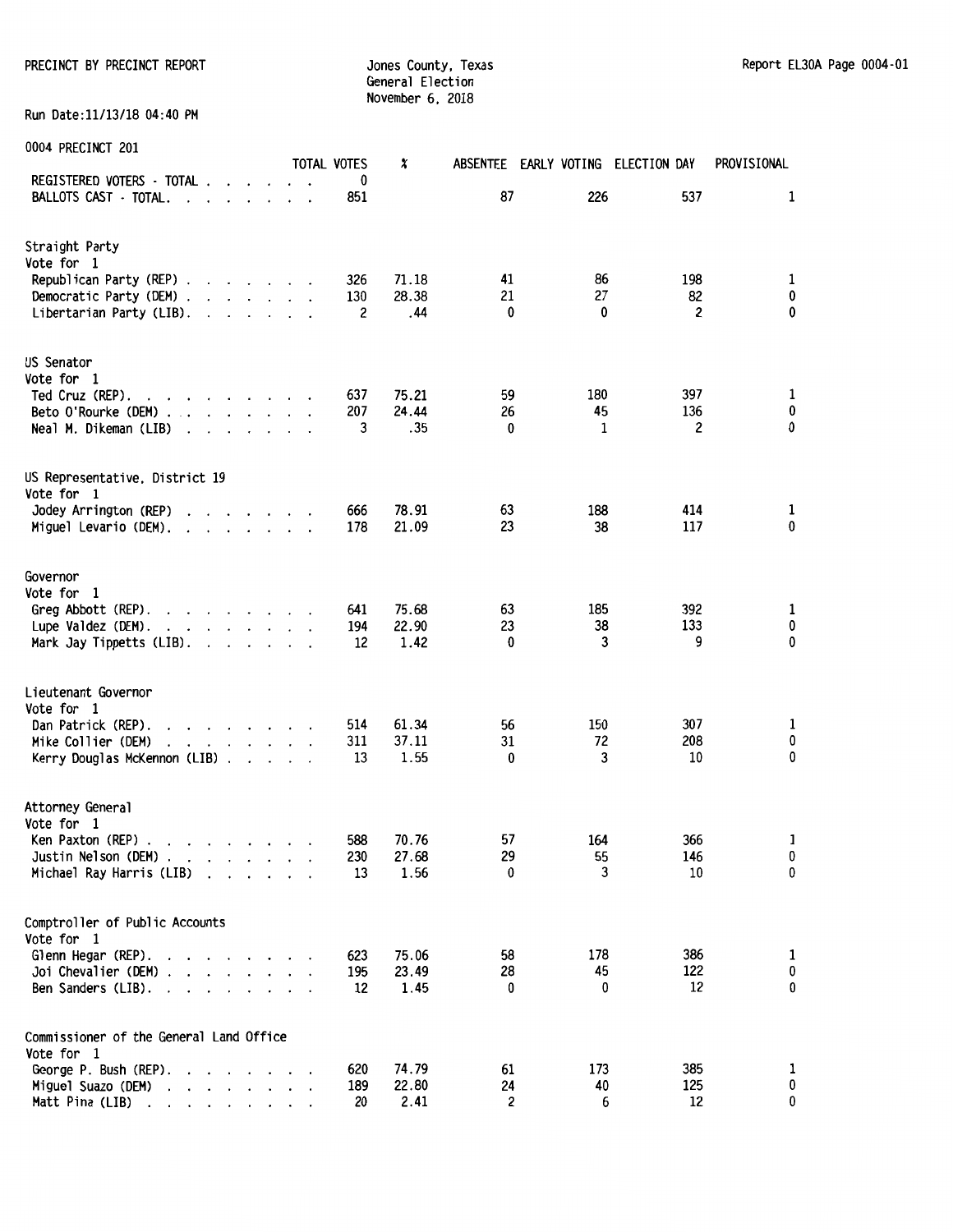PRECINCT BY PRECINCT REPORT COUNTER STATES ON MARKET SOMETHING SUPPORT SHOW AND REPORT EL30A Page 0004-02

Jones County, Texas<br>General Election November 6, 2018

Run Date:11/13/18 04:40 PM

|                                                                                                                                                                                                                                                                                   | TOTAL VOTES                 |     | X     | <b>ABSENTEE</b> | EARLY VOTING ELECTION DAY |     | PROVISIONAL |
|-----------------------------------------------------------------------------------------------------------------------------------------------------------------------------------------------------------------------------------------------------------------------------------|-----------------------------|-----|-------|-----------------|---------------------------|-----|-------------|
| Commissioner of Agriculture<br>Vote for 1                                                                                                                                                                                                                                         |                             |     |       |                 |                           |     |             |
| Sid Miller (REP).<br>and the contract of the contract of the contract of the contract of the contract of the contract of the contract of the contract of the contract of the contract of the contract of the contract of the contract of the contra                               |                             | 610 | 72.88 | 57              | 171                       | 381 | 1           |
| Kim Olson (DEM)<br>the contract of the contract of the                                                                                                                                                                                                                            | $\cdot$                     | 218 | 26.05 | 29              | 49                        | 140 | 0           |
| Richard Carpenter (LIB).                                                                                                                                                                                                                                                          |                             | 9   | 1.08  | 0               | 3                         | 6   | 0           |
| Railroad Commissioner                                                                                                                                                                                                                                                             |                             |     |       |                 |                           |     |             |
| Vote for 1<br>Christi Craddick (REP)                                                                                                                                                                                                                                              |                             | 625 | 75.21 | 59              | 178                       | 387 | 1           |
| Roman McAllen (DEM)                                                                                                                                                                                                                                                               |                             | 195 | 23.47 | 27              | 41                        | 127 | 0           |
| Mike Wright (LIB). $\cdot \cdot \cdot \cdot \cdot \cdot \cdot$                                                                                                                                                                                                                    |                             | 11  | 1.32  | 0               | 3                         | 8   | 0           |
| Justice, Supreme Court, Place 2<br>Vote for 1                                                                                                                                                                                                                                     |                             |     |       |                 |                           |     |             |
| Jimmy Blacklock (REP)                                                                                                                                                                                                                                                             |                             | 625 | 75.48 | 59              | 178                       | 387 | 1           |
| Steven Kirkland (DEM)<br>and the contract of the contract of<br>$\cdot$                                                                                                                                                                                                           |                             | 203 | 24.52 | 28              | 45                        | 130 | 0           |
| Justice, Supreme Court, Place 4                                                                                                                                                                                                                                                   |                             |     |       |                 |                           |     |             |
| Vote for 1<br>John Devine (REP).<br>$\cdot$ $\cdot$ $\cdot$ $\cdot$ $\cdot$ $\cdot$                                                                                                                                                                                               |                             | 628 | 76.49 | 61              | 180                       | 386 | 1           |
| R.K. Sandill (DEM)<br>$\cdot$ $\cdot$ $\cdot$ $\cdot$ $\cdot$ $\cdot$ $\cdot$ $\cdot$                                                                                                                                                                                             |                             | 193 | 23.51 | 26              | 43                        | 124 | 0           |
| Justice, Supreme Court, Place 6                                                                                                                                                                                                                                                   |                             |     |       |                 |                           |     |             |
| Vote for 1<br>$Jeff$ Brown (REP) $\ldots$ $\ldots$ $\ldots$ $\ldots$                                                                                                                                                                                                              |                             | 629 | 76.33 | 61              | 183                       | 384 | 1           |
| Kathy Cheng (DEM).                                                                                                                                                                                                                                                                |                             | 195 | 23.67 | 26              | 40                        | 129 | 0           |
| Presiding Judge, Ct of Criminal Appeals<br>Vote for 1                                                                                                                                                                                                                             |                             |     |       |                 |                           |     |             |
| Sharon Keller (REP).<br>$\mathbf{r}$ . The set of the set of the set of the set of the set of the set of the set of the set of the set of the set of the set of the set of the set of the set of the set of the set of the set of the set of the set of t<br>$\ddot{\phantom{a}}$ |                             | 622 | 75.30 | 59              | 182                       | 380 | 1           |
| Maria T. (Terri) Jackson (DEM)                                                                                                                                                                                                                                                    | $\sim$ $\sim$ $\sim$ $\sim$ | 198 | 23.97 | 28              | 41                        | 129 | 0           |
| William Bryan Strange III (LIB).                                                                                                                                                                                                                                                  | $\cdot$ $\cdot$ $\cdot$     | 6   | .73   | 0               | 0                         | 6   | 0           |
| Judge, Ct of Crim Appeals, Pl 7<br>Vote for 1                                                                                                                                                                                                                                     |                             |     |       |                 |                           |     |             |
| Barbara Parker Hervey (REP)                                                                                                                                                                                                                                                       |                             | 627 | 76.09 | 59              | 183                       | 384 | 1           |
| Ramona Franklin (DEM)                                                                                                                                                                                                                                                             |                             | 197 | 23.91 | 28              | 40                        | 129 | 0           |
| Judge, Ct of Crim Appeals, Pl 8                                                                                                                                                                                                                                                   |                             |     |       |                 |                           |     |             |
| Vote for 1<br>Michelle Slaughter (REP)                                                                                                                                                                                                                                            |                             | 647 | 91.13 | 64              | 186                       | 396 | 1           |
| Mark Ash $(LIB)$ , , , , , , , , ,                                                                                                                                                                                                                                                |                             | 63  | 8.87  | 4               | 15                        | 44  | 0           |
| State Representative, District 71<br>Vote for 1                                                                                                                                                                                                                                   |                             |     |       |                 |                           |     |             |
| Stan Lambert (REP)<br>$\cdot$                                                                                                                                                                                                                                                     |                             | 645 | 76.60 | 61              | 186                       | 397 | 1           |
| Sam Hatton (DEM).<br>$\cdot$ $\cdot$ $\cdot$ $\cdot$ $\cdot$ $\cdot$                                                                                                                                                                                                              |                             | 197 | 23.40 | 26              | 39                        | 132 | 0           |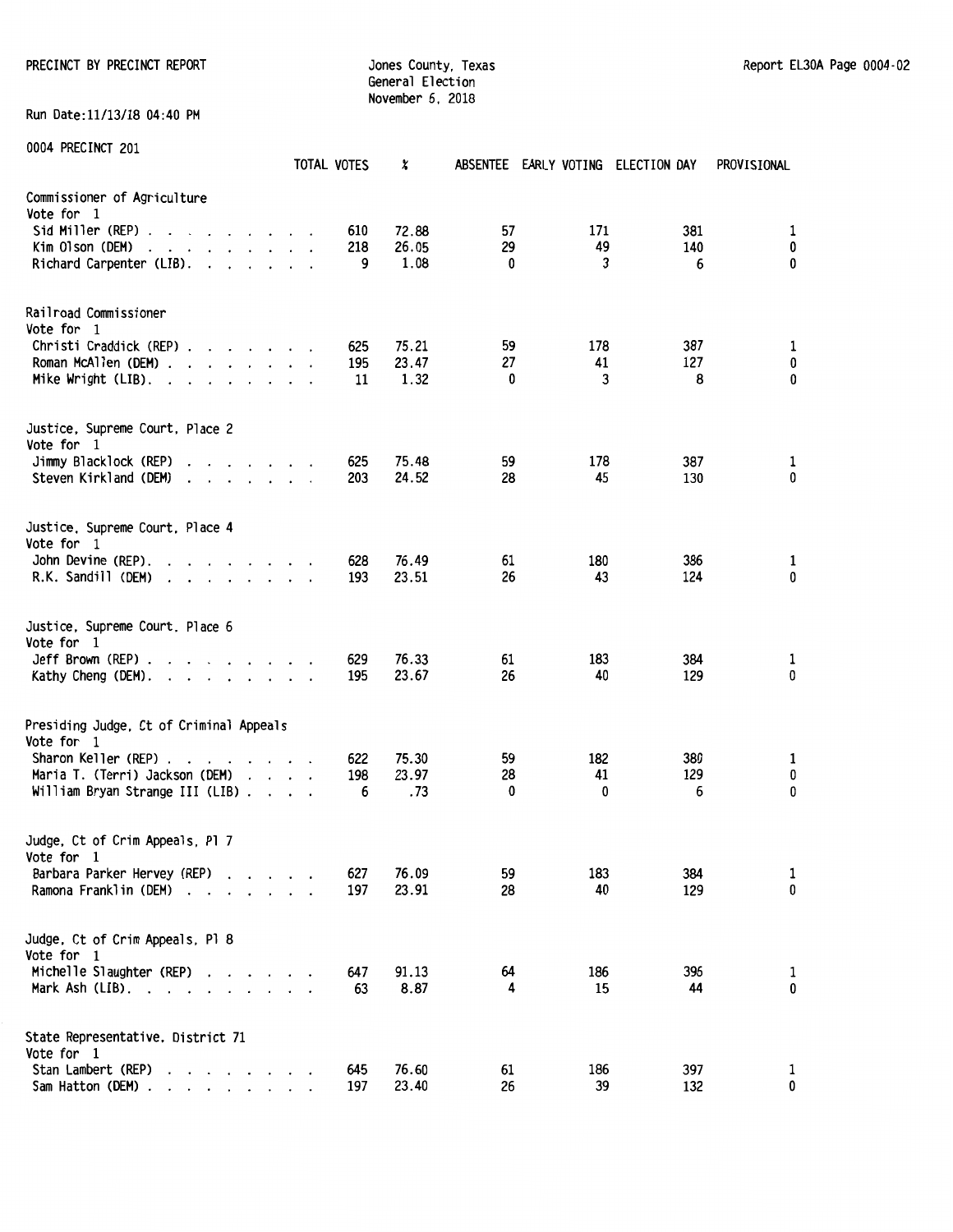| PRECINCT BY PRECINCT REPORT                                                                                                            |             | Jones County, Texas<br>General Election<br>November 6, 2018 |    | Report EL30A Page 0004-03 |                                    |             |  |
|----------------------------------------------------------------------------------------------------------------------------------------|-------------|-------------------------------------------------------------|----|---------------------------|------------------------------------|-------------|--|
| Run Date:11/13/18 04:40 PM                                                                                                             |             |                                                             |    |                           |                                    |             |  |
| 0004 PRECINCT 201                                                                                                                      | TOTAL VOTES | $\boldsymbol{\mathsf{x}}$                                   |    |                           | ABSENTEE EARLY VOTING ELECTION DAY | PROVISIONAL |  |
| Chief Justice, 11th Ct of Appeals Dist<br>Vote for 1<br>John Bailey (REP). $\cdot \cdot \cdot \cdot \cdot \cdot \cdot \cdot \cdot 659$ |             | 100.00                                                      | 60 | 187                       | 411                                |             |  |
| District Judge, 259th Judicial District<br>Vote for 1<br>Brooks H. Hagler (DEM) $\ldots$ $\ldots$ $\ldots$                             | 492         | 100.00                                                      | 49 | 128                       | 315                                | 0           |  |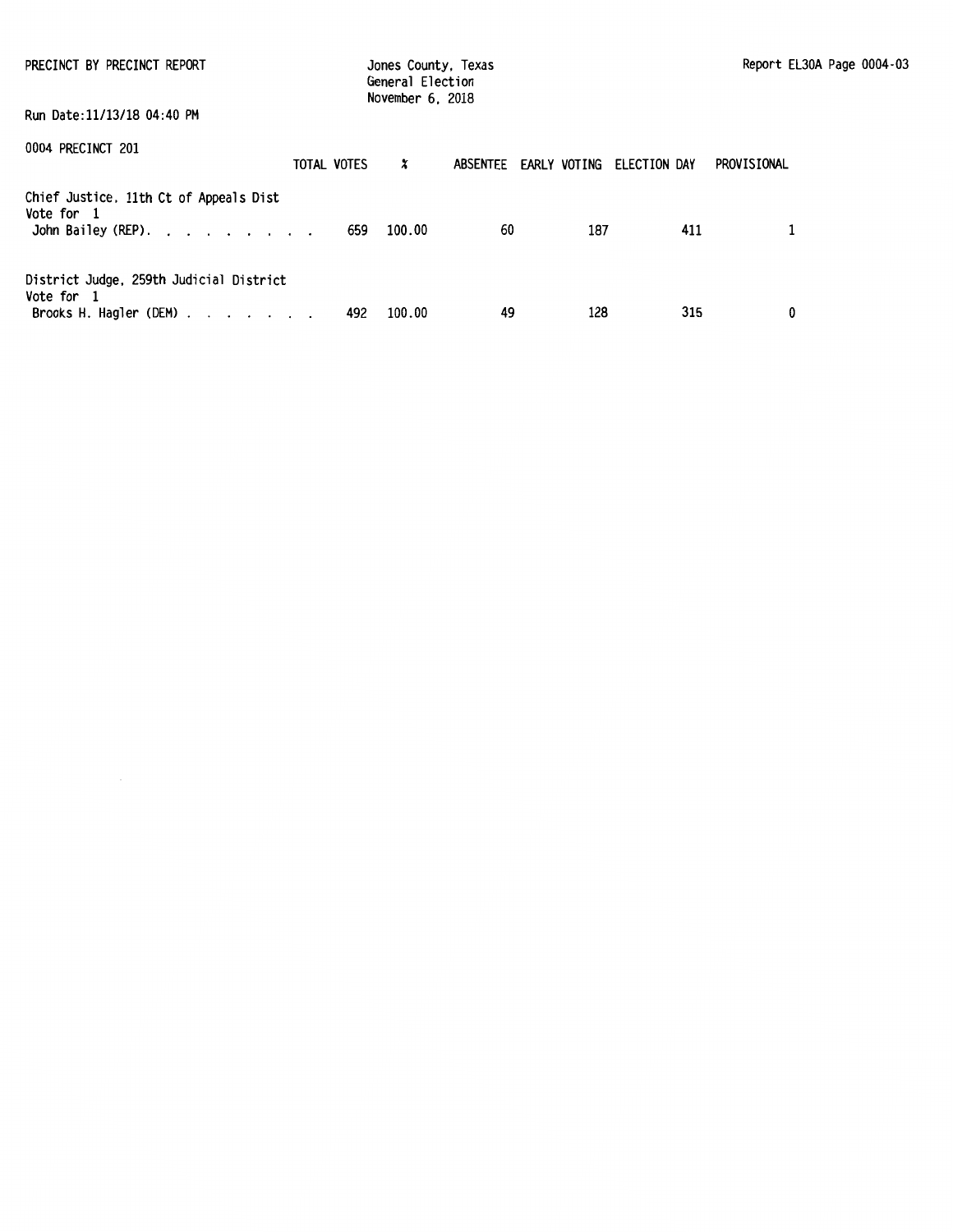PRECINCT BY PRECINCT REPORT SALL THE STATE STATE STATES COUNTY, Texas Report EL30A Page 0005-01

Jones County, Texas<br>General Election November 6, 2018

Run Date:11/13/18 04:40 PM

|                                                                                                                  |  | TOTAL VOTES | X     |                | ABSENTEE EARLY VOTING ELECTION DAY |              | PROVISIONAL |
|------------------------------------------------------------------------------------------------------------------|--|-------------|-------|----------------|------------------------------------|--------------|-------------|
| REGISTERED VOTERS - TOTAL                                                                                        |  | 0           |       |                |                                    |              |             |
| BALLOTS CAST - TOTAL.<br>$\cdots$ $\cdots$<br>$\overline{\phantom{a}}$                                           |  | 142         |       | 7              | 29                                 | 106          | 0           |
| Straight Party                                                                                                   |  |             |       |                |                                    |              |             |
| Vote for 1                                                                                                       |  |             |       |                |                                    |              |             |
| Republican Party (REP)                                                                                           |  | 54          | 77.14 | 3              | 10                                 | 41           | 0           |
| Democratic Party (DEM)                                                                                           |  | 15          | 21.43 | 1              | 2                                  | 12           | 0           |
| Libertarian Party (LIB).                                                                                         |  | 1           | 1.43  | $\mathbf{0}$   | 0                                  | $\mathbf{1}$ | 0           |
| US Senator                                                                                                       |  |             |       |                |                                    |              |             |
| Vote for 1                                                                                                       |  |             |       |                |                                    |              |             |
| Ted Cruz (REP).<br>and a strain and a strain and                                                                 |  | 114         | 80.28 | 5              | 24                                 | 85           | 0           |
| Beto O'Rourke (DEM)                                                                                              |  | 26          | 18.31 | $\mathbf{2}$   | 4                                  | 20           | 0           |
| Neal M. Dikeman (LIB)<br>$\cdot$ $\cdot$ $\cdot$ $\cdot$<br>$\cdot$                                              |  | 2           | 1.41  | 0              | 1                                  | 1            | 0           |
| US Representative, District 19                                                                                   |  |             |       |                |                                    |              |             |
| Vote for 1                                                                                                       |  |             |       |                |                                    |              |             |
| Jodey Arrington (REP)<br>and a strain and                                                                        |  | 114         | 80.85 | 5              | 25                                 | 84           | 0           |
| Miguel Levario (DEM).<br>$\mathbf{r}$ , $\mathbf{r}$ , $\mathbf{r}$ , $\mathbf{r}$ , $\mathbf{r}$ , $\mathbf{r}$ |  | 27          | 19.15 | 2              | 3                                  | 22           | 0           |
| Governor                                                                                                         |  |             |       |                |                                    |              |             |
| Vote for 1                                                                                                       |  |             |       |                |                                    |              |             |
| Greg Abbott (REP).<br>and the contract of the                                                                    |  | 115         | 82.14 | 5              | 24                                 | 86           | 0           |
| Lupe Valdez (DEM).<br>and a strain and a strain and                                                              |  | 23          | 16.43 | $\overline{c}$ | 3                                  | 18           | 0           |
| Mark Jay Tippetts (LIB).                                                                                         |  | 2           | 1.43  | 0              | 1                                  | 1            | 0           |
| Lieutenant Governor                                                                                              |  |             |       |                |                                    |              |             |
| Vote for 1                                                                                                       |  |             |       |                |                                    |              |             |
| Dan Patrick (REP).<br>$\mathbf{r}$ , $\mathbf{r}$ , $\mathbf{r}$ , $\mathbf{r}$ , $\mathbf{r}$ , $\mathbf{r}$    |  | 110         | 79.14 | 5              | 24                                 | 81           | 0           |
| Mike Collier (DEM)<br>$\begin{array}{cccccccccccccc} . & . & . & . & . & . & . & . & . & . \end{array}$          |  | 28          | 20.14 | 2              | 3                                  | 23           | 0           |
| Kerry Douglas McKennon (LIB)                                                                                     |  | 1           | .72   | 0              | $\mathbf{1}$                       | 0            | 0           |
| Attorney General                                                                                                 |  |             |       |                |                                    |              |             |
| Vote for 1                                                                                                       |  |             |       |                |                                    |              |             |
| Ken Paxton (REP)<br>$\mathbf{r}$ and $\mathbf{r}$ and $\mathbf{r}$ and $\mathbf{r}$                              |  | 105         | 76.09 | 5              | 22                                 | 78           | 0           |
| Justin Nelson (DEM)                                                                                              |  | 31          | 22.46 | 2              | $\mathbf{A}$                       | 25           | 0           |
| Michael Ray Harris (LIB)                                                                                         |  | 2           | 1.45  | 0              | 1                                  | 1            | 0           |
| Comptroller of Public Accounts                                                                                   |  |             |       |                |                                    |              |             |
| Vote for 1                                                                                                       |  |             |       |                |                                    |              |             |
| Glenn Hegar (REP).<br>the contract of the contract of the                                                        |  | 106         | 79.10 | 4              | 24                                 | 78           | 0           |
| Joi Chevalier (DEM)                                                                                              |  | 25          | 18.66 | 2              | 3                                  | 20           | 0           |
| Ben Sanders (LIB). $\cdot$                                                                                       |  | 3           | 2.24  | 0              | 0                                  | 3            | 0           |
| Commissioner of the General Land Office                                                                          |  |             |       |                |                                    |              |             |
| Vote for 1                                                                                                       |  |             |       |                |                                    |              |             |
| George P. Bush (REP).<br>$\cdot$ $\cdot$ $\cdot$ $\cdot$                                                         |  | 106         | 76.81 | 5              | 24                                 | 77           | 0           |
| Miguel Suazo (DEM)<br>$\cdot$ $\cdot$ $\cdot$ $\cdot$ $\cdot$ $\cdot$                                            |  | 28          | 20.29 | 2              | 3                                  | 23           | 0           |
| Matt Pina (LIB)                                                                                                  |  | 4           | 2.90  | 0              | 1                                  | 3            | 0           |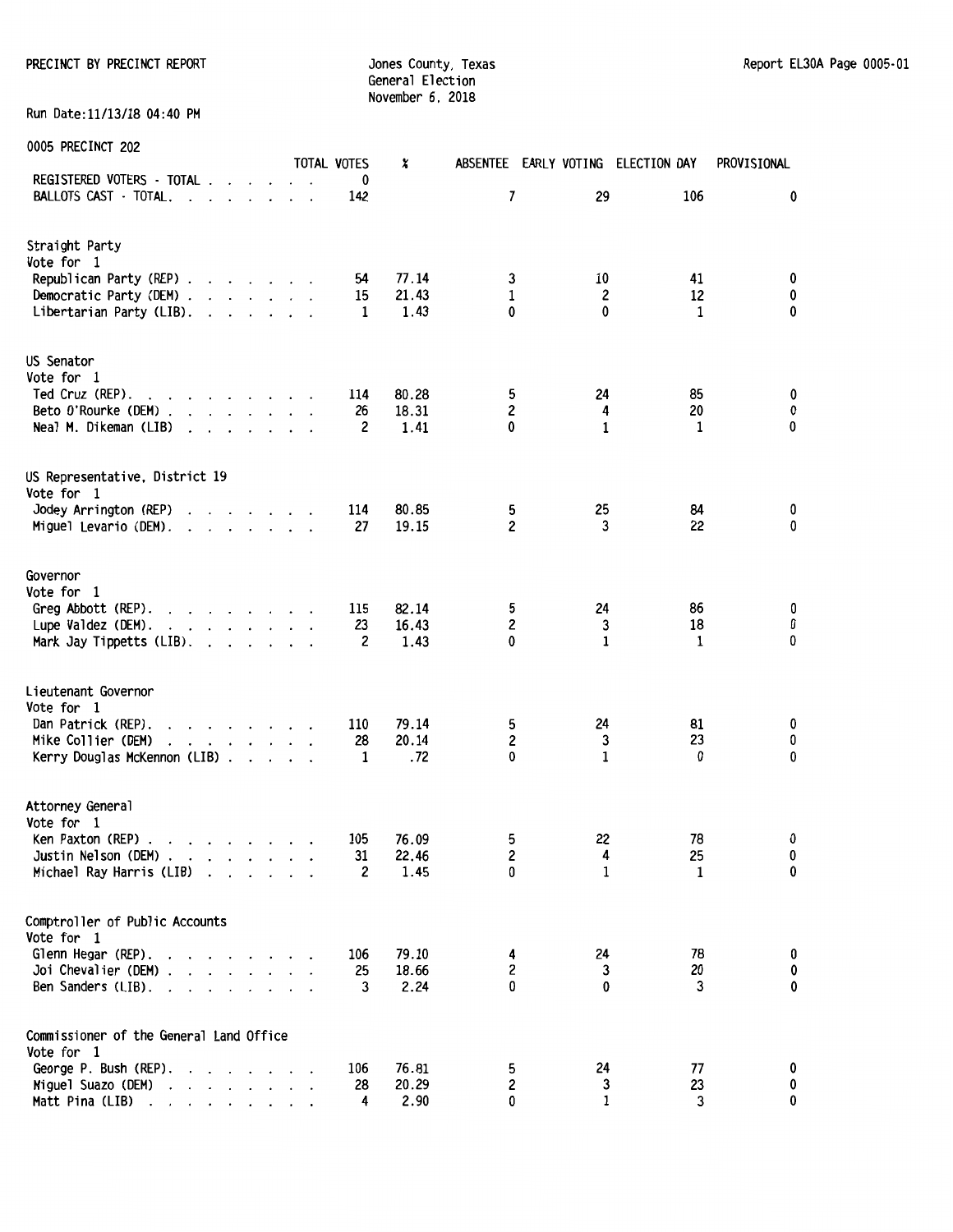General Election November 6, 2018

Run Date:11/13/18 04:40 PM

| 0005 PRECINCT 202                                                                                                                                                                                                                                                                                                                                   | TOTAL VOTES |                | x                      |                                   |              | ABSENTEE EARLY VOTING ELECTION DAY | PROVISIONAL           |
|-----------------------------------------------------------------------------------------------------------------------------------------------------------------------------------------------------------------------------------------------------------------------------------------------------------------------------------------------------|-------------|----------------|------------------------|-----------------------------------|--------------|------------------------------------|-----------------------|
| Commissioner of Agriculture<br>Vote for 1<br>Sid Miller (REP).<br>the contract of the contract of the contract of the contract of the contract of the contract of the contract of<br>Kim Olson (DEM)<br>the contract of the contract of the contract of the contract of the contract of the contract of the contract of<br>Richard Carpenter (LIB). |             | 108<br>31<br>0 | 77.70<br>22.30         | 5<br>$\overline{\mathbf{c}}$<br>0 | 23<br>5<br>0 | 80<br>24<br>0                      | 0<br>0<br>$\mathbf 0$ |
| Railroad Commissioner<br>Vote for 1<br>Christi Craddick (REP)<br>Roman McAllen (DEM)<br>Mike Wright $(LIB)$ .                                                                                                                                                                                                                                       |             | 106<br>25<br>5 | 77.94<br>18.38<br>3.68 | 4<br>2<br>0                       | 22<br>3<br>2 | 80<br>20<br>3                      | 0<br>0<br>0           |
| Justice, Supreme Court, Place 2<br>Vote for 1<br>Jimmy Blacklock (REP)<br>Steven Kirkland (DEM)<br>$\cdot$ $\cdot$ $\cdot$ $\cdot$ $\cdot$ $\cdot$ $\cdot$ $\cdot$                                                                                                                                                                                  |             | 101<br>31      | 76.52<br>23.48         | 4<br>$\overline{c}$               | 22<br>4      | 75<br>25                           | 0<br>0                |
| Justice, Supreme Court, Place 4<br>Vote for 1<br>John Devine (REP).<br>$\cdot$ $\cdot$ $\cdot$ $\cdot$ $\cdot$ $\cdot$ $\cdot$ $\cdot$<br>R.K. Sandill (DEM)<br>the contract of the contract of the                                                                                                                                                 |             | 101<br>31      | 76.52<br>23.48         | 4<br>$\overline{c}$               | 21<br>5      | 76<br>24                           | 0<br>0                |
| Justice, Supreme Court, Place 6<br>Vote for 1<br>$Jeff$ Brown (REP) $\ldots$ $\ldots$ $\ldots$ $\ldots$<br>Kathy Cheng (DEM). $\cdots$                                                                                                                                                                                                              |             | 103<br>29      | 78.03<br>21.97         | 4<br>$\overline{c}$               | 22<br>4      | 77<br>23                           | 0<br>0                |
| Presiding Judge, Ct of Criminal Appeals<br>Vote for 1<br>Sharon Keller (REP).<br>$\mathbf{r}$<br>$\cdot$<br>Maria T. (Terri) Jackson (DEM)<br>William Bryan Strange III (LIB)                                                                                                                                                                       |             | 102<br>28<br>4 | 76.12<br>20.90<br>2.99 | 4<br>2<br>$\mathbf{0}$            | 21<br>4<br>1 | 77<br>22<br>3                      | 0<br>0<br>0           |
| Judge, Ct of Crim Appeals, Pl 7<br>Vote for 1<br>Barbara Parker Hervey (REP)<br>Ramona Franklin (DEM) .<br>and the second control of the second                                                                                                                                                                                                     |             | 106<br>27      | 79.70<br>20.30         | 4<br>2                            | 23<br>3      | 79<br>22                           | 0<br>0                |
| Judge, Ct of Crim Appeals, Pl 8<br>Vote for 1<br>Michelle Slaughter (REP)<br>Mark Ash $(LIB)$ .                                                                                                                                                                                                                                                     |             | 104<br>18      | 85.25<br>14.75         | 4<br>1                            | 20<br>5      | 80<br>12                           | 0<br>0                |
| State Representative, District 71<br>Vote for 1<br>Stan Lambert (REP)<br>Sam Hatton (DEM).<br>$\mathbf{r}$ , $\mathbf{r}$ , $\mathbf{r}$ , $\mathbf{r}$                                                                                                                                                                                             |             | 111<br>27      | 80.43<br>19.57         | 4<br>2                            | 24<br>3      | 83<br>22                           | 0<br>0                |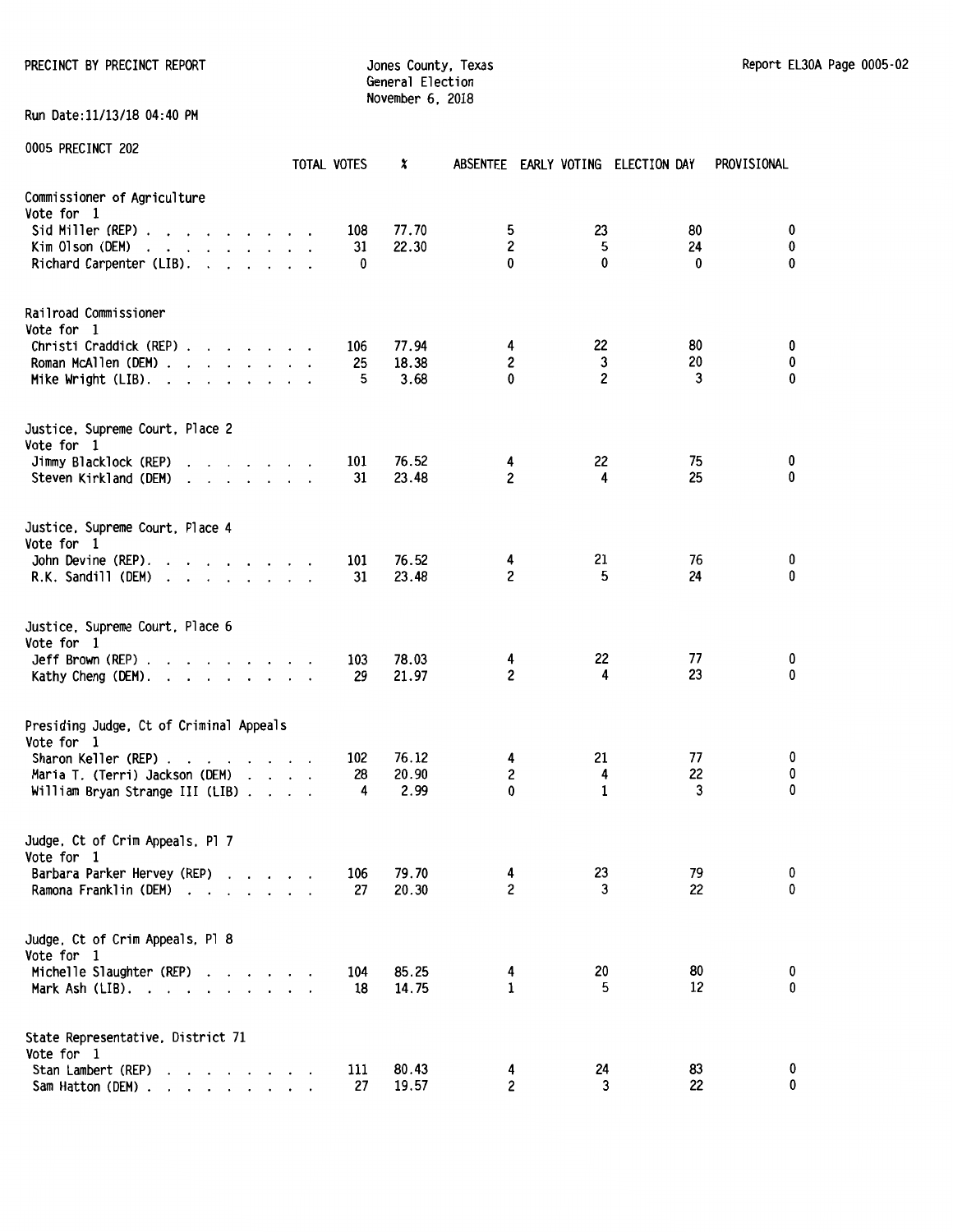| PRECINCT BY PRECINCT REPORT                                                                                | Jones County, Texas<br>General Election<br>November 6, 2018 |                                    |    |             | Report EL30A Page 0005-03 |
|------------------------------------------------------------------------------------------------------------|-------------------------------------------------------------|------------------------------------|----|-------------|---------------------------|
| Run Date:11/13/18 04:40 PM                                                                                 |                                                             |                                    |    |             |                           |
| 0005 PRECINCT 202<br>TOTAL VOTES                                                                           | x                                                           | ABSENTEE EARLY VOTING ELECTION DAY |    | PROVISIONAL |                           |
| Chief Justice, 11th Ct of Appeals Dist<br>Vote for 1<br>John Bailey (REP). 108 100.00                      |                                                             | 4                                  | 23 | 81          | 0                         |
| District Judge, 259th Judicial District<br>Vote for 1<br>Brooks H. Hagler (DEM) $\ldots$ $\ldots$ $\ldots$ | 100.00<br>79                                                | 4                                  | 14 | 61          | 0                         |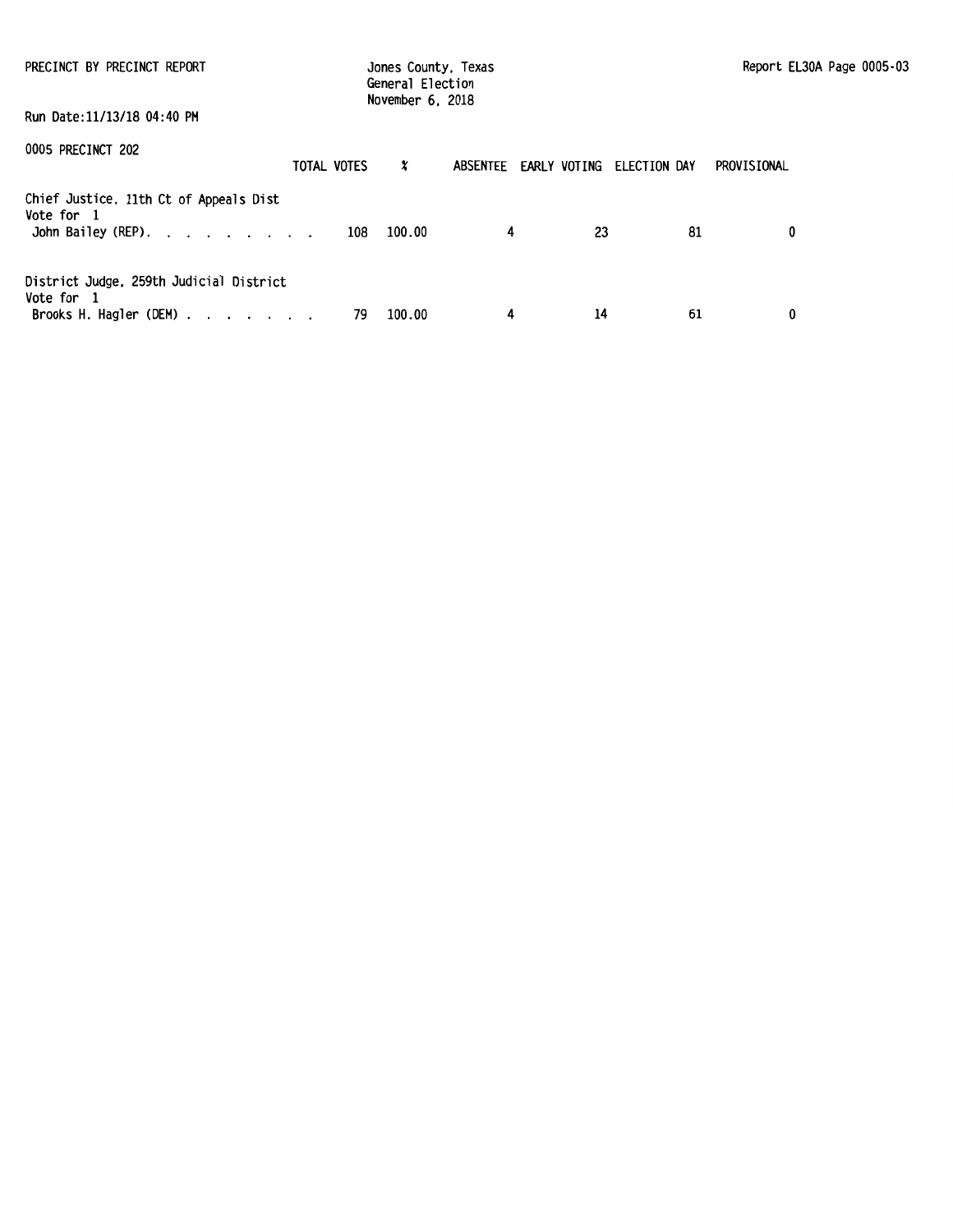PRECINCT BY PRECINCT REPORT **Subset County, Texas** Jones County, Texas Report EL30A Page 0006-01

General Election November 6, 2018

Run Date:11/13/18 04:40 PM

| <b>OOOO FINECING LEGS</b>                                                                |                                                                                                                                               |                      |              |                 |  | TOTAL VOTES | x             |               | ABSENTEE EARLY VOTING ELECTION DAY |                      | PROVISIONAL |
|------------------------------------------------------------------------------------------|-----------------------------------------------------------------------------------------------------------------------------------------------|----------------------|--------------|-----------------|--|-------------|---------------|---------------|------------------------------------|----------------------|-------------|
| REGISTERED VOTERS - TOTAL                                                                |                                                                                                                                               |                      |              |                 |  | 0           |               |               |                                    |                      |             |
| BALLOTS CAST - TOTAL.<br>and the company of                                              |                                                                                                                                               |                      |              |                 |  | 160         |               | 14            | 73                                 | 73                   | 0           |
| Straight Party                                                                           |                                                                                                                                               |                      |              |                 |  |             |               |               |                                    |                      |             |
| Vote for 1                                                                               |                                                                                                                                               |                      |              |                 |  |             |               |               |                                    |                      |             |
| Republican Party (REP)                                                                   |                                                                                                                                               |                      |              |                 |  | 82          | 88.17         | 8             | 33                                 | 41                   | 0           |
| Democratic Party (DEM)<br>Libertarian Party (LIB).                                       |                                                                                                                                               |                      |              |                 |  | 10<br>1     | 10.75<br>1.08 | 1<br>0        | 3<br>$\mathbf{1}$                  | 6<br>0               | 0<br>0      |
|                                                                                          |                                                                                                                                               |                      |              |                 |  |             |               |               |                                    |                      |             |
| US Senator                                                                               |                                                                                                                                               |                      |              |                 |  |             |               |               |                                    |                      |             |
| Vote for 1                                                                               |                                                                                                                                               |                      |              |                 |  |             |               |               |                                    |                      |             |
| Ted Cruz (REP).<br>$\mathbf{r}$ , and $\mathbf{r}$ , and $\mathbf{r}$ , and $\mathbf{r}$ |                                                                                                                                               |                      |              |                 |  | 142         | 88.75         | 13            | 66                                 | 63                   | 0           |
| Beto O'Rourke (DEM)<br>Neal M. Dikeman (LIB)                                             |                                                                                                                                               |                      |              |                 |  | 13<br>5     | 8.13<br>3.13  | 1<br>0        | 3<br>4                             | 9<br>$\mathbf{1}$    | 0<br>0      |
| $\ddot{\phantom{a}}$                                                                     | $\cdot$ $\cdot$                                                                                                                               |                      | $\mathbf{r}$ |                 |  |             |               |               |                                    |                      |             |
| US Representative, District 19                                                           |                                                                                                                                               |                      |              |                 |  |             |               |               |                                    |                      |             |
| Vote for 1                                                                               |                                                                                                                                               |                      |              |                 |  |             |               |               |                                    |                      |             |
| Jodey Arrington (REP)                                                                    | $\mathbf{r}$ , $\mathbf{r}$ , $\mathbf{r}$ , $\mathbf{r}$ , $\mathbf{r}$ , $\mathbf{r}$                                                       |                      |              |                 |  | 147         | 91.88         | 13            | 70                                 | 64                   | 0           |
| Miguel Levario (DEM).<br>and the contract of the contract of                             |                                                                                                                                               |                      |              |                 |  | 13          | 8.13          | 1             | 3                                  | 9                    | 0           |
| Governor                                                                                 |                                                                                                                                               |                      |              |                 |  |             |               |               |                                    |                      |             |
| Vote for 1                                                                               |                                                                                                                                               |                      |              |                 |  |             |               |               |                                    |                      |             |
| Greg Abbott (REP).<br>and a state of the state of the state                              |                                                                                                                                               |                      |              |                 |  | 143         | 89.38         | 13            | 69                                 | 61                   | 0           |
| Lupe Valdez (DEM).<br>and a series and a series                                          |                                                                                                                                               |                      |              |                 |  | 16          | 10.00         | 1             | 4                                  | 11                   | 0           |
| Mark Jay Tippetts (LIB).                                                                 | $\mathbf{r}$ and $\mathbf{r}$ and $\mathbf{r}$                                                                                                |                      |              |                 |  | 1           | .63           | 0             | 0                                  | 1                    | 0           |
| Lieutenant Governor                                                                      |                                                                                                                                               |                      |              |                 |  |             |               |               |                                    |                      |             |
| Vote for 1                                                                               |                                                                                                                                               |                      |              |                 |  |             |               |               |                                    |                      |             |
| Dan Patrick (REP).<br>$\cdot$ $\cdot$ $\cdot$ $\cdot$ $\cdot$ $\cdot$ $\cdot$ $\cdot$    |                                                                                                                                               |                      |              |                 |  | 132         | 82.50         | 12            | 63                                 | 57                   | 0           |
| Mike Collier (DEM)<br>and a series and a                                                 |                                                                                                                                               |                      |              |                 |  | 25<br>3     | 15.63         | 2<br>$\bf{0}$ | 9<br>$\mathbf{1}$                  | 14<br>$\overline{c}$ | 0<br>0      |
| Kerry Douglas McKennon (LIB)                                                             |                                                                                                                                               |                      |              |                 |  |             | 1.88          |               |                                    |                      |             |
| Attorney General                                                                         |                                                                                                                                               |                      |              |                 |  |             |               |               |                                    |                      |             |
| Vote for 1                                                                               |                                                                                                                                               |                      |              |                 |  |             |               |               |                                    |                      |             |
| Ken Paxton (REP).<br>the contract of the contract of                                     |                                                                                                                                               |                      |              |                 |  | 133         | 83.13         | 12            | 58                                 | 63                   | 0           |
| Justin Nelson (DEM)<br>Michael Ray Harris (LIB)                                          | $\cdot$ $\cdot$ $\cdot$ $\cdot$                                                                                                               |                      |              |                 |  | 24<br>3     | 15.00<br>1.88 | 1<br>1        | 13<br>2                            | 10<br>0              | 0<br>0      |
|                                                                                          |                                                                                                                                               |                      |              |                 |  |             |               |               |                                    |                      |             |
| Comptroller of Public Accounts                                                           |                                                                                                                                               |                      |              |                 |  |             |               |               |                                    |                      |             |
| Vote for 1                                                                               |                                                                                                                                               |                      |              |                 |  |             |               |               |                                    |                      |             |
| Glenn Hegar (REP).                                                                       | $\mathbf{r}$ , $\mathbf{r}$ , $\mathbf{r}$ , $\mathbf{r}$                                                                                     |                      |              |                 |  | 139         | 87.97         | 13            | 64                                 | 62                   | 0           |
| Joi Chevalier (DEM).                                                                     | and a state of the state                                                                                                                      |                      |              |                 |  | 14<br>5     | 8.86          | 1<br>0        | 5<br>2                             | 8<br>3               | 0<br>0      |
| Ben Sanders (LIB).                                                                       |                                                                                                                                               |                      |              |                 |  |             | 3.16          |               |                                    |                      |             |
| Commissioner of the General Land Office                                                  |                                                                                                                                               |                      |              |                 |  |             |               |               |                                    |                      |             |
| Vote for 1                                                                               |                                                                                                                                               |                      |              |                 |  |             |               |               |                                    |                      |             |
| George P. Bush (REP).                                                                    |                                                                                                                                               |                      |              |                 |  | 136         | 86.08         | 12            | 62                                 | 62                   | 0           |
| Miguel Suazo (DEM)<br>Matt Pina (LIB)                                                    | $\cdot$                                                                                                                                       | $\ddot{\phantom{0}}$ |              | $\cdot$ $\cdot$ |  | 16<br>6     | 10.13<br>3.80 | 1<br>1        | 5<br>4                             | $10\,$<br>1          | 0<br>0      |
| $\ddot{\phantom{1}}$<br>$\ddot{\phantom{0}}$                                             | $\begin{array}{cccccccccccccc} \bullet & \bullet & \bullet & \bullet & \bullet & \bullet & \bullet & \bullet & \bullet & \bullet \end{array}$ |                      |              |                 |  |             |               |               |                                    |                      |             |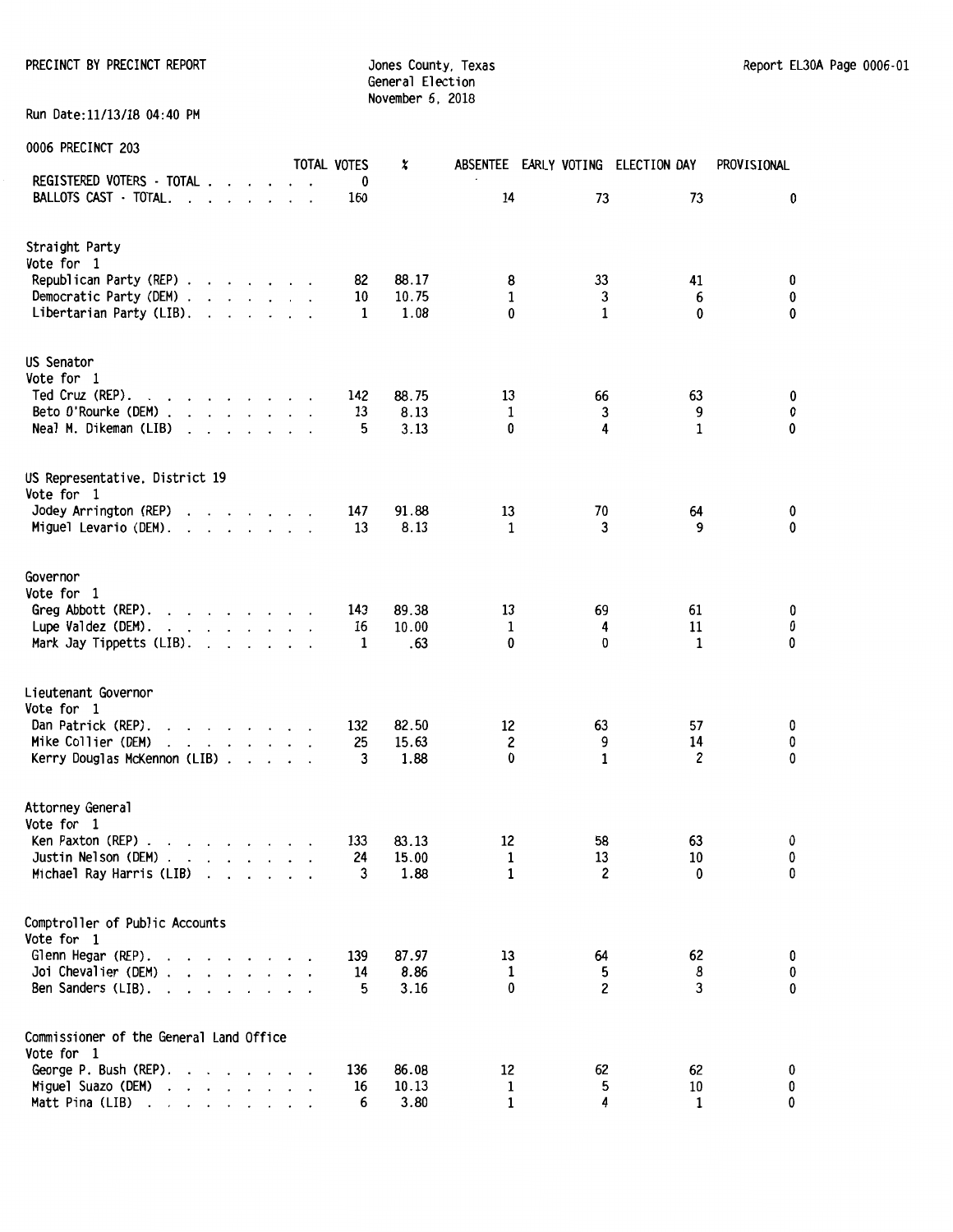PRECINCT BY PRECINCT REPORT COUNTER SECTION OF STRAINING STRAINING STRAINING SECTION AND REPORT EL30A Page 0006-02

General Election November 6, 2018

Run Date:11/13/18 04:40 PM

| 0006 PRECINCT 203                                                                                                                                                                                                                      | TOTAL VOTES | x                           | ABSENTEE EARLY VOTING ELECTION DAY |              |                           | PROVISIONAL           |
|----------------------------------------------------------------------------------------------------------------------------------------------------------------------------------------------------------------------------------------|-------------|-----------------------------|------------------------------------|--------------|---------------------------|-----------------------|
| Commissioner of Agriculture<br>Vote for 1<br>Sid Miller (REP)<br>Kim Olson (DEM)<br>Richard Carpenter (LIB).                                                                                                                           | 137<br>17   | 86.16<br>10.69<br>5<br>3.14 | 12<br>1<br>1                       | 65<br>5<br>2 | 60<br>11<br>2             | 0<br>0<br>0           |
| Railroad Commissioner<br>Vote for 1<br>Christi Craddick (REP)<br>Roman McAllen (DEM)<br>Mike Wright (LIB). $\ldots$                                                                                                                    | 135<br>17   | 85.44<br>10.76<br>3.80<br>6 | 13<br>1<br>0                       | 61<br>7<br>3 | 61<br>9<br>3              | 0<br>0<br>0           |
| Justice, Supreme Court, Place 2<br>Vote for 1<br>Jimmy Blacklock (REP)<br>$\cdot$ $\cdot$ $\cdot$ $\cdot$ $\cdot$ $\cdot$ $\cdot$<br>Steven Kirkland (DEM)<br>$\mathbf{r}$ , $\mathbf{r}$ , $\mathbf{r}$ , $\mathbf{r}$ , $\mathbf{r}$ | 141<br>16   | 89.81<br>10.19              | 13<br>1                            | 64<br>6      | 64<br>9                   | 0<br>0                |
| Justice, Supreme Court, Place 4<br>Vote for 1<br>John Devine (REP).<br>$\mathbf{r}$ , $\mathbf{r}$ , $\mathbf{r}$ , $\mathbf{r}$ , $\mathbf{r}$<br>R.K. Sandill (DEM)<br>and a series of the control of the                            | 140<br>17   | 89.17<br>10.83              | 13<br>1                            | 63<br>7      | 64<br>9                   | 0<br>$\bf{0}$         |
| Justice, Supreme Court, Place 6<br>Vote for 1<br>Jeff Brown (REP) $\ldots$ $\ldots$ $\ldots$ $\ldots$<br>Kathy Cheng (DEM).                                                                                                            | 138<br>18   | 88.46<br>11.54              | 13<br>1                            | 64<br>5      | 61<br>12                  | 0<br>0                |
| Presiding Judge, Ct of Criminal Appeals<br>Vote for 1<br>Sharon Keller (REP).<br>and the contract of the contract of<br>$\overline{\phantom{a}}$<br>Maria T. (Terri) Jackson (DEM)<br>William Bryan Strange III (LIB)                  | 136<br>14   | 87.18<br>8.97<br>3.85<br>6  | 12<br>1<br>$\mathbf{1}$            | 62<br>4<br>3 | 62<br>9<br>$\overline{c}$ | 0<br>0<br>$\mathbf 0$ |
| Judge, Ct of Crim Appeals, Pl 7<br>Vote for 1<br>Barbara Parker Hervey (REP)<br>Ramona Franklin (DEM).<br>$\overline{\phantom{a}}$                                                                                                     | 140<br>15   | 90.32<br>9.68               | 13<br>1                            | 63<br>5      | 64<br>9                   | 0<br>0                |
| Judge, Ct of Crim Appeals, Pl 8<br>Vote for 1<br>Michelle Slaughter (REP)<br>Mark Ash $(LIB)$ .                                                                                                                                        | 140         | 93.96<br>9<br>6.04          | 12<br>1                            | 63<br>4      | 65<br>4                   | 0<br>0                |
| State Representative, District 71<br>Vote for 1<br>Stan Lambert (REP)<br>Sam Hatton (DEM)                                                                                                                                              | 143<br>17   | 89.38<br>10.63              | 13<br>1                            | 67<br>6      | 63<br>10                  | 0<br>0                |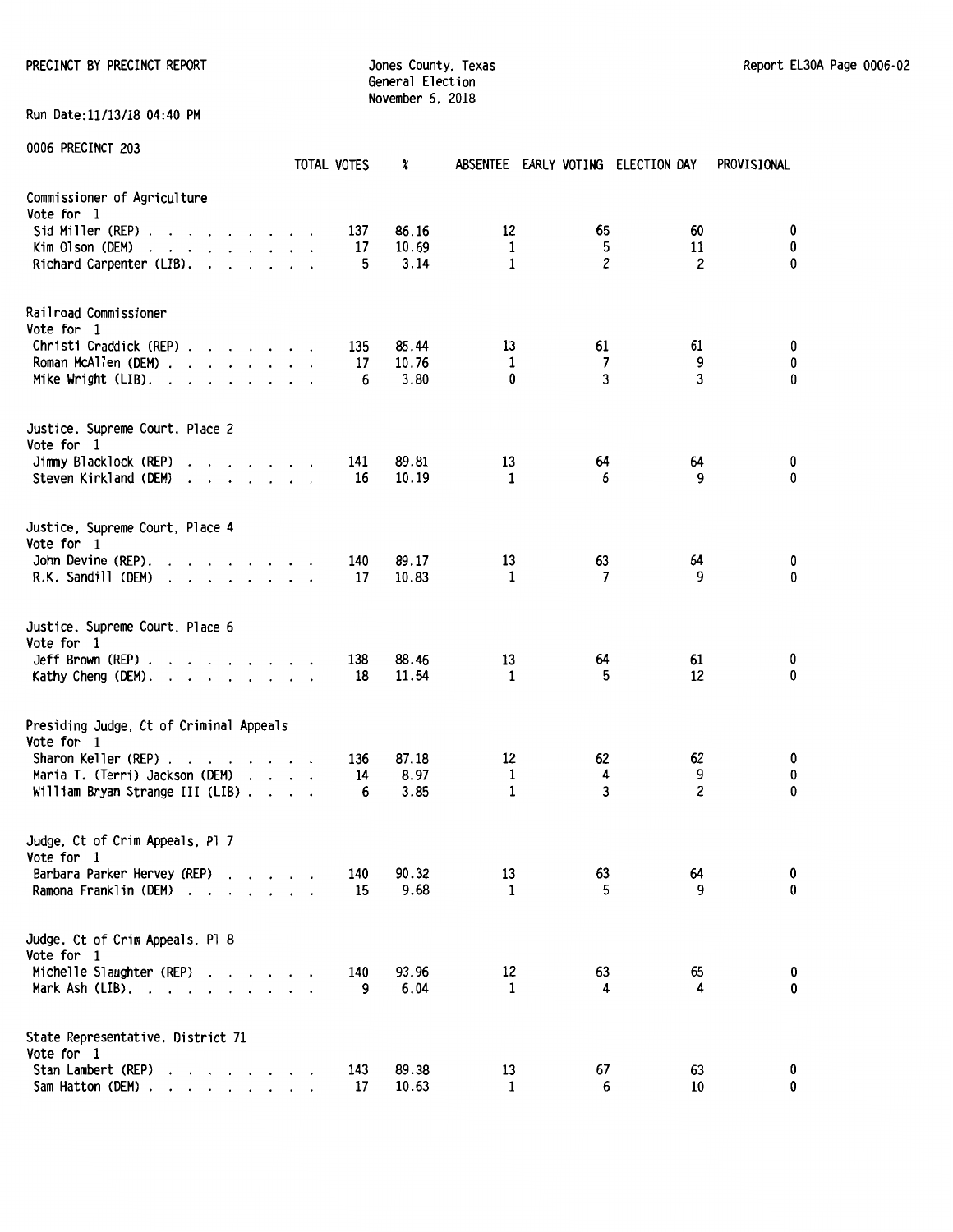| PRECINCT BY PRECINCT REPORT                                                                                |    | Jones County, Texas<br>General Election<br>November 6, 2018 |    |    |                                    |             | Report EL30A Page 0006-03 |  |
|------------------------------------------------------------------------------------------------------------|----|-------------------------------------------------------------|----|----|------------------------------------|-------------|---------------------------|--|
| Run Date:11/13/18 04:40 PM                                                                                 |    |                                                             |    |    |                                    |             |                           |  |
| 0006 PRECINCT 203<br>TOTAL VOTES                                                                           |    | $\boldsymbol{x}$                                            |    |    | ABSENTEE EARLY VOTING ELECTION DAY | PROVISIONAL |                           |  |
| Chief Justice, 11th Ct of Appeals Dist<br>Vote for 1<br>John Bailey (REP). 145 100.00                      |    |                                                             | 13 | 67 | 65                                 |             | 0                         |  |
| District Judge, 259th Judicial District<br>Vote for 1<br>Brooks H. Hagler (DEM) $\ldots$ $\ldots$ $\ldots$ | 80 | 100.00                                                      | 4  | 36 | 40                                 |             | 0                         |  |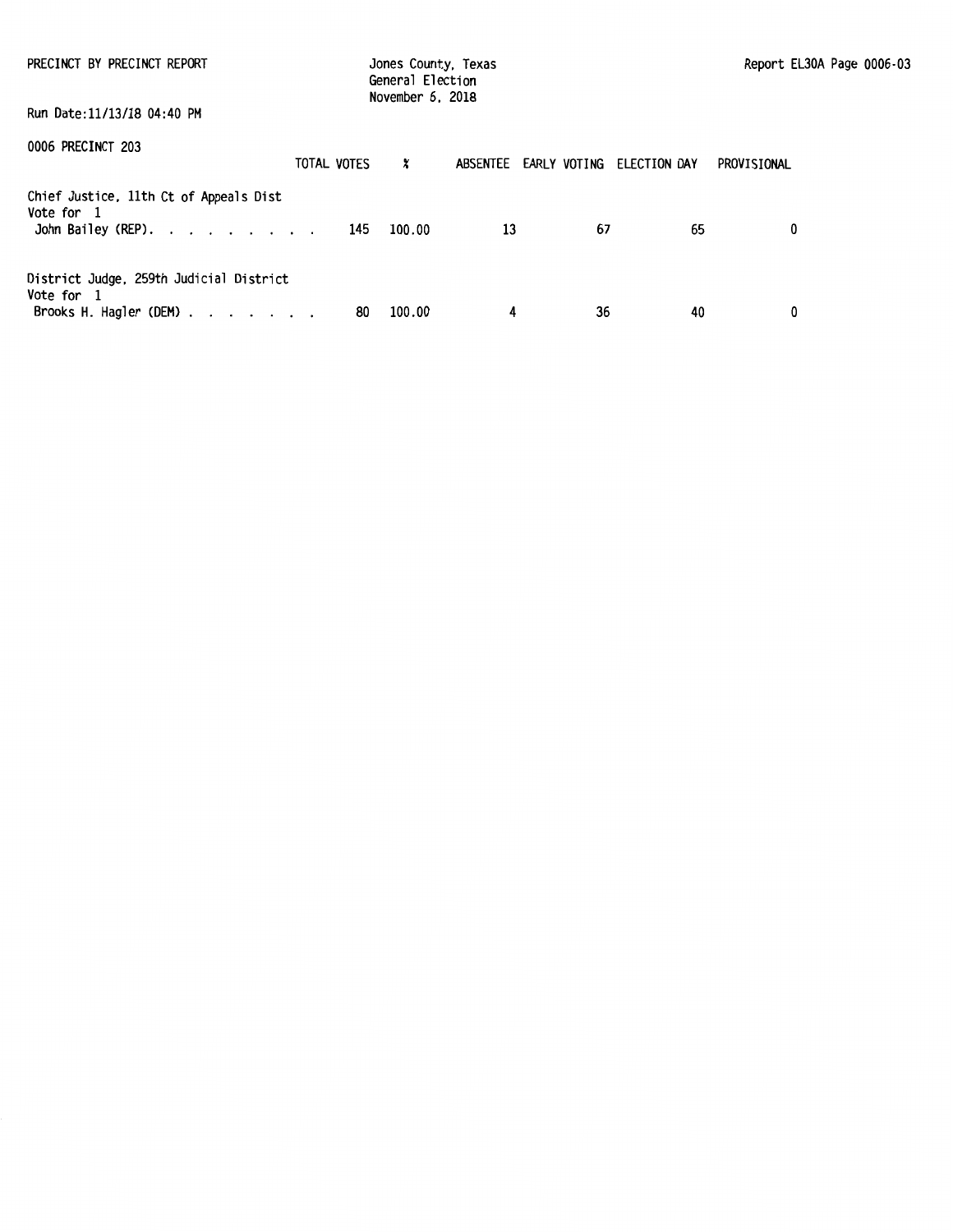PRECINCT BY PRECINCT REPORT **Subset County, Texas Report EL30A Page 0007**-01

General Election November 6, 2018

Run Date:11/13/18 04:40 PM

| <b>UUU/ PRECINCI 3UI</b>                                                                                                                                                                                                                                                                                                          |         | TOTAL VOTES    | x             |                   | ABSENTEE EARLY VOTING ELECTION DAY |              | PROVISIONAL |
|-----------------------------------------------------------------------------------------------------------------------------------------------------------------------------------------------------------------------------------------------------------------------------------------------------------------------------------|---------|----------------|---------------|-------------------|------------------------------------|--------------|-------------|
| REGISTERED VOTERS - TOTAL                                                                                                                                                                                                                                                                                                         |         | 0              |               |                   |                                    |              |             |
| BALLOTS CAST - TOTAL.<br>$\cdot$ $\cdot$ $\cdot$ $\cdot$ $\cdot$                                                                                                                                                                                                                                                                  |         | 146            |               | 14                | 59                                 | 73           | 0           |
| Straight Party                                                                                                                                                                                                                                                                                                                    |         |                |               |                   |                                    |              |             |
| Vote for 1                                                                                                                                                                                                                                                                                                                        |         |                |               |                   |                                    |              |             |
| Republican Party (REP)                                                                                                                                                                                                                                                                                                            |         | 79             | 87.78         | 11                | 32                                 | 36<br>7      | 0<br>0      |
| Democratic Party (DEM)<br>Libertarian Party (LIB).                                                                                                                                                                                                                                                                                |         | 10<br>1        | 11.11<br>1.11 | 2<br>$\mathbf{0}$ | 1<br>0                             | $\mathbf{1}$ | 0           |
| US Senator                                                                                                                                                                                                                                                                                                                        |         |                |               |                   |                                    |              |             |
| Vote for 1                                                                                                                                                                                                                                                                                                                        |         |                |               |                   |                                    |              |             |
| Ted Cruz (REP).<br>and a strain and a strain                                                                                                                                                                                                                                                                                      |         | 133            | 91.10         | 12                | 55                                 | 66<br>7      | 0<br>0      |
| Beto O'Rourke (DEM)<br>Neal M. Dikeman (LIB)                                                                                                                                                                                                                                                                                      |         | 12<br>1        | 8.22<br>.68   | 2<br>0            | 3<br>1                             | 0            | 0           |
| $\mathbf{r}$ , and $\mathbf{r}$ , and $\mathbf{r}$ , and $\mathbf{r}$                                                                                                                                                                                                                                                             |         |                |               |                   |                                    |              |             |
| US Representative, District 19                                                                                                                                                                                                                                                                                                    |         |                |               |                   |                                    |              |             |
| Vote for 1                                                                                                                                                                                                                                                                                                                        |         | 135            | 92.47         | 12                | 56                                 | 67           | 0           |
| Jodey Arrington (REP)<br>Miguel Levario (DEM).<br>$\mathbf{r}$ , $\mathbf{r}$ , $\mathbf{r}$ , $\mathbf{r}$ , $\mathbf{r}$                                                                                                                                                                                                        |         | 11             | 7.53          | 2                 | 3                                  | 6            | 0           |
|                                                                                                                                                                                                                                                                                                                                   |         |                |               |                   |                                    |              |             |
| Governor                                                                                                                                                                                                                                                                                                                          |         |                |               |                   |                                    |              |             |
| Vote for 1                                                                                                                                                                                                                                                                                                                        |         |                | 91.78         | 12                | 56                                 | 66           | 0           |
| Greg Abbott (REP).<br>Lupe Valdez (DEM).<br>the contract of the contract of                                                                                                                                                                                                                                                       |         | 134<br>11      | 7.53          | 2                 | 3                                  | 6            | 0           |
| Mark Jay Tippetts (LIB).                                                                                                                                                                                                                                                                                                          |         | 1              | .68           | 0                 | 0                                  | 1            | 0           |
| Lieutenant Governor                                                                                                                                                                                                                                                                                                               |         |                |               |                   |                                    |              |             |
| Vote for 1<br>Dan Patrick (REP).<br>$\cdot$ $\cdot$ $\cdot$ $\cdot$ $\cdot$ $\cdot$ $\cdot$ $\cdot$                                                                                                                                                                                                                               |         | 129            | 88.36         | 12                | 54                                 | 63           | 0           |
| Mike Collier (DEM)<br>$\cdot$ $\cdot$ $\cdot$ $\cdot$ $\cdot$ $\cdot$ $\cdot$ $\cdot$                                                                                                                                                                                                                                             |         | 15             | 10.27         | 2                 | 4                                  | 9            | 0           |
| Kerry Douglas McKennon (LIB)                                                                                                                                                                                                                                                                                                      |         | $\overline{c}$ | 1.37          | 0                 | $\mathbf{1}$                       | $\mathbf{1}$ | 0           |
| Attorney General                                                                                                                                                                                                                                                                                                                  |         |                |               |                   |                                    |              |             |
| Vote for 1                                                                                                                                                                                                                                                                                                                        |         |                |               |                   | 55                                 | 65           | 0           |
| Ken Paxton (REP)<br>Justin Nelson (DEM) $\ldots$ $\ldots$ $\ldots$                                                                                                                                                                                                                                                                |         | 132<br>13      | 90.41<br>8.90 | 12<br>2           | 3                                  | 8            | 0           |
| Michael Ray Harris (LIB)<br>$\cdot$ $\cdot$ $\cdot$                                                                                                                                                                                                                                                                               |         | $\mathbf{1}$   | .68           | 0                 | 1                                  | 0            | 0           |
| Comptroller of Public Accounts                                                                                                                                                                                                                                                                                                    |         |                |               |                   |                                    |              |             |
| Vote for 1<br>Glenn Hegar (REP).                                                                                                                                                                                                                                                                                                  |         | 130            | 89.66         | 12                | 55                                 | 63           | 0           |
| $\mathbf{r}$ . The set of the set of the set of the set of the set of the set of the set of the set of the set of the set of the set of the set of the set of the set of the set of the set of the set of the set of the set of t<br>$\cdot$<br>Joi Chevalier (DEM).<br>$\mathbf{r}$ , $\mathbf{r}$ , $\mathbf{r}$ , $\mathbf{r}$ |         | 12             | 8.28          | 2                 | 3                                  | 7            | 0           |
| Ben Sanders (LIB).<br>$\mathcal{A}$ , and $\mathcal{A}$ , and $\mathcal{A}$<br>$\overline{\phantom{a}}$                                                                                                                                                                                                                           |         | 3              | 2.07          | 0                 | 0                                  | 3            | 0           |
| Commissioner of the General Land Office                                                                                                                                                                                                                                                                                           |         |                |               |                   |                                    |              |             |
| Vote for 1<br>George P. Bush (REP).<br>$\mathbf{r}$ . The set of the set of the set of the set of the set of the set of the set of the set of the set of the set of the set of the set of the set of the set of the set of the set of the set of the set of the set of t<br>$\ddot{\phantom{a}}$                                  |         | 128            | 88.28         | 11                | 53                                 | 64           | 0           |
| Miguel Suazo (DEM) .<br>$\mathbf{r}$ . The set of the set of the set of the set of the set of the set of the set of the set of the set of the set of the set of the set of the set of the set of the set of the set of the set of the set of the set of t                                                                         |         | 12             | 8.28          | 2                 | 3                                  | 7            | 0           |
| Matt Pina (LIB)<br>$\mathbf{r}$ , and $\mathbf{r}$ , and $\mathbf{r}$ , and $\mathbf{r}$                                                                                                                                                                                                                                          | $\cdot$ | 5              | 3.45          | $\mathbf{1}$      | 2                                  | 2            | 0           |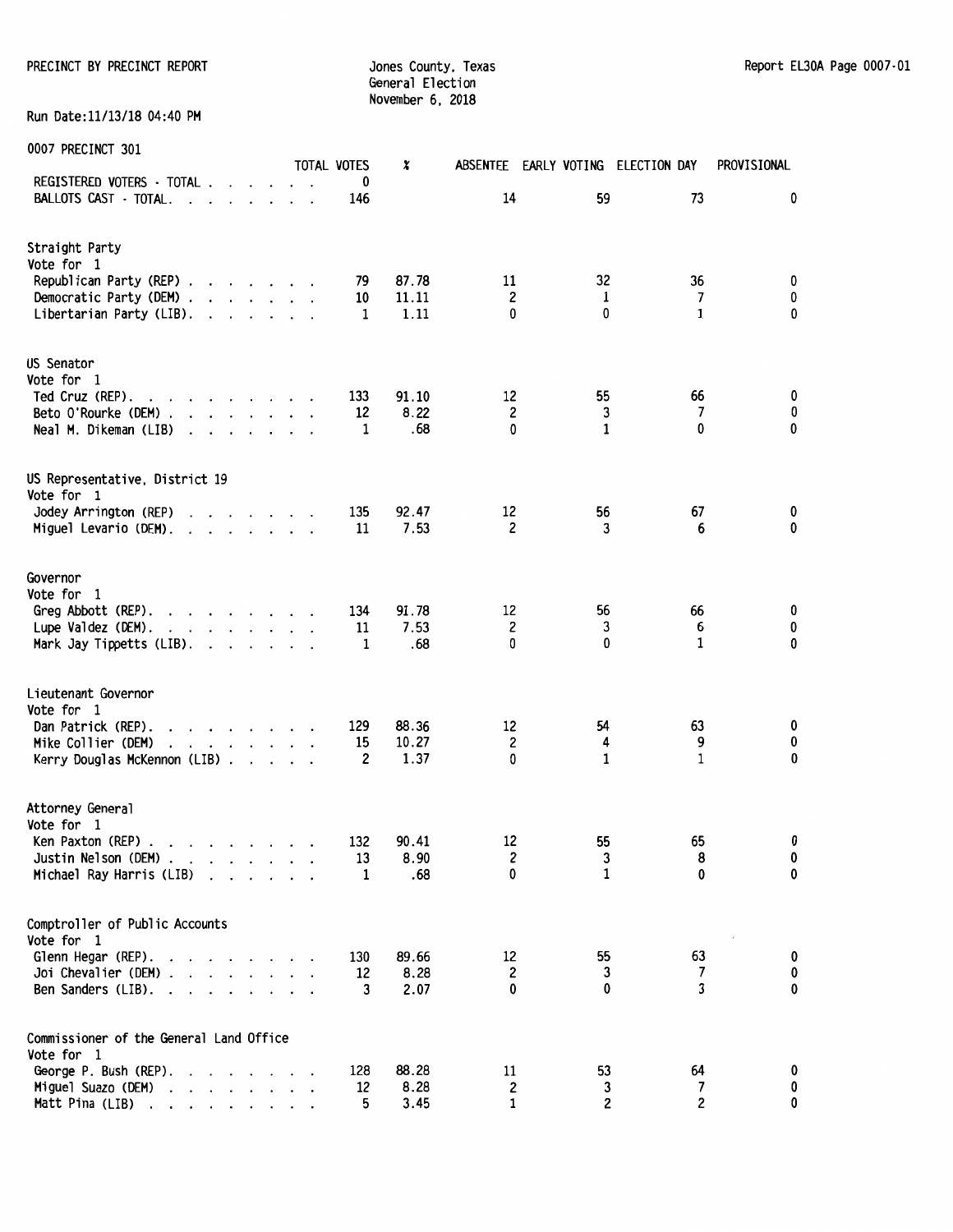PRECINCT BY PRECINCT REPORT COUNTER STATES ON MARKET SOMETHER STATES ON THE REPORT ELSOA Page 0007-02

General Election November 6, 2018

Run Oate:11/13/18 04:40 PM

| <b><i>UUUI PRECINCI SUI</i></b>                                                                                                                                                                                                                                                                                                                                                                                                                                                                                                                                                                        | TOTAL VOTES    | X                      |                           |              | ABSENTEE EARLY VOTING ELECTION DAY | PROVISIONAL |
|--------------------------------------------------------------------------------------------------------------------------------------------------------------------------------------------------------------------------------------------------------------------------------------------------------------------------------------------------------------------------------------------------------------------------------------------------------------------------------------------------------------------------------------------------------------------------------------------------------|----------------|------------------------|---------------------------|--------------|------------------------------------|-------------|
| Commissioner of Agriculture<br>Vote for 1<br>Sid Miller (REP) $\ldots$ $\ldots$ $\ldots$ $\ldots$<br>Kim Olson (DEM)<br>and the contract of the contract of the contract of the contract of the contract of the contract of the contract of the contract of the contract of the contract of the contract of the contract of the contract of the contra<br>Richard Carpenter (LIB).                                                                                                                                                                                                                     | 128<br>16<br>2 | 87.67<br>10.96<br>1.37 | 12<br>$\overline{c}$<br>0 | 54<br>4<br>1 | 62<br>10<br>$\mathbf{1}$           | 0<br>0<br>0 |
| Railroad Commissioner<br>Vote for 1<br>Christi Craddick (REP)<br>Roman McAllen (DEM)<br>Mike Wright $(LIB)$ .                                                                                                                                                                                                                                                                                                                                                                                                                                                                                          | 131<br>13<br>1 | 90.34<br>8.97<br>.69   | 12<br>$\overline{c}$<br>0 | 55<br>3<br>0 | 64<br>8<br>1                       | 0<br>0<br>0 |
| Justice, Supreme Court, Place 2<br>Vote for 1<br>Jimmy Blacklock (REP)<br>$\cdot$ $\cdot$ $\cdot$ $\cdot$ $\cdot$ $\cdot$ $\cdot$<br>Steven Kirkland (DEM)<br>$\begin{array}{cccccccccccccc} \bullet & \bullet & \bullet & \bullet & \bullet & \bullet & \bullet & \bullet & \bullet & \bullet & \bullet & \bullet \end{array}$                                                                                                                                                                                                                                                                        | 129<br>14      | 90.21<br>9.79          | 12<br>2                   | 52<br>4      | 65<br>8                            | 0<br>0      |
| Justice, Supreme Court, Place 4<br>Vote for 1<br>John Devine (REP).<br>$\mathbf{r}$ . The contract of the contract of the contract of the contract of the contract of the contract of the contract of the contract of the contract of the contract of the contract of the contract of the contract of th<br>R.K. Sandill (DEM)<br>$\mathbf{r}$ . The set of the set of the set of the set of the set of the set of the set of the set of the set of the set of the set of the set of the set of the set of the set of the set of the set of the set of the set of t<br>$\cdot$<br>$\ddot{\phantom{0}}$ | 131<br>13      | 90.97<br>9.03          | 12<br>2                   | 54<br>3      | 65<br>8                            | 0<br>0      |
| Justice, Supreme Court, Place 6<br>Vote for 1<br>Jeff Brown (REP) $\ldots$ $\ldots$ $\ldots$ $\ldots$<br>Kathy Cheng (DEM).                                                                                                                                                                                                                                                                                                                                                                                                                                                                            | 130<br>13      | 90.91<br>9.09          | 12<br>$\overline{c}$      | 54<br>3      | 64<br>8                            | 0<br>0      |
| Presiding Judge, Ct of Criminal Appeals<br>Vote for 1<br>Sharon Keller (REP).<br>the contract of the con-<br>$\cdot$<br>Maria T. (Terri) Jackson (DEM)<br>William Bryan Strange III (LIB)                                                                                                                                                                                                                                                                                                                                                                                                              | 126<br>15<br>1 | 88.73<br>10.56<br>.70  | 12<br>2<br>0              | 51<br>3<br>1 | 63<br>10<br>0                      | 0<br>0<br>0 |
| Judge, Ct of Crim Appeals, Pl 7<br>Vote for 1<br>Barbara Parker Hervey (REP)<br>Ramona Franklin (DEM)<br>$\overline{\phantom{a}}$<br>$\cdot$ $\cdot$ $\cdot$ $\cdot$ $\cdot$                                                                                                                                                                                                                                                                                                                                                                                                                           | 126<br>15      | 89.36<br>10.64         | 12<br>2                   | 51<br>4      | 63<br>9                            | 0<br>0      |
| Judge, Ct of Crim Appeals, Pl 8<br>Vote for 1<br>Michelle Slaughter (REP)<br>Mark Ash $(LIB)$ .                                                                                                                                                                                                                                                                                                                                                                                                                                                                                                        | 129<br>5       | 96.27<br>3.73          | 12<br>$\mathbf{1}$        | 52<br>2      | 65<br>$\overline{c}$               | 0<br>0      |
| State Representative, District 71<br>Vote for 1<br>Stan Lambert (REP)<br>Sam Hatton (DEM)                                                                                                                                                                                                                                                                                                                                                                                                                                                                                                              | 131<br>14      | 90.34<br>9.66          | 12<br>2                   | 54<br>4      | 65<br>8                            | 0<br>0      |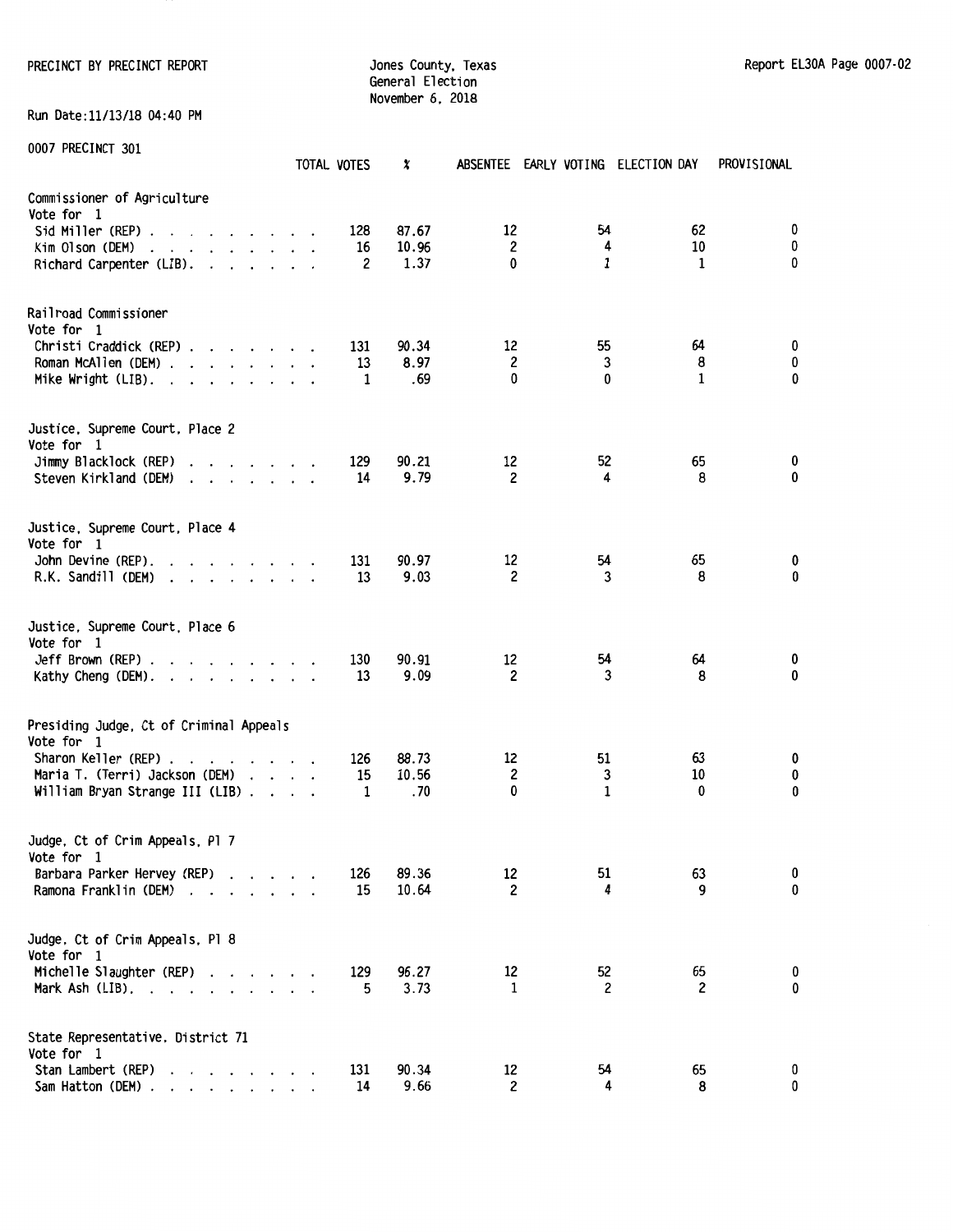| PRECINCT BY PRECINCT REPORT                                                                                                            | Jones County, Texas<br>General Election<br>November 6, 2018 |                                    |    |    | Report EL30A Page 0007-03 |
|----------------------------------------------------------------------------------------------------------------------------------------|-------------------------------------------------------------|------------------------------------|----|----|---------------------------|
| Run Date:11/13/18 04:40 PM                                                                                                             |                                                             |                                    |    |    |                           |
| 0007 PRECINCT 301<br>TOTAL VOTES                                                                                                       | x                                                           | ABSENTEE EARLY VOTING ELECTION DAY |    |    | PROVISIONAL               |
| Chief Justice, 11th Ct of Appeals Dist<br>Vote for 1<br>John Bailey (REP). $\cdot \cdot \cdot \cdot \cdot \cdot \cdot \cdot \cdot 130$ | 100.00                                                      | 12                                 | 53 | 65 | 0                         |
| District Judge, 259th Judicial District<br>Vote for 1<br>Brooks H. Hagler (DEM) $\ldots$ $\ldots$ $\ldots$                             | 100.00<br>69                                                | 2                                  | 27 | 40 | 0                         |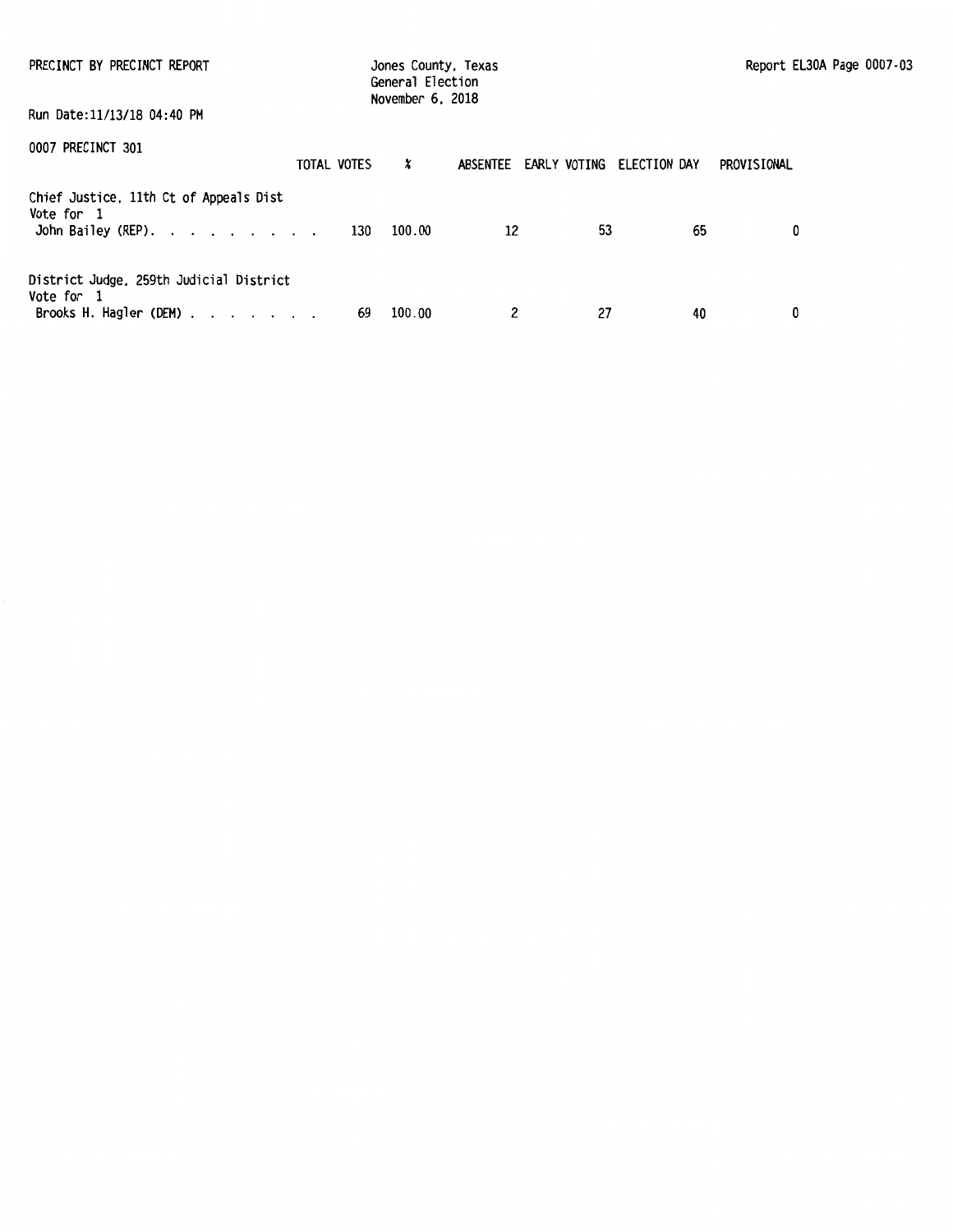PRECINCT BY PRECINCT REPORT COUNTER STATES OF STATES County, Texas Report EL30A Page 0008-01

General Election November 6. 2018

Run Date:11/13/18 04:40 PM

| <b><i>UUUO FINECINCI JUZ</i></b>                                                                                                                                                                                                                                                                                                                                                                                                                                                           | TOTAL VOTES | X              | <b>ABSENTEE</b> | EARLY VOTING ELECTION DAY |           | PROVISIONAL    |
|--------------------------------------------------------------------------------------------------------------------------------------------------------------------------------------------------------------------------------------------------------------------------------------------------------------------------------------------------------------------------------------------------------------------------------------------------------------------------------------------|-------------|----------------|-----------------|---------------------------|-----------|----------------|
| REGISTERED VOTERS · TOTAL<br>BALLOTS CAST · TOTAL.<br>$\cdot$ $\cdot$ $\cdot$ $\cdot$<br>$\ddot{\phantom{a}}$                                                                                                                                                                                                                                                                                                                                                                              | 0<br>576    |                | 65              | 171                       | 338       | 2              |
|                                                                                                                                                                                                                                                                                                                                                                                                                                                                                            |             |                |                 |                           |           |                |
| Straight Party                                                                                                                                                                                                                                                                                                                                                                                                                                                                             |             |                |                 |                           |           |                |
| Vote for 1<br>Republican Party (REP)                                                                                                                                                                                                                                                                                                                                                                                                                                                       | 349         | 91.12          | 38              | 98                        | 211       | 2              |
| Democratic Party (DEM)                                                                                                                                                                                                                                                                                                                                                                                                                                                                     | 32          | 8.36           | 6               | 13                        | 13        | 0              |
| Libertarian Party (LIB).                                                                                                                                                                                                                                                                                                                                                                                                                                                                   | 2           | .52            | 1               | 0                         | 1         | 0              |
| US Senator                                                                                                                                                                                                                                                                                                                                                                                                                                                                                 |             |                |                 |                           |           |                |
| Vote for 1                                                                                                                                                                                                                                                                                                                                                                                                                                                                                 |             |                |                 |                           |           |                |
| Ted Cruz (REP).<br>$\mathbf{r}$ , and $\mathbf{r}$ , and $\mathbf{r}$ , and $\mathbf{r}$                                                                                                                                                                                                                                                                                                                                                                                                   | 507         | 88.17          | 54              | 141                       | 310       | 2              |
| Beto O'Rourke (DEM).<br>$\mathbf{r}$ , and $\mathbf{r}$ , and $\mathbf{r}$                                                                                                                                                                                                                                                                                                                                                                                                                 | 63          | 10.96          | 9               | 30                        | 24        | 0              |
| Neal M. Dikeman (LIB)<br>$\cdot$ $\cdot$                                                                                                                                                                                                                                                                                                                                                                                                                                                   | 5           | .87            | 2               | 0                         | 3         | 0              |
| US Representative, District 19                                                                                                                                                                                                                                                                                                                                                                                                                                                             |             |                |                 |                           |           |                |
| Vote for 1                                                                                                                                                                                                                                                                                                                                                                                                                                                                                 |             |                |                 |                           |           |                |
| Jodey Arrington (REP)<br>$\mathbf{r}$ , $\mathbf{r}$ , $\mathbf{r}$ , $\mathbf{r}$                                                                                                                                                                                                                                                                                                                                                                                                         | 515         | 90.03          | 57              | 144                       | 312       | 2              |
| Miguel Levario (DEM).<br>$\mathbf{r}$ , and $\mathbf{r}$ , and $\mathbf{r}$ , and $\mathbf{r}$                                                                                                                                                                                                                                                                                                                                                                                             | 57          | 9.97           | 7               | 25                        | 25        | 0              |
| Governor                                                                                                                                                                                                                                                                                                                                                                                                                                                                                   |             |                |                 |                           |           |                |
| Vote for 1                                                                                                                                                                                                                                                                                                                                                                                                                                                                                 |             |                |                 |                           |           |                |
| Greg Abbott (REP).<br>the contract of the contract of the                                                                                                                                                                                                                                                                                                                                                                                                                                  | 515         | 89.57          | 55              | 144                       | 314       | 2              |
| Lupe Valdez (DEM).                                                                                                                                                                                                                                                                                                                                                                                                                                                                         | 55          | 9.57           | 8<br>2          | 27<br>0                   | 20        | $\pmb{0}$<br>0 |
| Mark Jay Tippetts (LIB).<br>$\mathcal{L}=\mathcal{L}=\mathcal{L}=\mathcal{L}$                                                                                                                                                                                                                                                                                                                                                                                                              | 5           | .87            |                 |                           | 3         |                |
| Lieutenant Governor                                                                                                                                                                                                                                                                                                                                                                                                                                                                        |             |                |                 |                           |           |                |
| Vote for 1                                                                                                                                                                                                                                                                                                                                                                                                                                                                                 |             |                |                 |                           |           |                |
| Dan Patrick (REP).<br>$\cdot$<br>Mike Collier (DEM)<br>$\mathbf{r}$ and $\mathbf{r}$ and $\mathbf{r}$ and $\mathbf{r}$ and $\mathbf{r}$                                                                                                                                                                                                                                                                                                                                                    | 505<br>62   | 87.98<br>10.80 | 54<br>9         | 142<br>27                 | 307<br>26 | 2<br>0         |
| Kerry Douglas McKennon (LIB)                                                                                                                                                                                                                                                                                                                                                                                                                                                               | 7           | 1.22           | 2               | 2                         | 3         | 0              |
|                                                                                                                                                                                                                                                                                                                                                                                                                                                                                            |             |                |                 |                           |           |                |
| Attorney General<br>Vote for 1                                                                                                                                                                                                                                                                                                                                                                                                                                                             |             |                |                 |                           |           |                |
| Ken Paxton (REP).                                                                                                                                                                                                                                                                                                                                                                                                                                                                          | 503         | 87.78          | 54              | 141                       | 306       | 2              |
| . The contract of the contract of the contract of the contract of the contract of the contract of the contract of the contract of the contract of the contract of the contract of the contract of the contract of the contrac<br>Justin Nelson (DEM).<br>$\mathbf{r}$ . The set of the set of the set of the set of the set of the set of the set of the set of the set of the set of the set of the set of the set of the set of the set of the set of the set of the set of the set of t | 62          | 10.82          | 9               | 29                        | 24        | 0              |
| Michael Ray Harris (LIB)<br>$\cdot$ $\cdot$ $\cdot$<br>$\ddot{\phantom{a}}$                                                                                                                                                                                                                                                                                                                                                                                                                | 8           | 1.40           | 2               | 1                         | 5         | 0              |
| Comptroller of Public Accounts                                                                                                                                                                                                                                                                                                                                                                                                                                                             |             |                |                 |                           |           |                |
| Vote for 1                                                                                                                                                                                                                                                                                                                                                                                                                                                                                 |             |                |                 |                           |           |                |
| Glenn Hegar (REP).<br>$\cdot$ $\cdot$ $\cdot$ $\cdot$ $\cdot$ $\cdot$                                                                                                                                                                                                                                                                                                                                                                                                                      | 506         | 88.77          | 54              | 141                       | 309       | 2              |
| Joi Chevalier (DEM).<br>and a state of the state                                                                                                                                                                                                                                                                                                                                                                                                                                           | 54          | 9.47           | 8               | 26                        | 20        | $\pmb{0}$      |
| Ben Sanders (LIB).<br>$\ddot{\phantom{0}}$                                                                                                                                                                                                                                                                                                                                                                                                                                                 | 10          | 1.75           | 3               | 1                         | 6         | 0              |
| Commissioner of the General Land Office                                                                                                                                                                                                                                                                                                                                                                                                                                                    |             |                |                 |                           |           |                |
| Vote for 1                                                                                                                                                                                                                                                                                                                                                                                                                                                                                 |             |                |                 |                           |           |                |
| George P. Bush (REP).                                                                                                                                                                                                                                                                                                                                                                                                                                                                      | 488         | 85.92          | 54              | 134                       | 298       | 2              |
| Miguel Suazo (DEM)<br>Matt Pina (LIB)                                                                                                                                                                                                                                                                                                                                                                                                                                                      | 57<br>23    | 10.04<br>4.05  | 7<br>4          | 27<br>7                   | 23<br>12  | 0<br>0         |
| $\begin{array}{cccccccccccccc} \bullet & \bullet & \bullet & \bullet & \bullet & \bullet & \bullet & \bullet & \bullet \end{array}$<br>$\cdot$<br>$\cdot$                                                                                                                                                                                                                                                                                                                                  |             |                |                 |                           |           |                |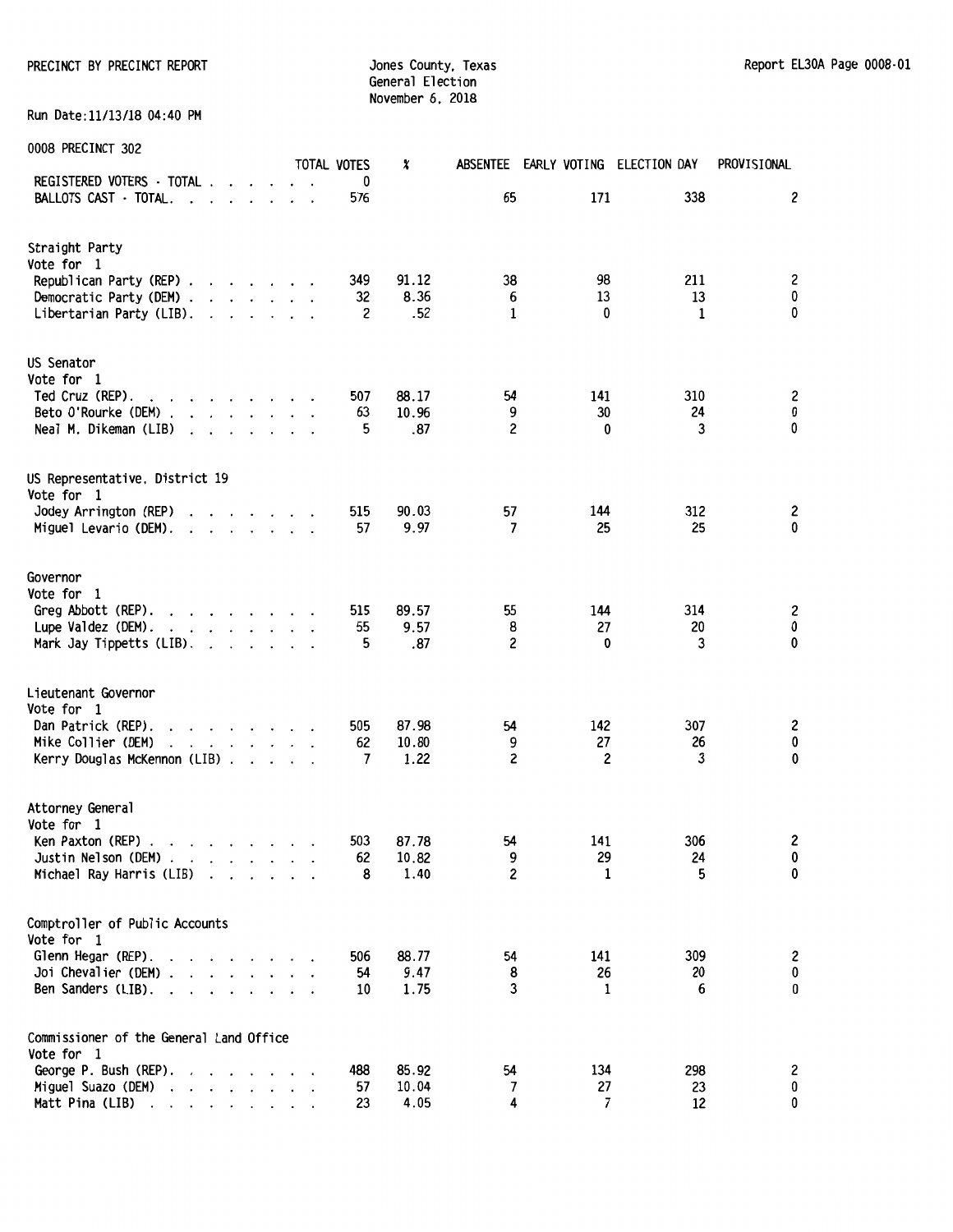PRECINCT BY PRECINCT REPORT COUNTER STATES ON MARKET SOMETHING SUPPORT SHOW AND REPORT EL30A Page 0008-02

General Election November 6, 2018

Run Date:11/13/18 04:40 PM

| <b><i>UNNO LUCTION AND</i></b>                                                                                                                                                                                                         | <b>TOTAL VOTES</b> | X                      |               | ABSENTEE EARLY VOTING ELECTION DAY |                | PROVISIONAL         |
|----------------------------------------------------------------------------------------------------------------------------------------------------------------------------------------------------------------------------------------|--------------------|------------------------|---------------|------------------------------------|----------------|---------------------|
| Commissioner of Agriculture<br>Vote for 1<br>Sid Miller (REP) $\cdots$ $\cdots$ $\cdots$ $\cdots$<br>Kim Olson (DEM)<br>and a series and a series of the<br>Richard Carpenter (LIB).                                                   | 502<br>59<br>13    | 87.46<br>10.28<br>2.26 | 51<br>9<br>5  | 139<br>29<br>2                     | 310<br>21<br>6 | 2<br>$\pmb{0}$<br>0 |
| Railroad Commissioner<br>Vote for 1<br>Christi Craddick (REP)<br>Roman McAllen (DEM)<br>Mike Wright (LIB). .<br>$\sim$<br>$\mathbf{r}$ , $\mathbf{r}$ , $\mathbf{r}$ , $\mathbf{r}$ , $\mathbf{r}$                                     | 501<br>59<br>13    | 87.43<br>10.30<br>2.27 | 52<br>8<br>5  | 139<br>30<br>2                     | 308<br>21<br>6 | 2<br>0<br>0         |
| Justice, Supreme Court, Place 2<br>Vote for 1<br>Jimmy Blacklock (REP)<br>.<br>Steven Kirkland (DEM)<br>$\mathbf{r}$ , $\mathbf{r}$ , $\mathbf{r}$ , $\mathbf{r}$ , $\mathbf{r}$                                                       | 501<br>65          | 88.52<br>11.48         | 54<br>10      | 140<br>28                          | 305<br>27      | 2<br>$\mathbf 0$    |
| Justice, Supreme Court, Place 4<br>Vote for 1<br>John Devine (REP).<br>$\mathbf{r}$ , $\mathbf{r}$ , $\mathbf{r}$ , $\mathbf{r}$ , $\mathbf{r}$<br>R.K. Sandill (DEM)<br>$\cdot$ $\cdot$<br>$\cdot$<br>$\ddot{\phantom{a}}$<br>$\cdot$ | 498<br>65          | 88.45<br>11.55         | 52<br>10      | 141<br>27                          | 303<br>28      | 2<br>0              |
| Justice, Supreme Court, Place 6<br>Vote for 1<br>Jeff Brown (REP).<br>$\mathbf{r}$ , $\mathbf{r}$ , $\mathbf{r}$ , $\mathbf{r}$ , $\mathbf{r}$ , $\mathbf{r}$<br>Kathy Cheng (DEM).                                                    | 506<br>60          | 89.40<br>10.60         | 54<br>9       | 143<br>27                          | 307<br>24      | 2<br>0              |
| Presiding Judge, Ct of Criminal Appeals<br>Vote for 1<br>Sharon Keller (REP).<br>$\mathbf{r}$<br>Maria T. (Terri) Jackson (DEM)<br>William Bryan Strange III (LIB).<br>$\cdot$                                                         | 493<br>64<br>10    | 86.95<br>11.29<br>1.76 | 51<br>10<br>3 | 136<br>30<br>2                     | 304<br>24<br>5 | 2<br>$\pmb{0}$<br>0 |
| Judge, Ct of Crim Appeals, Pl 7<br>Vote for 1<br>Barbara Parker Hervey (REP)<br>Ramona Franklin (DEM)<br>$\overline{\phantom{a}}$<br>$\cdot$ $\cdot$ $\cdot$                                                                           | 510<br>55          | 90.27<br>9.73          | 57<br>6       | 141<br>27                          | 310<br>22      | 2<br>0              |
| Judge, Ct of Crim Appeals, Pl 8<br>Vote for 1<br>Michelle Slaughter (REP)<br>$\ddot{\phantom{1}}$<br>$\cdot$<br>Mark Ash (LIB). .<br>$\overline{\phantom{a}}$<br>$\overline{\phantom{a}}$                                              | 506<br>32          | 94.05<br>5.95          | 55<br>4       | 142<br>14                          | 307<br>14      | 2<br>0              |
| State Representative, District 71<br>Vote for 1<br>Stan Lambert (REP)<br>$\cdot$<br>Sam Hatton (DEM) .<br>$\mathbf{r}$ , $\mathbf{r}$ , $\mathbf{r}$ , $\mathbf{r}$                                                                    | 508<br>62          | 89.12<br>10.88         | 57<br>7       | 142<br>27                          | 307<br>28      | 2<br>0              |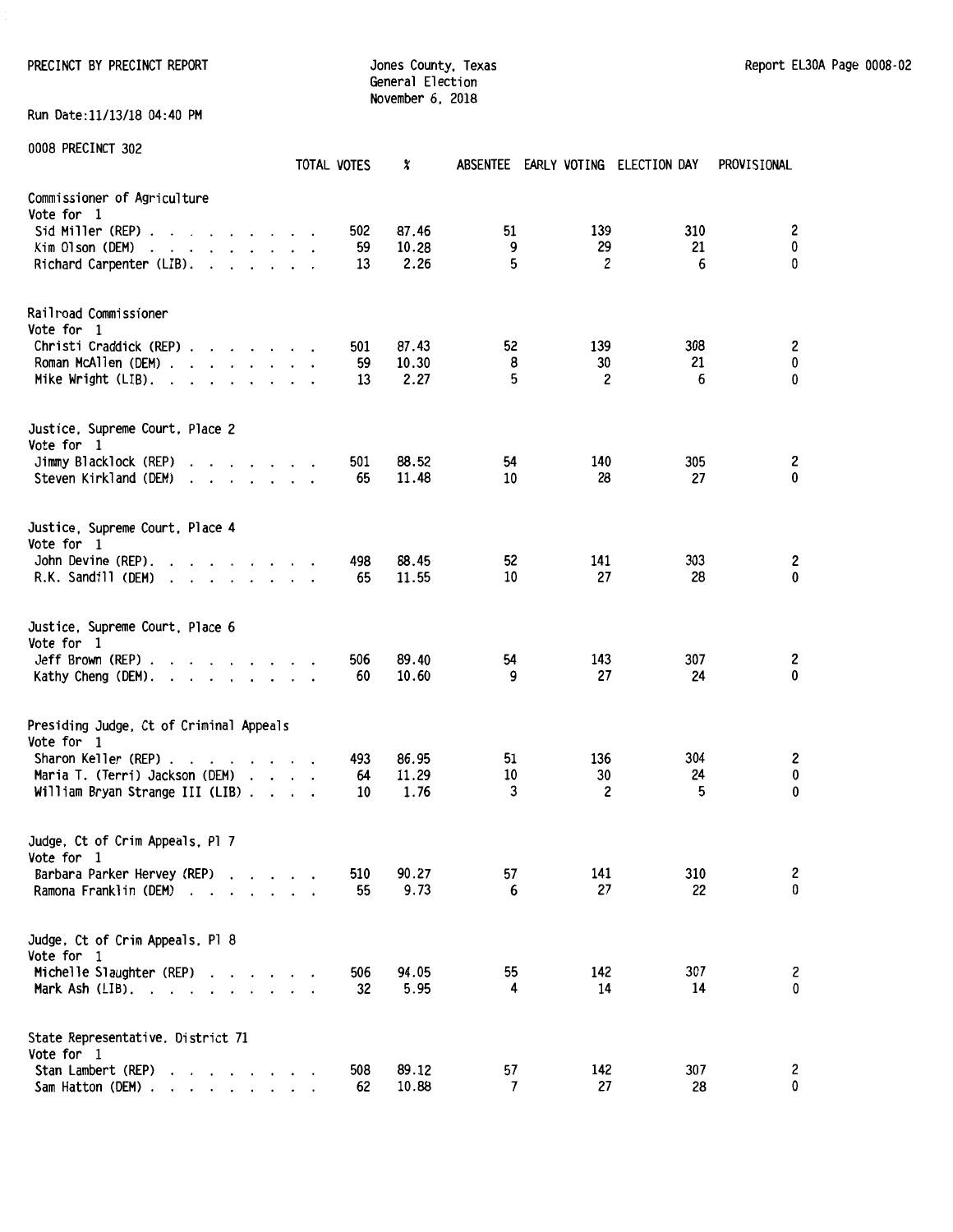| PRECINCT BY PRECINCT REPORT<br>Run Date:11/13/18 04:40 PM                                                  |     | Jones County, Texas<br>General Election<br>November 6, 2018 |                       |     |              | Report EL30A Page 0008-03 |  |
|------------------------------------------------------------------------------------------------------------|-----|-------------------------------------------------------------|-----------------------|-----|--------------|---------------------------|--|
| 0008 PRECINCT 302<br>TOTAL VOTES                                                                           |     | X                                                           | ABSENTEE EARLY VOTING |     | ELECTION DAY | PROVISIONAL               |  |
| Chief Justice, 11th Ct of Appeals Dist<br>Vote for 1<br>John Bailey (REP).                                 | 519 | 100.00                                                      | 57                    | 144 | 316          | 2                         |  |
| District Judge, 259th Judicial District<br>Vote for 1<br>Brooks H. Hagler (DEM) $\ldots$ $\ldots$ $\ldots$ | 196 | 100.00                                                      | 20                    | 65  | 111          | 0                         |  |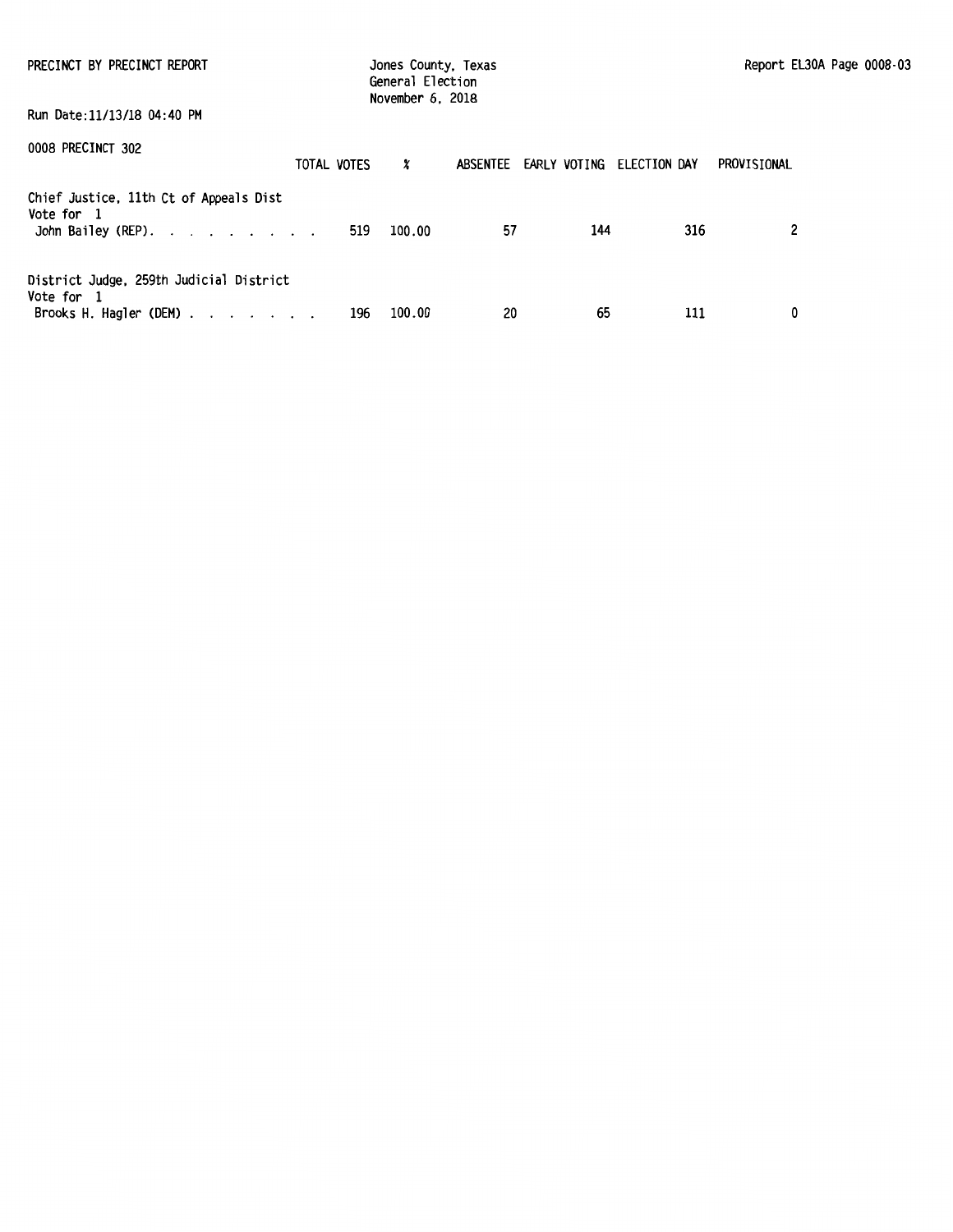PRECINCT BY PRECINCT REPORT **Subset of the State of County, Texas** Report EL30A Page 0009-01

General Election November 6, 2018

Run Date:11/13/18 04:40 PM

| <b>UUUJ FINLUINUI JUJ</b>                                                                                                          |                                                                    |                      |                      |         |  | <b>TOTAL VOTES</b> | X              | <b>ABSENTEE</b> |           | EARLY VOTING ELECTION DAY | PROVISIONAL |
|------------------------------------------------------------------------------------------------------------------------------------|--------------------------------------------------------------------|----------------------|----------------------|---------|--|--------------------|----------------|-----------------|-----------|---------------------------|-------------|
| REGISTERED VOTERS - TOTAL<br>BALLOTS CAST - TOTAL.<br>$\mathbf{r}$ , $\mathbf{r}$ , $\mathbf{r}$ , $\mathbf{r}$                    |                                                                    |                      |                      |         |  | 0<br>688           |                | 48              | 222       | 417                       | 1           |
|                                                                                                                                    |                                                                    |                      |                      |         |  |                    |                |                 |           |                           |             |
| Straight Party<br>Vote for 1                                                                                                       |                                                                    |                      |                      |         |  |                    |                |                 |           |                           |             |
| Republican Party (REP)                                                                                                             |                                                                    |                      |                      |         |  | 387                | 91.71          | 28              | 130       | 228                       | 1           |
| Democratic Party (DEM)                                                                                                             |                                                                    |                      |                      |         |  | 34                 | 8.06           | 6               | 11        | 17                        | 0           |
| Libertarian Party (LIB).                                                                                                           | $\mathbf{r}$ , and $\mathbf{r}$ , and $\mathbf{r}$                 |                      |                      |         |  | 1                  | .24            | $\mathbf{0}$    | 0         | 1                         | 0           |
| US Senator                                                                                                                         |                                                                    |                      |                      |         |  |                    |                |                 |           |                           |             |
| Vote for 1                                                                                                                         |                                                                    |                      |                      |         |  |                    |                |                 |           |                           |             |
| Ted Cruz (REP).<br>$\mathbf{r}$ , and $\mathbf{r}$ , and $\mathbf{r}$ , and $\mathbf{r}$                                           |                                                                    |                      |                      |         |  | 607<br>77          | 88.23<br>11.19 | 36<br>12        | 196<br>26 | 374<br>39                 | 1<br>0      |
| Beto O'Rourke (DEM)<br>Neal M. Dikeman (LIB)<br>$\mathbf{r}$                                                                       | $\cdot$ $\cdot$ $\cdot$                                            |                      |                      |         |  | 4                  | .58            | 0               | 0         | 4                         | 0           |
|                                                                                                                                    |                                                                    |                      |                      |         |  |                    |                |                 |           |                           |             |
| US Representative, District 19                                                                                                     |                                                                    |                      |                      |         |  |                    |                |                 |           |                           |             |
| Vote for 1<br>Jodey Arrington (REP)                                                                                                | $\cdot$ $\cdot$ $\cdot$ $\cdot$ $\cdot$ $\cdot$                    |                      |                      |         |  | 614                | 89.90          | 37              | 194       | 382                       | 1           |
| Miguel Levario (DEM).                                                                                                              | $\mathbf{r}$ , $\mathbf{r}$ , $\mathbf{r}$ , $\mathbf{r}$          |                      |                      |         |  | 69                 | 10.10          | 11              | 25        | 33                        | 0           |
|                                                                                                                                    |                                                                    |                      |                      |         |  |                    |                |                 |           |                           |             |
| Governor<br>Vote for 1                                                                                                             |                                                                    |                      |                      |         |  |                    |                |                 |           |                           |             |
| Greg Abbott (REP).<br>the contract of the contract of the                                                                          |                                                                    |                      |                      |         |  | 620                | 90.12          | 39              | 200       | 380                       | 1           |
| Lupe Valdez (DEM).<br>and a series and                                                                                             |                                                                    |                      |                      |         |  | 60                 | 8.72           | 9               | 20        | 31                        | 0           |
| Mark Jay Tippetts (LIB).                                                                                                           | $\mathbf{r}$ , and $\mathbf{r}$ , and $\mathbf{r}$                 |                      |                      |         |  | 8                  | 1.16           | 0               | 2         | 6                         | 0           |
| Lieutenant Governor                                                                                                                |                                                                    |                      |                      |         |  |                    |                |                 |           |                           |             |
| Vote for 1                                                                                                                         |                                                                    |                      |                      |         |  |                    |                |                 |           |                           |             |
| Dan Patrick (REP).<br>$\mathbf{r}$ , $\mathbf{r}$ , $\mathbf{r}$ , $\mathbf{r}$ , $\mathbf{r}$                                     |                                                                    |                      |                      |         |  | 592                | 86.93          | 35              | 192       | 364                       | 1           |
| Mike Collier (DEM)<br>.                                                                                                            |                                                                    |                      |                      |         |  | 77                 | 11.31          | 12              | 25<br>3   | 40<br>8                   | 0<br>0      |
| Kerry Douglas McKennon (LIB)                                                                                                       |                                                                    |                      |                      |         |  | 12                 | 1.76           | 1               |           |                           |             |
| Attorney General                                                                                                                   |                                                                    |                      |                      |         |  |                    |                |                 |           |                           |             |
| Vote for 1                                                                                                                         |                                                                    |                      |                      |         |  |                    |                |                 |           |                           |             |
| Ken Paxton (REP).<br>, we can be a set of the set of $\mathcal{A}$<br>Justin Nelson (DEM).<br>and the second control of the second |                                                                    |                      |                      |         |  | 605<br>69          | 88.58<br>10.10 | 37<br>11        | 196<br>23 | 371<br>35                 | 1<br>0      |
| Michael Ray Harris (LIB)                                                                                                           | $\mathbf{r}$ and $\mathbf{r}$ and $\mathbf{r}$                     |                      |                      |         |  | 9                  | 1.32           | 0               | 0         | 9                         | 0           |
|                                                                                                                                    |                                                                    |                      |                      |         |  |                    |                |                 |           |                           |             |
| Comptroller of Public Accounts                                                                                                     |                                                                    |                      |                      |         |  |                    |                |                 |           |                           |             |
| Vote for 1<br>Glenn Hegar (REP).                                                                                                   | $\mathbf{r}$ , $\mathbf{r}$ , $\mathbf{r}$ , $\mathbf{r}$          |                      |                      |         |  | 599                | 88.35          | 37              | 191       | 370                       | 1           |
| Joi Chevalier (DEM).                                                                                                               | the contract of the con-                                           |                      |                      |         |  | 65                 | 9.59           | 10              | 25        | 30                        | 0           |
| Ben Sanders (LIB).                                                                                                                 | $\cdot$                                                            |                      |                      |         |  | 14                 | 2.06           | $\mathbf{1}$    | 2         | 11                        | 0           |
| Commissioner of the General Land Office                                                                                            |                                                                    |                      |                      |         |  |                    |                |                 |           |                           |             |
| Vote for 1                                                                                                                         |                                                                    |                      |                      |         |  |                    |                |                 |           |                           |             |
| George P. Bush (REP).                                                                                                              |                                                                    |                      |                      |         |  | 561                | 84.11          | 39              | 179       | 342                       | 1           |
| Miguel Suazo (DEM)                                                                                                                 |                                                                    | $\ddot{\phantom{0}}$ | $\ddot{\phantom{0}}$ | $\cdot$ |  | 71                 | 10.64          | 8               | 26        | 37                        | 0           |
| Matt Pina (LIB)<br>$\cdot$<br>$\cdot$                                                                                              | $\mathbf{r} = \mathbf{r} - \mathbf{r} = \mathbf{r} - \mathbf{r}$ . |                      |                      |         |  | 35                 | 5.25           | 1               | 9         | 25                        | 0           |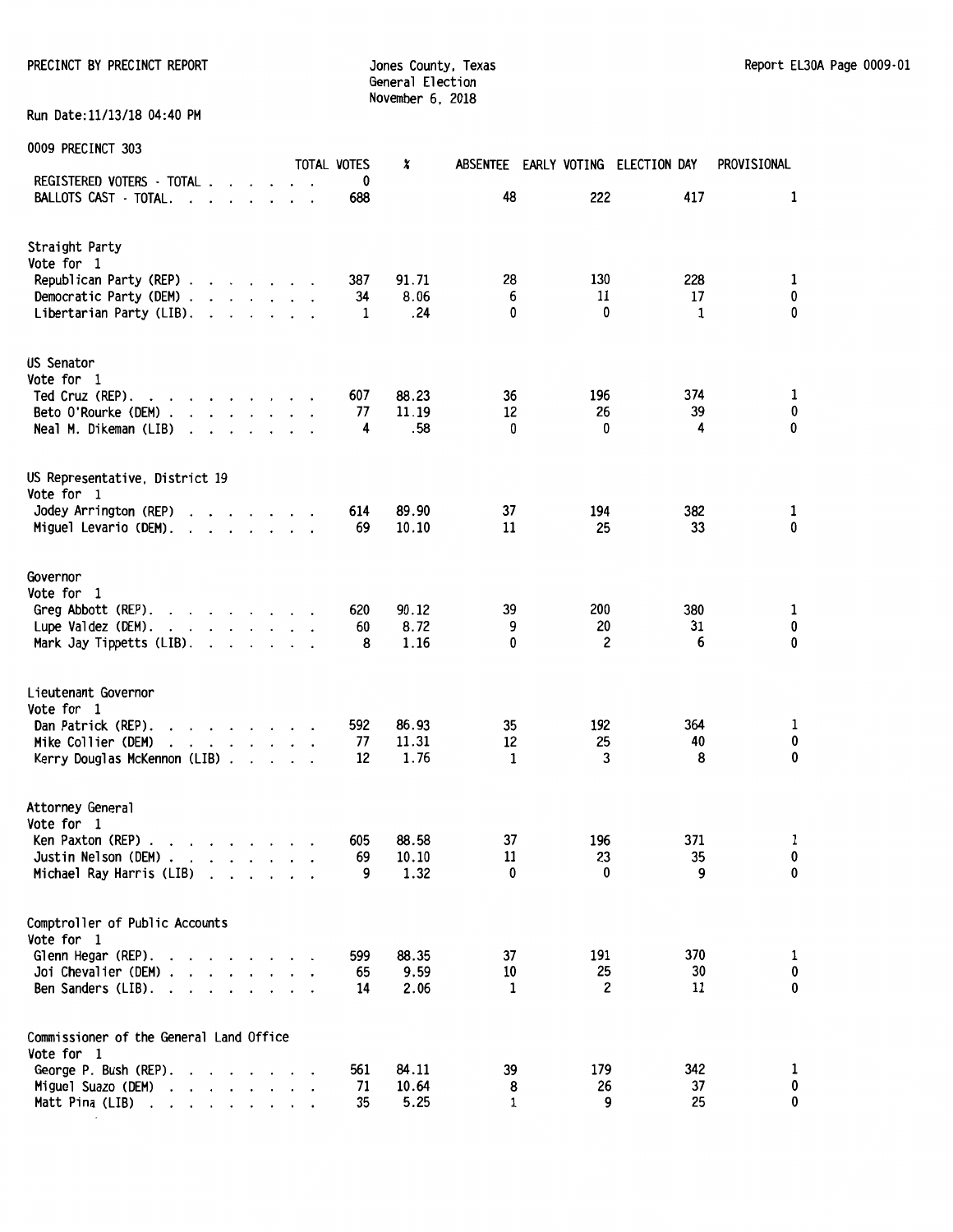PRECINCT BY PRECINCT REPORT COUNTERS OUNTY, Texas County, Texas Report EL30A Page 0009-02

General Election November 6, 2018

Run Date:11/13/18 04:40 PM

|                                                                                                                                                                                                                                                        | TOTAL VOTES                   | x             |         | ABSENTEE EARLY VOTING ELECTION DAY |           | PROVISIONAL |
|--------------------------------------------------------------------------------------------------------------------------------------------------------------------------------------------------------------------------------------------------------|-------------------------------|---------------|---------|------------------------------------|-----------|-------------|
| Commissioner of Agriculture<br>Vote for 1                                                                                                                                                                                                              |                               |               |         |                                    |           |             |
| Sid Miller (REP)                                                                                                                                                                                                                                       | 598<br>70                     | 88.33         | 36      | 191<br>23                          | 370<br>36 | 1<br>0      |
| Kim Olson (DEM)<br>the contract of the contract of the<br>$\ddot{\phantom{0}}$<br>Richard Carpenter (LIB).                                                                                                                                             | $\cdot$ .<br>9                | 10.34<br>1.33 | 11<br>1 | 2                                  | 6         | 0           |
|                                                                                                                                                                                                                                                        |                               |               |         |                                    |           |             |
| Railroad Commissioner                                                                                                                                                                                                                                  |                               |               |         |                                    |           |             |
| Vote for 1<br>Christi Craddick (REP)                                                                                                                                                                                                                   |                               | 88.64         | 37      | 192                                | 371       |             |
| Roman McAllen (DEM)                                                                                                                                                                                                                                    | 601<br>62                     | 9.14          | 10      | 22                                 | 30        | 1<br>0      |
| Mike Wright (LIB). .<br>and the contract of the contract of the contract of the contract of the contract of the contract of the contract of the contract of the contract of the contract of the contract of the contract of the contract of the contra | 15                            | 2.21          | 1       | 3                                  | 11        | 0           |
|                                                                                                                                                                                                                                                        |                               |               |         |                                    |           |             |
| Justice, Supreme Court, Place 2<br>Vote for 1                                                                                                                                                                                                          |                               |               |         |                                    |           |             |
| Jimmy Blacklock (REP)<br>$\cdots$                                                                                                                                                                                                                      | 603                           | 88.94         | 37      | 193                                | 372       | 1           |
| Steven Kirkland (DEM)<br>$\cdot$ $\cdot$ $\cdot$ $\cdot$ $\cdot$ $\cdot$ $\cdot$ $\cdot$                                                                                                                                                               | 75                            | 11.06         | 11      | 24                                 | 40        | 0           |
| Justice, Supreme Court, Place 4<br>Vote for 1                                                                                                                                                                                                          |                               |               |         |                                    |           |             |
| John Devine (REP).                                                                                                                                                                                                                                     | 600                           | 88.76         | 35      | 192                                | 372       | 1           |
| R.K. Sandill (DEM)<br>$\cdot$                                                                                                                                                                                                                          | 76                            | 11.24         | 13      | 24                                 | 39        | 0           |
|                                                                                                                                                                                                                                                        |                               |               |         |                                    |           |             |
| Justice, Supreme Court, Place 6<br>Vote for 1                                                                                                                                                                                                          |                               |               |         |                                    |           |             |
| $Jeff$ Brown (REP) $\ldots$ $\ldots$ $\ldots$ $\ldots$                                                                                                                                                                                                 | 607                           | 89.66         | 38      | 192                                | 376       | 1           |
| Kathy Cheng (DEM).                                                                                                                                                                                                                                     | 70                            | 10.34         | 10      | 24                                 | 36        | 0           |
|                                                                                                                                                                                                                                                        |                               |               |         |                                    |           |             |
| Presiding Judge, Ct of Criminal Appeals<br>Vote for 1                                                                                                                                                                                                  |                               |               |         |                                    |           |             |
| Sharon Keller (REP).<br>$\mathbf{a}$ and $\mathbf{a}$ and $\mathbf{a}$ and $\mathbf{a}$<br>$\cdot$                                                                                                                                                     | 595                           | 87.76         | 35      | 190                                | 369       | 1           |
| Maria T. (Terri) Jackson (DEM)<br>$\cdot$ $\cdot$ $\cdot$ $\cdot$                                                                                                                                                                                      | 68                            | 10.03         | 13      | 22                                 | 33        | 0           |
| William Bryan Strange III (LIB).                                                                                                                                                                                                                       | 15<br>$\cdot$ $\cdot$ $\cdot$ | 2.21          | 0       | 5                                  | 10        | 0           |
| Judge, Ct of Crim Appeals, Pl 7<br>Vote for 1                                                                                                                                                                                                          |                               |               |         |                                    |           |             |
| Barbara Parker Hervey (REP)                                                                                                                                                                                                                            | 600                           | 88.37         | 36      | 192                                | 371       | 1           |
| Ramona Franklin (DEM)<br>$\cdots$                                                                                                                                                                                                                      | 79                            | 11.63         | 12      | 26                                 | 41        | 0           |
| Judge, Ct of Crim Appeals, Pl 8                                                                                                                                                                                                                        |                               |               |         |                                    |           |             |
| Vote for 1                                                                                                                                                                                                                                             |                               |               |         |                                    |           |             |
| Michelle Slaughter (REP)                                                                                                                                                                                                                               | 611                           | 92.86         | 39      | 196                                | 375       | 1           |
| Mark Ash $(LIB)$ .                                                                                                                                                                                                                                     | 47                            | 7.14          | 6       | 15                                 | 26        | 0           |
| State Representative, District 71                                                                                                                                                                                                                      |                               |               |         |                                    |           |             |
| Vote for 1<br>Stan Lambert (REP)                                                                                                                                                                                                                       | 610                           | 89.18         | 37      | 196                                | 376       | 1           |
| Sam Hatton (DEM).<br>$\mathbf{r}$ , $\mathbf{r}$ , $\mathbf{r}$ , $\mathbf{r}$ , $\mathbf{r}$                                                                                                                                                          | 74                            | 10.82         | 11      | 23                                 | 40        | 0           |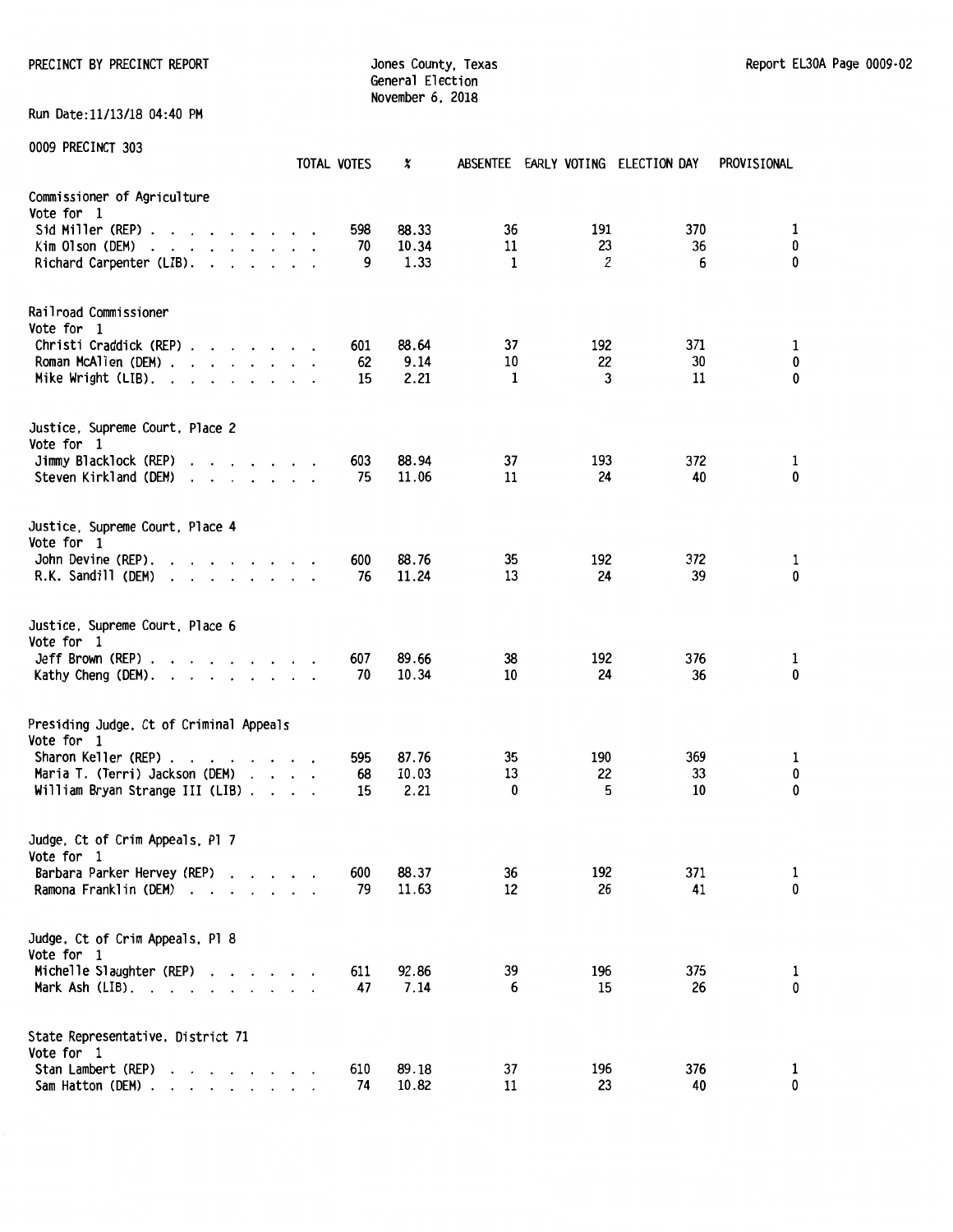| PRECINCT BY PRECINCT REPORT                                                                                     | Jones County, Texas<br>General Election<br>November 6, 2018 |                       |              |             | Report EL30A Page 0009-03 |
|-----------------------------------------------------------------------------------------------------------------|-------------------------------------------------------------|-----------------------|--------------|-------------|---------------------------|
| Run Date:11/13/18 04:40 PM                                                                                      |                                                             |                       |              |             |                           |
| 0009 PRECINCT 303<br>TOTAL VOTES                                                                                | X                                                           | ABSENTEE EARLY VOTING | ELECTION DAY | PROVISIONAL |                           |
| Chief Justice, 11th Ct of Appeals Dist<br>Vote for 1<br>John Bailey (REP).                                      | 100.00<br>631                                               | 39                    | 203          | 388         | 1                         |
| District Judge, 259th Judicial District<br>Vote for 1<br>Brooks H. Hagler (DEM) $\cdot \cdot \cdot \cdot \cdot$ | 100.00<br>303                                               | 21                    | 85           | 197         | 0                         |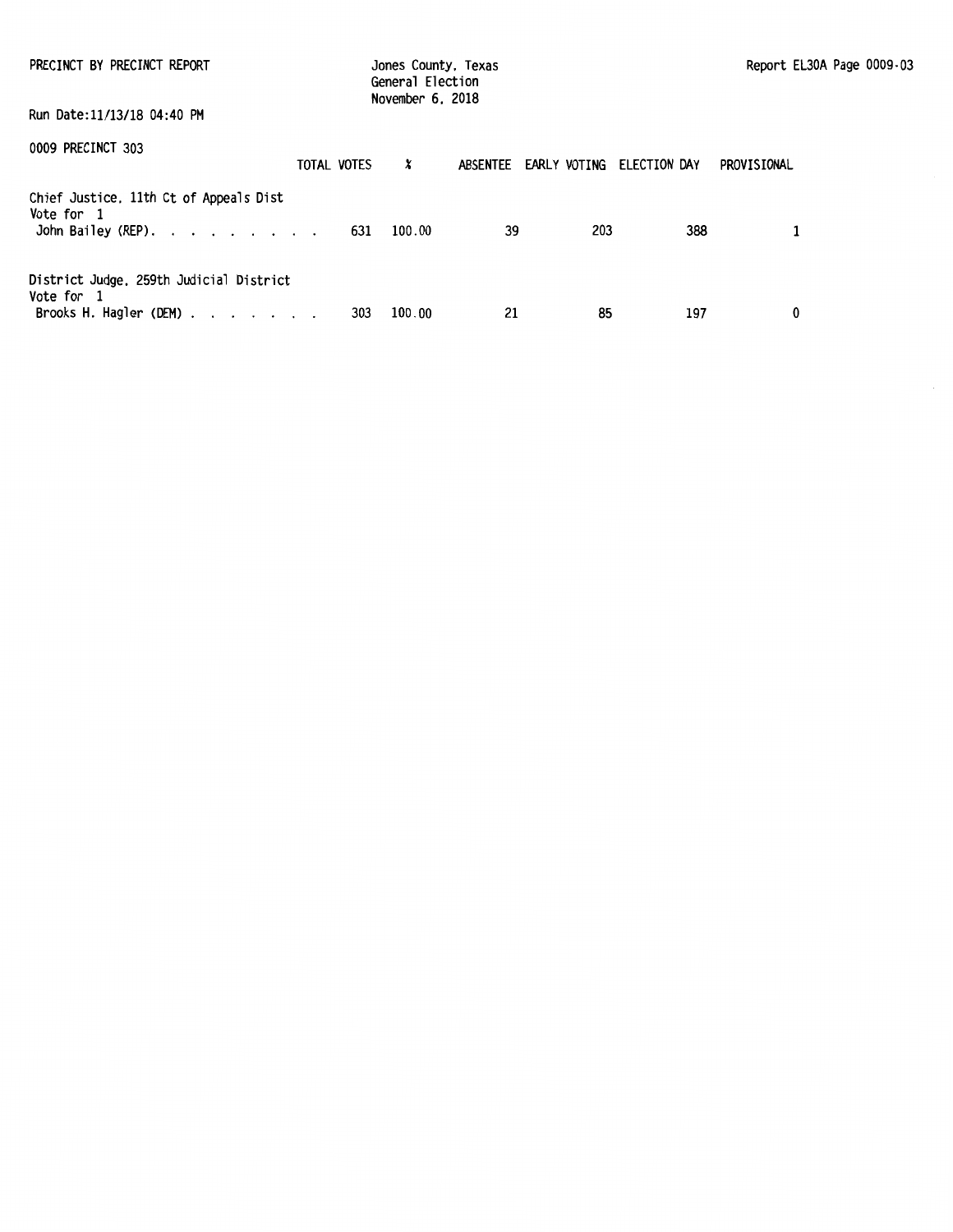PRECINCT BY PRECINCT REPORT **Subset County, Texas Report EL30A Page 0010**-01

General Election November 6, 2018

Run Date:11/13/18 04:40 PM

| AATA LIVEATIIAI                                                                                            |                                          |                      |  | <b>TOTAL VOTES</b> | X     |              |              | ABSENTEE EARLY VOTING ELECTION DAY | PROVISIONAL |
|------------------------------------------------------------------------------------------------------------|------------------------------------------|----------------------|--|--------------------|-------|--------------|--------------|------------------------------------|-------------|
| REGISTERED VOTERS - TOTAL<br>BALLOTS CAST - TOTAL.                                                         |                                          |                      |  | 0                  |       | 84           | 273          | 431                                | 1           |
| $\cdot$ $\cdot$ $\cdot$<br>$\cdot$                                                                         |                                          |                      |  | 789                |       |              |              |                                    |             |
| Straight Party                                                                                             |                                          |                      |  |                    |       |              |              |                                    |             |
| Vote for 1                                                                                                 |                                          |                      |  |                    |       |              |              |                                    |             |
| Republican Party (REP)                                                                                     |                                          |                      |  | 446                | 91.21 | 59           | 159          | 228                                | 0           |
| Democratic Party (DEM)                                                                                     |                                          |                      |  | 42                 | 8.59  | 2            | 15           | 25                                 | 0           |
| Libertarian Party (LIB).<br>$\mathbf{r}$ , $\mathbf{r}$ , $\mathbf{r}$ , $\mathbf{r}$                      |                                          |                      |  | 1                  | .20   | $\mathbf{0}$ | $\mathbf{0}$ | 1                                  | 0           |
| US Senator                                                                                                 |                                          |                      |  |                    |       |              |              |                                    |             |
| Vote for 1                                                                                                 |                                          |                      |  |                    |       |              |              |                                    |             |
| Ted Cruz (REP).<br>and a series and a                                                                      |                                          |                      |  | 687                | 87.29 | 76           | 245          | 365                                | 1           |
| Beto O'Rourke (DEM).<br>and a state of                                                                     |                                          |                      |  | 90                 | 11.44 | 4            | 28           | 58                                 | 0           |
| Neal M. Dikeman (LIB)<br>$\cdot$ $\cdot$ $\cdot$                                                           |                                          |                      |  | 10                 | 1.27  | 4            | 0            | 6                                  | 0           |
| US Representative, District 19                                                                             |                                          |                      |  |                    |       |              |              |                                    |             |
| Vote for 1                                                                                                 |                                          |                      |  |                    |       |              |              |                                    |             |
| Jodey Arrington (REP)<br>$\mathbf{r}$ , $\mathbf{r}$ , $\mathbf{r}$ , $\mathbf{r}$<br>$\ddot{\phantom{a}}$ |                                          |                      |  | 700                | 89.29 | 80           | 243          | 376                                | 1           |
| Miguel Levario (DEM).<br>$\mathbf{r}$ , $\mathbf{r}$ , $\mathbf{r}$ , $\mathbf{r}$ , $\mathbf{r}$          |                                          |                      |  | 84                 | 10.71 | 4            | 28           | 52                                 | $\mathbf 0$ |
| Governor                                                                                                   |                                          |                      |  |                    |       |              |              |                                    |             |
| Vote for 1                                                                                                 |                                          |                      |  |                    |       |              |              |                                    |             |
| Greg Abbott (REP).<br>$\mathbf{r}$ , and $\mathbf{r}$ , and $\mathbf{r}$ , and $\mathbf{r}$                |                                          |                      |  | 701                | 89.30 | 77           | 244          | 379                                | 1           |
| Lupe Valdez (DEM).<br>$\mathbf{r}$ and $\mathbf{r}$ and $\mathbf{r}$ and $\mathbf{r}$                      |                                          |                      |  | 71                 | 9.04  | 3            | 27           | 41                                 | 0           |
| Mark Jay Tippetts (LIB).<br>$\mathbf{r}$ , $\mathbf{r}$ , $\mathbf{r}$                                     |                                          |                      |  | 13                 | 1.66  | 4            | 1            | 8                                  | 0           |
| Lieutenant Governor                                                                                        |                                          |                      |  |                    |       |              |              |                                    |             |
| Vote for 1                                                                                                 |                                          |                      |  |                    |       |              |              |                                    |             |
| Dan Patrick (REP).<br>and a state of the state                                                             |                                          |                      |  | 656                | 83.99 | 75           | 235          | 345                                | 1           |
| Mike Collier (DEM)<br>$\mathbf{r}$ and $\mathbf{r}$ and $\mathbf{r}$ and $\mathbf{r}$                      |                                          |                      |  | 110                | 14.08 | 5            | 31           | 74                                 | 0           |
| Kerry Douglas McKennon (LIB)                                                                               |                                          |                      |  | 15                 | 1.92  | 4            | 5            | 6                                  | 0           |
| Attorney General                                                                                           |                                          |                      |  |                    |       |              |              |                                    |             |
| Vote for 1                                                                                                 |                                          |                      |  |                    |       |              |              |                                    |             |
| Ken Paxton (REP).<br>$\mathcal{L}(\mathbf{a})$ . The contribution of $\mathcal{L}(\mathbf{a})$             |                                          |                      |  | 678                | 86.37 | 75           | 237          | 365                                | 1           |
| Justin Nelson (DEM).<br>$\mathbf{r}$ , and $\mathbf{r}$ , and $\mathbf{r}$                                 |                                          |                      |  | 94                 | 11.97 | 4            | 32           | 58                                 | 0           |
| Michael Ray Harris (LIB)<br>$\ddot{\phantom{0}}$                                                           | $\mathbf{r}$ . The set of $\mathbf{r}$   |                      |  | 13                 | 1.66  | 4            | 4            | 5                                  | 0           |
| Comptroller of Public Accounts                                                                             |                                          |                      |  |                    |       |              |              |                                    |             |
| Vote for 1                                                                                                 |                                          |                      |  |                    |       |              |              |                                    |             |
| Glenn Hegar (REP).<br>$\cdot$ $\cdot$ $\cdot$ $\cdot$ $\cdot$ $\cdot$                                      |                                          |                      |  | 688                | 87.76 | 77           | 243          | 367                                | 1           |
| Joi Chevalier (DEM)<br>$\cdot$ $\cdot$ $\cdot$ $\cdot$ $\cdot$                                             |                                          |                      |  | 83                 | 10.59 | 3            | 26           | 54                                 | 0           |
| Ben Sanders (LIB).<br>$\mathbf{r}$ and $\mathbf{r}$ and $\mathbf{r}$                                       |                                          |                      |  | 13                 | 1.66  | 4            | 2            | 7                                  | 0           |
| Commissioner of the General Land Office                                                                    |                                          |                      |  |                    |       |              |              |                                    |             |
| Vote for 1                                                                                                 |                                          |                      |  |                    |       |              |              |                                    |             |
| George P. Bush (REP).                                                                                      |                                          |                      |  | 637                | 82.94 | 77           | 215          | 344                                | ı           |
| Miguel Suazo (DEM)                                                                                         | $\mathbf{r} = \mathbf{r} + \mathbf{r}$ . | $\ddot{\phantom{0}}$ |  | 86                 | 11.20 | 5            | 26           | 55                                 | 0           |
| Matt Pina (LIB)<br>the contract of the contract of the<br>$\ddot{\phantom{0}}$                             |                                          |                      |  | 45                 | 5.86  | 2            | 22           | 21                                 | 0           |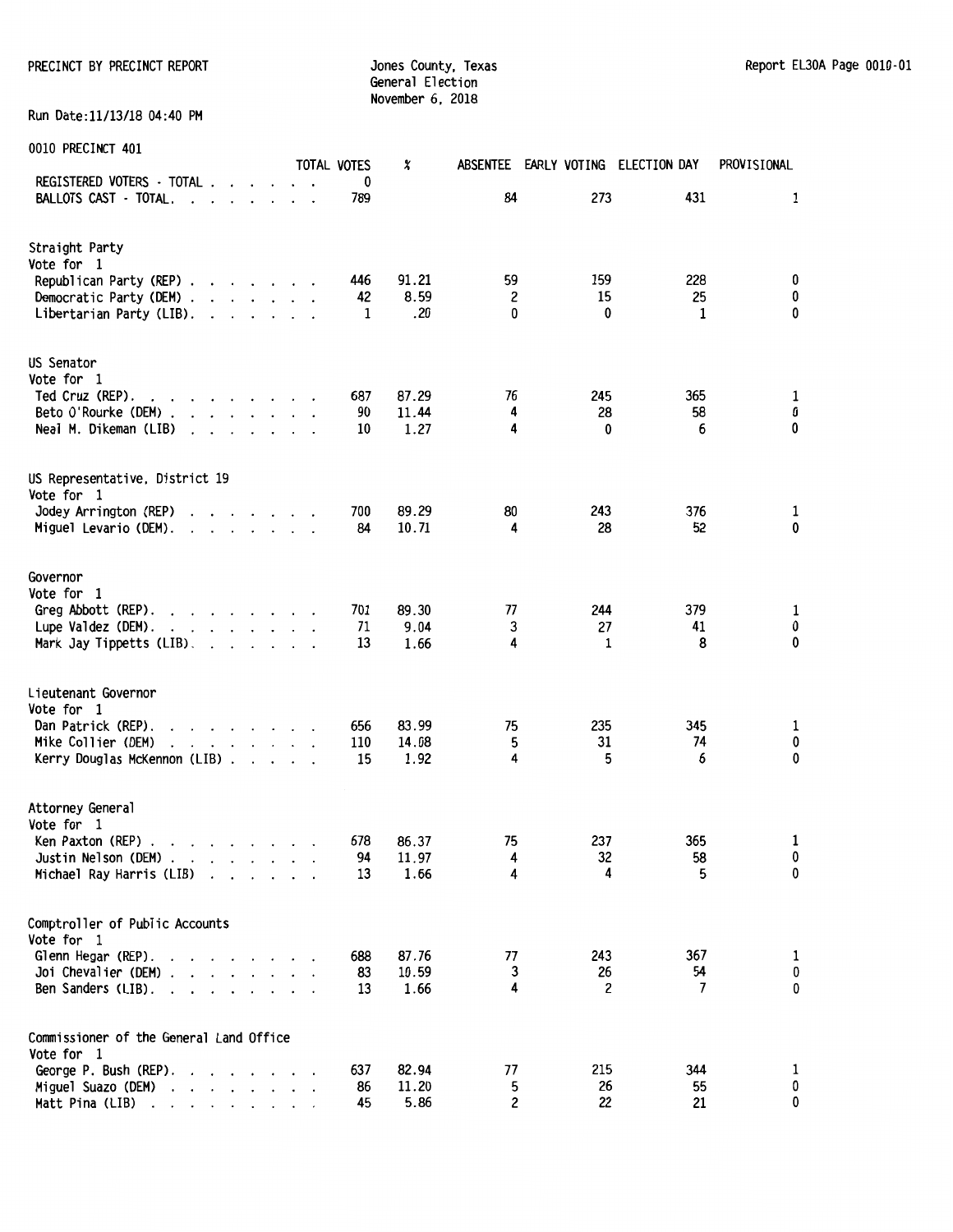PRECINCT BY PRECINCT REPORT **Subset County, Texas** Jones County, Texas Report EL30A Page 0010-02

General Election November 6. 2018

Run Date:11/13/18 04:40 PM

|                                                                                                                                                                                                                                                         | TOTAL VOTES | X     |              | ABSENTEE EARLY VOTING ELECTION DAY |     | PROVISIONAL |
|---------------------------------------------------------------------------------------------------------------------------------------------------------------------------------------------------------------------------------------------------------|-------------|-------|--------------|------------------------------------|-----|-------------|
| Commissioner of Agriculture<br>Vote for 1                                                                                                                                                                                                               |             |       |              |                                    |     |             |
|                                                                                                                                                                                                                                                         | 678         | 86.81 | 75           | 237                                | 365 | 1           |
| Kim Olson (DEM)<br>$\mathbf{r}$ , $\mathbf{r}$ , $\mathbf{r}$ , $\mathbf{r}$ , $\mathbf{r}$<br>$\ddot{\phantom{a}}$                                                                                                                                     | 88          | 11.27 | 6            | 28                                 | 54  | 0           |
| Richard Carpenter (LIB).                                                                                                                                                                                                                                | 15          | 1.92  | 2            | 4                                  | 9   | 0           |
| Railroad Commissioner                                                                                                                                                                                                                                   |             |       |              |                                    |     |             |
| Vote for 1                                                                                                                                                                                                                                              | 682         | 87.21 | 76           | 238                                | 367 | 1           |
| Christi Craddick (REP)<br>Roman McAllen (DEM)                                                                                                                                                                                                           | 89          | 11.38 | 5            | 28                                 | 56  | 0           |
| Mike Wright (LIB). $\ldots$                                                                                                                                                                                                                             | 11          | 1.41  | 3            | 3                                  | 5   | 0           |
| Justice, Supreme Court, Place 2                                                                                                                                                                                                                         |             |       |              |                                    |     |             |
| Vote for 1<br>Jimmy Blacklock (REP)<br>$\cdot$ $\cdot$ $\cdot$ $\cdot$ $\cdot$ $\cdot$ $\cdot$ $\cdot$                                                                                                                                                  | 685         | 87.48 | 78           | 242                                | 364 | 1           |
| Steven Kirkland (DEM)<br>$\mathbf{r}$ , $\mathbf{r}$ , $\mathbf{r}$ , $\mathbf{r}$ , $\mathbf{r}$ , $\mathbf{r}$                                                                                                                                        | 98          | 12.52 | 6            | 29                                 | 63  | 0           |
| Justice, Supreme Court, Place 4<br>Vote for 1                                                                                                                                                                                                           |             |       |              |                                    |     |             |
| John Devine (REP).<br>$\mathbf{r}$ , $\mathbf{r}$ , $\mathbf{r}$ , $\mathbf{r}$ , $\mathbf{r}$ , $\mathbf{r}$                                                                                                                                           | 692         | 88.72 | 79           | 243                                | 369 | 1           |
| R.K. Sandill (DEM)<br>$\cdot$ $\cdot$ $\cdot$ $\cdot$ $\cdot$ $\cdot$<br>$\ddot{\phantom{a}}$                                                                                                                                                           | 88          | 11.28 | 5            | 26                                 | 57  | 0           |
| Justice, Supreme Court, Place 6<br>Vote for 1                                                                                                                                                                                                           |             |       |              |                                    |     |             |
| $Jeff$ Brown (REP) $\ldots$ $\ldots$ $\ldots$ $\ldots$                                                                                                                                                                                                  | 689         | 88.22 | 78           | 244                                | 366 | 1           |
| Kathy Cheng (DEM).                                                                                                                                                                                                                                      | 92          | 11.78 | 5            | 26                                 | 61  | 0           |
| Presiding Judge, Ct of Criminal Appeals<br>Vote for 1                                                                                                                                                                                                   |             |       |              |                                    |     |             |
| Sharon Keller (REP).<br>the contract of the contract of                                                                                                                                                                                                 | 674         | 86.30 | 75           | 238                                | 360 | 1           |
| Maria T. (Terri) Jackson (DEM)                                                                                                                                                                                                                          | 93          | 11.91 | 4            | 27                                 | 62  | 0           |
| William Bryan Strange III (LIB)                                                                                                                                                                                                                         | 14          | 1.79  | $\mathbf{3}$ | 5                                  | 6   | 0           |
| Judge, Ct of Crim Appeals, Pl 7<br>Vote for 1                                                                                                                                                                                                           |             |       |              |                                    |     |             |
| Barbara Parker Hervey (REP)                                                                                                                                                                                                                             | 693         | 88.73 | 79           | 244                                | 369 | 1           |
| Ramona Franklin (DEM)                                                                                                                                                                                                                                   | 88          | 11.27 | 3            | 26                                 | 59  | 0           |
| Judge, Ct of Crim Appeals, Pl 8<br>Vote for 1                                                                                                                                                                                                           |             |       |              |                                    |     |             |
| Michelle Slaughter (REP)                                                                                                                                                                                                                                | 705         | 93.25 | 79           | 247                                | 378 | 1           |
| Mark Ash (LIB).<br>the contract of the contract of the contract of the contract of the contract of the contract of the contract of the contract of the contract of the contract of the contract of the contract of the contract of the contract o       | 51          | 6.75  | 2            | 18                                 | 31  | 0           |
| State Representative, District 71<br>Vote for 1                                                                                                                                                                                                         |             |       |              |                                    |     |             |
| Stan Lambert (REP)<br>$\mathbf{r}$ . The contract of the contract of the contract of the contract of the contract of the contract of the contract of the contract of the contract of the contract of the contract of the contract of the contract of th | 692         | 88.38 | 79           | 243                                | 369 | 1           |
| Sam Hatton (DEM).<br>the contract of the contract of                                                                                                                                                                                                    | 91          | 11.62 | 5            | 27                                 | 59  | 0           |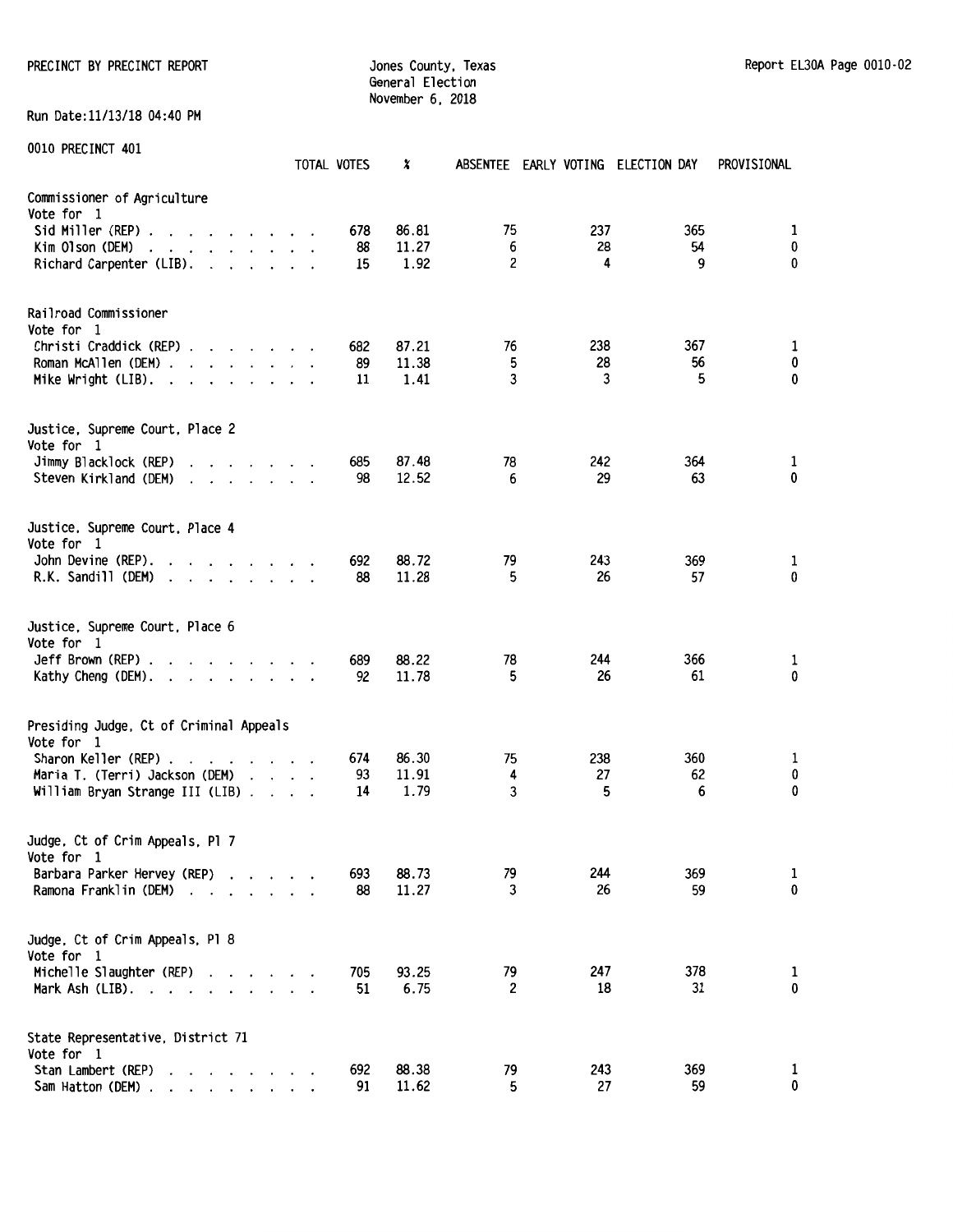| PRECINCT BY PRECINCT REPORT<br>Run Date:11/13/18 04:40 PM                                                  |     | Jones County, Texas<br>General Election<br>November 6, 2018 |    |                                    |     | Report EL30A Page 0010-03 |  |
|------------------------------------------------------------------------------------------------------------|-----|-------------------------------------------------------------|----|------------------------------------|-----|---------------------------|--|
|                                                                                                            |     |                                                             |    |                                    |     |                           |  |
| 0010 PRECINCT 401<br>TOTAL VOTES                                                                           |     | x                                                           |    | ABSENTEE EARLY VOTING ELECTION DAY |     | PROVISIONAL               |  |
| Chief Justice, 11th Ct of Appeals Dist<br>Vote for 1<br>John Bailey (REP).                                 | 720 | 100.00                                                      | 81 | 250                                | 388 |                           |  |
| District Judge, 259th Judicial District<br>Vote for 1<br>Brooks H. Hagler (DEM) $\ldots$ $\ldots$ $\ldots$ | 326 | 100.00                                                      | 23 | 98                                 | 204 |                           |  |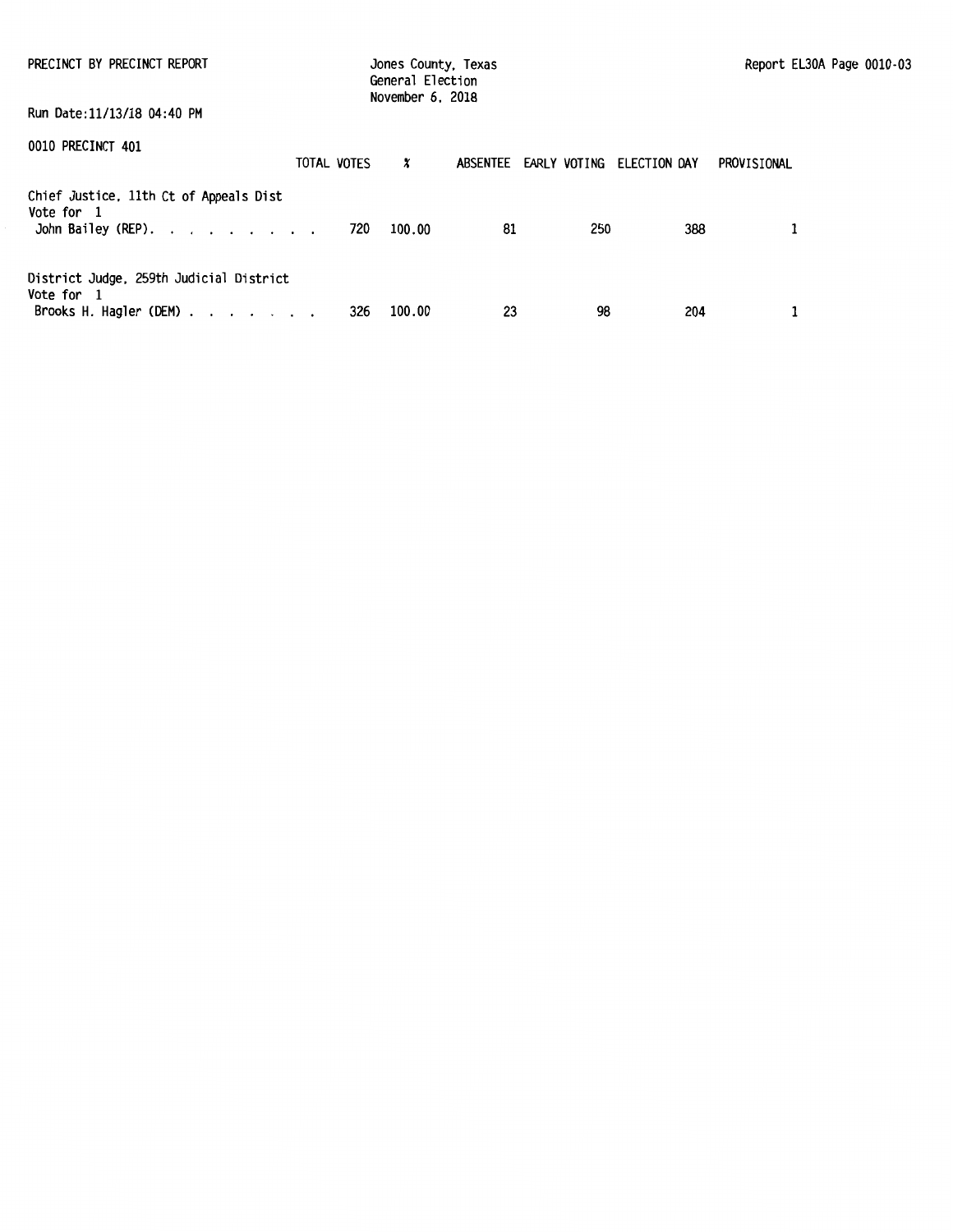PRECINCT BY PRECINCT REPORT SALL THE STATE STATE STATES OF STATES COUNTY, Texas Report EL30A Page 0011-01

General Election November 6. 2018

Run Date:11/13/18 04:40 PM

|  | 0011 PRECINCT 402 |  |
|--|-------------------|--|
|--|-------------------|--|

| <b>ANTI LUCCIMO LAAC</b>                                                                                                                                                                                                                                                                                                                                                                                                     | TOTAL VOTES      | X                      | ABSENTEE EARLY VOTING ELECTION DAY |                       |                | PROVISIONAL         |
|------------------------------------------------------------------------------------------------------------------------------------------------------------------------------------------------------------------------------------------------------------------------------------------------------------------------------------------------------------------------------------------------------------------------------|------------------|------------------------|------------------------------------|-----------------------|----------------|---------------------|
| REGISTERED VOTERS - TOTAL<br>BALLOTS CAST - TOTAL.<br>$\mathbf{r}$<br>$\sim$ $\sim$<br>$\overline{\phantom{a}}$                                                                                                                                                                                                                                                                                                              | 0<br>693         |                        | 67                                 | 309                   | 315            | $\overline{c}$      |
| Straight Party<br>Vote for 1<br>Republican Party (REP)<br>Democratic Party (DEM)<br>Libertarian Party (LIB).<br>$\cdot$ $\cdot$ $\cdot$ $\cdot$ $\cdot$ $\cdot$ $\cdot$                                                                                                                                                                                                                                                      | 288<br>81<br>1   | 77.84<br>21.89<br>.27  | 28<br>12<br>0                      | 130<br>25<br>$\bf{0}$ | 128<br>44<br>1 | 2<br>$\pmb{0}$<br>0 |
| US Senator<br>Vote for 1<br>Ted Cruz (REP).<br>$\begin{array}{cccccccccccccc} \bullet & \bullet & \bullet & \bullet & \bullet & \bullet & \bullet & \bullet & \bullet & \bullet & \bullet \end{array}$<br>Beto O'Rourke (DEM).<br>$\cdot$ $\cdot$ $\cdot$ $\cdot$<br>Neal M. Dikeman (LIB)<br>$\cdot$<br>$\mathbf{r}$                                                                                                        | 542<br>146<br>4  | 78.32<br>21.10<br>.58  | 48<br>19<br>0                      | 259<br>50<br>0        | 233<br>77<br>4 | 2<br>$\pmb{0}$<br>0 |
| US Representative, District 19<br>Vote for 1<br>Jodey Arrington (REP)<br>$\mathbf{r}$<br>Miguel Levario (DEM).<br>$\mathbf{r}$ , $\mathbf{r}$ , $\mathbf{r}$ , $\mathbf{r}$ , $\mathbf{r}$                                                                                                                                                                                                                                   | 554<br>136       | 80.29<br>19.71         | 51<br>16                           | 260<br>47             | 241<br>73      | 2<br>0              |
| Governor<br>Vote for 1<br>Greg Abbott (REP).<br>$\mathbf{r}$ , $\mathbf{r}$ , $\mathbf{r}$ , $\mathbf{r}$ , $\mathbf{r}$ , $\mathbf{r}$<br>Lupe Valdez (DEM).<br>Mark Jay Tippetts (LIB).<br>$\mathcal{L}$ , and $\mathcal{L}$ , and $\mathcal{L}$                                                                                                                                                                           | 547<br>136<br>8  | 79.16<br>19.68<br>1.16 | 49<br>18<br>0                      | 258<br>49<br>2        | 238<br>69<br>6 | 2<br>0<br>0         |
| Lieutenant Governor<br>Vote for 1<br>Dan Patrick (REP).<br>$\mathbf{r}$ . The set of the set of the set of the set of the set of the set of the set of the set of the set of the set of the set of the set of the set of the set of the set of the set of the set of the set of the set of t<br>$\cdot$<br>Mike Collier (DEM)<br>and the contract of the contract of<br>$\ddot{\phantom{a}}$<br>Kerry Douglas McKennon (LIB) | 517<br>159<br>12 | 75.15<br>23.11<br>1.74 | 45<br>18<br>$\overline{c}$         | 246<br>59<br>4        | 224<br>82<br>6 | 2<br>0<br>0         |
| Attorney General<br>Vote for 1<br>Ken Paxton (REP).<br>$\mathcal{A}=\mathcal{A}=\mathcal{A}=\mathcal{A}=\mathcal{A}=\mathcal{A}$ .<br>Justin Nelson (DEM).<br>and a series of the<br>Michael Ray Harris (LIB)<br>$\cdot$ $\cdot$ $\cdot$<br>$\cdot$                                                                                                                                                                          | 518<br>154<br>10 | 75.95<br>22.58<br>1.47 | 44<br>21<br>0                      | 240<br>60<br>4        | 232<br>73<br>6 | 2<br>0<br>0         |
| Comptroller of Public Accounts<br>Vote for 1<br>Glenn Hegar (REP).<br>$\cdots$<br>Joi Chevalier (DEM).<br>and the control of the con-<br>Ben Sanders (LIB).<br>$\cdot$ $\cdot$ $\cdot$                                                                                                                                                                                                                                       | 524<br>135<br>17 | 77.51<br>19.97<br>2.51 | 46<br>19<br>0                      | 245<br>50<br>8        | 231<br>66<br>9 | 2<br>0<br>0         |
| Commissioner of the General Land Office<br>Vote for 1<br>George P. Bush (REP).<br>$\cdot$<br>Miguel Suazo (DEM)<br>$\ddot{\phantom{0}}$<br>$\cdot$<br>$\cdot$<br>$\ddot{\phantom{0}}$<br>$\ddot{\phantom{0}}$<br>Matt Pina (LIB)<br>and a state of the state<br>$\cdot$                                                                                                                                                      | 519<br>141<br>21 | 76.21<br>20.70<br>3.08 | 45<br>18<br>2                      | 241<br>55<br>11       | 231<br>68<br>8 | 2<br>$\pmb{0}$<br>0 |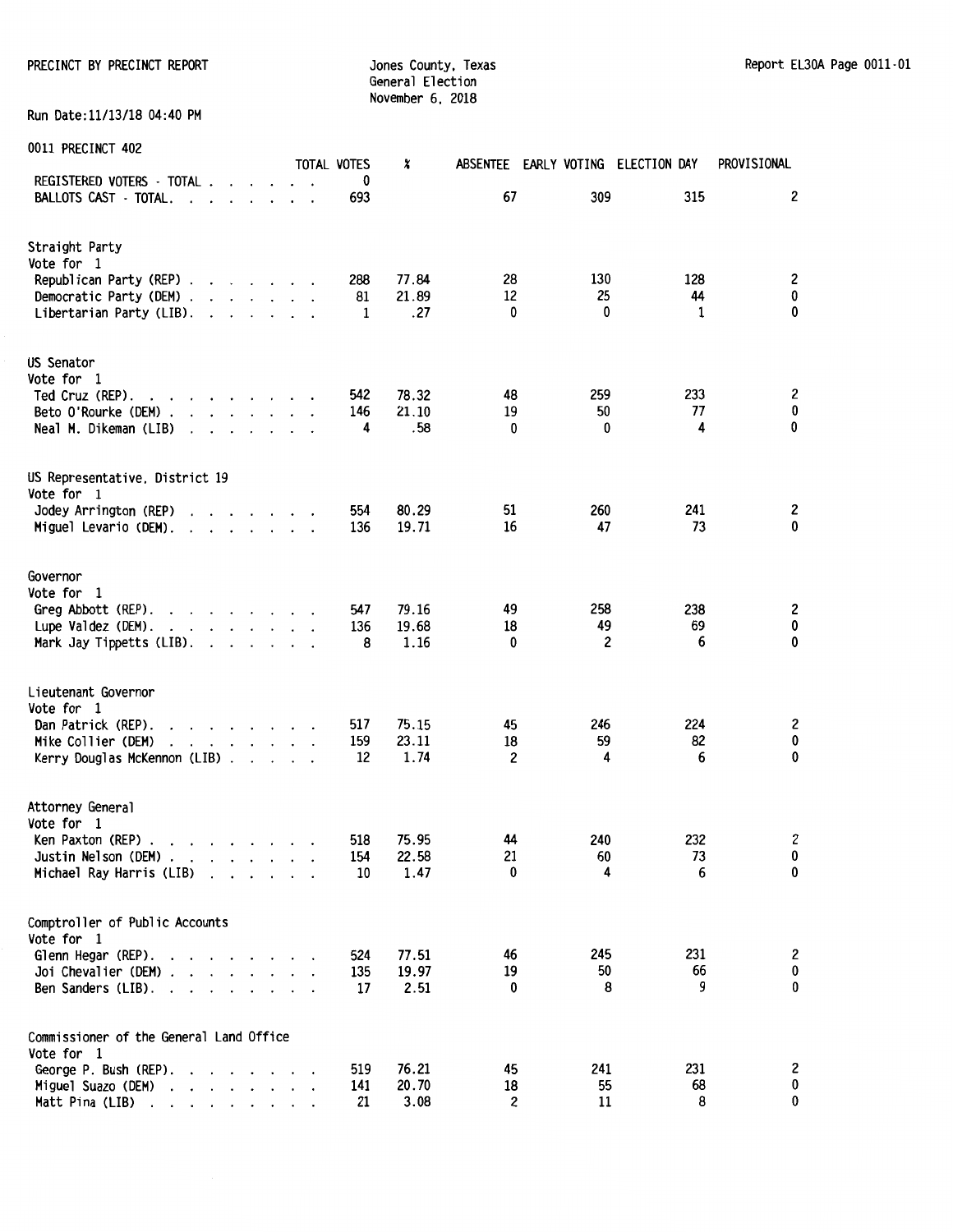PRECINCT BY PRECINCT REPORT COUNTER SERVICES ON A SURFACE OF STREET AND REPORT REPORT REPORT OF STREET AND REPORT

General Election November 6, 2018

Run Date:11/13/18 04:40 PM

| 0011 PRECINCT 402                                                                                                                                                                                                                                 |                                                           |  |                      | TOTAL VOTES | X             |         |           | ABSENTEE EARLY VOTING ELECTION DAY | PROVISIONAL |
|---------------------------------------------------------------------------------------------------------------------------------------------------------------------------------------------------------------------------------------------------|-----------------------------------------------------------|--|----------------------|-------------|---------------|---------|-----------|------------------------------------|-------------|
| Commissioner of Agriculture<br>Vote for 1                                                                                                                                                                                                         |                                                           |  |                      |             |               |         |           |                                    |             |
| Sid Miller (REP).<br>and the second control of the second second                                                                                                                                                                                  |                                                           |  |                      | 522         | 76.32         | 46      | 252       | 222                                | 2           |
| Kim Olson (DEM)<br>and the contract of the contract of the contract of the contract of the contract of the contract of the contract of the contract of the contract of the contract of the contract of the contract of the contract of the contra |                                                           |  |                      | 148         | 21.64         | 18      | 51        | 79                                 | 0           |
| Richard Carpenter (LIB).                                                                                                                                                                                                                          |                                                           |  |                      | 14          | 2.05          | 2       | 5         |                                    | 0<br>7      |
| Railroad Commissioner                                                                                                                                                                                                                             |                                                           |  |                      |             |               |         |           |                                    |             |
| Vote for 1                                                                                                                                                                                                                                        |                                                           |  |                      |             |               |         |           |                                    |             |
| Christi Craddick (REP)                                                                                                                                                                                                                            |                                                           |  |                      | 517         | 76.03         | 43      | 249<br>48 | 223<br>74                          | 2           |
| Roman McAllen (DEM).<br>$\mathbf{r}$ , $\mathbf{r}$ , $\mathbf{r}$ , $\mathbf{r}$<br>Mike Wright (LIB). .                                                                                                                                         |                                                           |  | $\ddot{\phantom{a}}$ | 141<br>22   | 20.74<br>3.24 | 19<br>4 | 6         | 12                                 | 0<br>0      |
|                                                                                                                                                                                                                                                   |                                                           |  |                      |             |               |         |           |                                    |             |
| Justice, Supreme Court, Place 2<br>Vote for 1                                                                                                                                                                                                     |                                                           |  |                      |             |               |         |           |                                    |             |
| Jimmy Blacklock (REP)<br>$\cdot$ $\cdot$ $\cdot$ $\cdot$ $\cdot$ $\cdot$                                                                                                                                                                          |                                                           |  |                      | 533         | 78.27         | 48      | 251       | 232                                | 2           |
| Steven Kirkland (DEM)<br>$\cdot$                                                                                                                                                                                                                  | $\mathbf{r}$ , $\mathbf{r}$ , $\mathbf{r}$ , $\mathbf{r}$ |  |                      | 148         | 21.73         | 18      | 53        | 77                                 | 0           |
| Justice, Supreme Court, Place 4<br>Vote for 1                                                                                                                                                                                                     |                                                           |  |                      |             |               |         |           |                                    |             |
| John Devine (REP).<br>$\cdot$                                                                                                                                                                                                                     | $\sim$ $\sim$ $\sim$ $\sim$ $\sim$ $\sim$                 |  |                      | 536         | 79.17         | 48      | 251       | 235                                | 2           |
| R.K. Sandill (DEM)<br>$\begin{array}{cccccccccccccccccc} . & . & . & . & . & . & . & . & . & . & . & . \end{array}$                                                                                                                               |                                                           |  |                      | 141         | 20.83         | 18      | 50        | 73                                 | $\bf{0}$    |
| Justice, Supreme Court, Place 6<br>Vote for 1                                                                                                                                                                                                     |                                                           |  |                      |             |               |         |           |                                    |             |
| Jeff Brown (REP).<br>the contract of the contract of the contract of the contract of the contract of the contract of the contract of<br>$\cdot$                                                                                                   |                                                           |  |                      | 531         | 78.32         | 46      | 251       | 232                                | 2           |
| Kathy Cheng (DEM).<br>the contract of the contract of the                                                                                                                                                                                         |                                                           |  |                      | 147         | 21.68         | 20      | 50        | 77                                 | 0           |
| Presiding Judge, Ct of Criminal Appeals<br>Vote for 1                                                                                                                                                                                             |                                                           |  |                      |             |               |         |           |                                    |             |
| Sharon Keller (REP).<br>$\cdot$                                                                                                                                                                                                                   | $\mathcal{A}$ . The set of the set of the $\mathcal{A}$   |  |                      | 527         | 77.84         | 47      | 251       | 227                                | 2           |
| Maria T. (Terri) Jackson (DEM)                                                                                                                                                                                                                    |                                                           |  |                      | 138         | 20.38         | 19      | 47        | 72                                 | 0           |
| William Bryan Strange III (LIB)                                                                                                                                                                                                                   |                                                           |  |                      | 12          | 1.77          | 0       | 5         |                                    | 0<br>7      |
| Judge, Ct of Crim Appeals, Pl 7<br>Vote for 1                                                                                                                                                                                                     |                                                           |  |                      |             |               |         |           |                                    |             |
| Barbara Parker Hervey (REP)                                                                                                                                                                                                                       |                                                           |  |                      | 531         | 78.78         | 47      | 250       | 232                                | 2           |
| Ramona Franklin (DEM)                                                                                                                                                                                                                             |                                                           |  |                      | 143         | 21.22         | 19      | 52        | 72                                 | 0           |
| Judge, Ct of Crim Appeals, Pl 8<br>Vote for 1                                                                                                                                                                                                     |                                                           |  |                      |             |               |         |           |                                    |             |
| Michelle Slaughter (REP)                                                                                                                                                                                                                          |                                                           |  |                      | 540         | 88.24         | 47      | 255       | 236                                | 2           |
| Mark Ash $(LIB)$ .                                                                                                                                                                                                                                |                                                           |  |                      | 72          | 11.76         | 10      | 25        | 37                                 | 0           |
| State Representative, District 71                                                                                                                                                                                                                 |                                                           |  |                      |             |               |         |           |                                    |             |
| Vote for 1<br>Stan Lambert (REP)                                                                                                                                                                                                                  |                                                           |  |                      | 545         | 79.45         | 48      | 259       | 236                                | 2           |
| Sam Hatton (DEM)                                                                                                                                                                                                                                  |                                                           |  |                      | 141         | 20.55         | 18      | 47        | 76                                 | 0           |